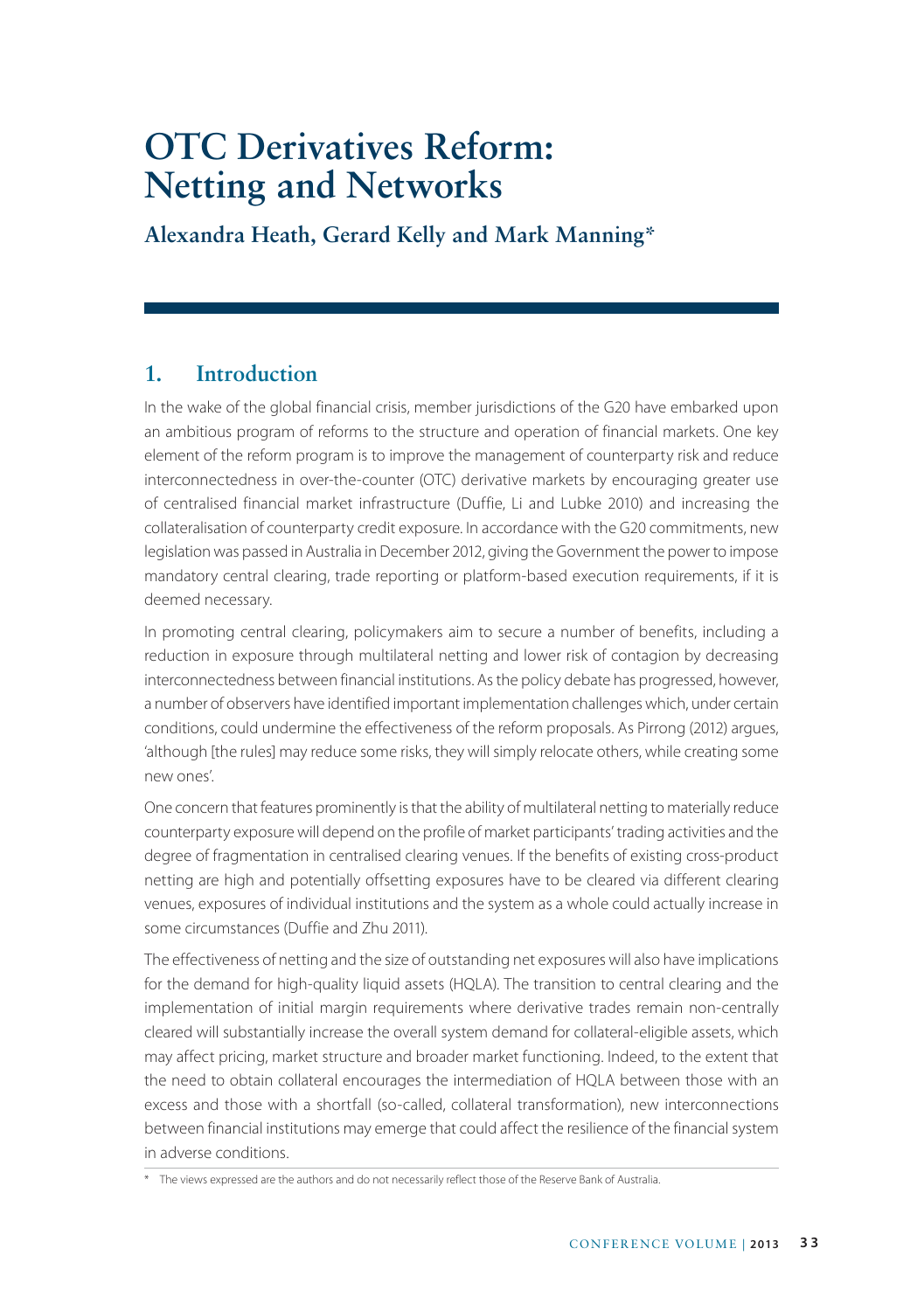#### ALEXANDRA HEATH, GERARD KELLY AND MARK MANNING

This paper presents a framework within which to consider these issues, building on the approaches in Jackson and Manning (2007), Duffie and Zhu (2011), and Cox, Garvin and Kelly (2013). The aim is to gain a better understanding of how different characteristics of agents, OTC derivative products and clearing arrangements may affect net exposures, collateral demand and financial stability, so as to identify where additional policy action may be necessary to ensure that the objectives of reforms are realised.

The paper extends previous work in this area in four important respects:

- **•** it extends the 'network' by considering not only the derivative activities of dealers, but also those of agents in the periphery, which we term 'investors';
- **•** it considers the implications of netting and market structure for both counterparty exposure and collateral requirements;
- **•** in a stylised setting, it models the dynamic interaction between derivative exposure and other balance sheet items under alternative clearing arrangements, focusing on how price shocks are transmitted to balance sheets, and how these may trigger liquidity shortages and, *in extremis*, defaults; and
- **•** it examines the potential impact of increased interconnectedness arising from investors acquiring collateral-eligible assets from dealer banks through collateral transformation arrangements, mapping out the dependencies and vulnerabilities associated with these arrangements.

The paper is structured, as follows. Section 2 provides some background on the policy rationale for an expansion in the scope of central clearing and on the implementation challenges that have been identified. Section 3 introduces the basic model framework, which focuses on the netting benefits in terms of exposure and demand for collateral under different clearing arrangements. The results of this section show that the netting benefits of moving from bilateral to central clearing arrangements disproportionately accrue to the 'dealer' institutions in the 'core' because they have a large number of counterparties and relatively balanced portfolios. This result is consistent with the existing literature. In contrast, investors in the periphery of the network have fewer counterparties and, under certain conditions, may have larger net exposure in a centrally cleared environment. Our results suggest that the case for central clearing is strongest for core institutions participating in large OTC derivative markets; the case for institutions in the periphery, which includes investors and smaller financial institutions, will depend on a range of factors.

Section 4 extends the basic model presented in Section 3 by considering the stability consequences of different clearing arrangements. To do this, we allow participants to obtain the collateral required to support their derivative activity by exchanging illiquid assets on their balance sheet. This analysis shows that there are trade-offs when risk is increasingly managed through collateralisation. On the one hand, financial stability improves due to a lower probability of insolvency arising from counterparty default when collateral coverage is higher. On the other hand, increased collateralisation leads to more encumbrance, so the risk of contagion rises because balance sheets are less liquid. Again, most of the financial stability benefits are likely to come from increasing the use of central clearing and collateralisation in the core and extending such requirements to peripheral institutions may, in some circumstances, have stability costs. We also show that potential stability costs arising from illiquidity increase if institutions in the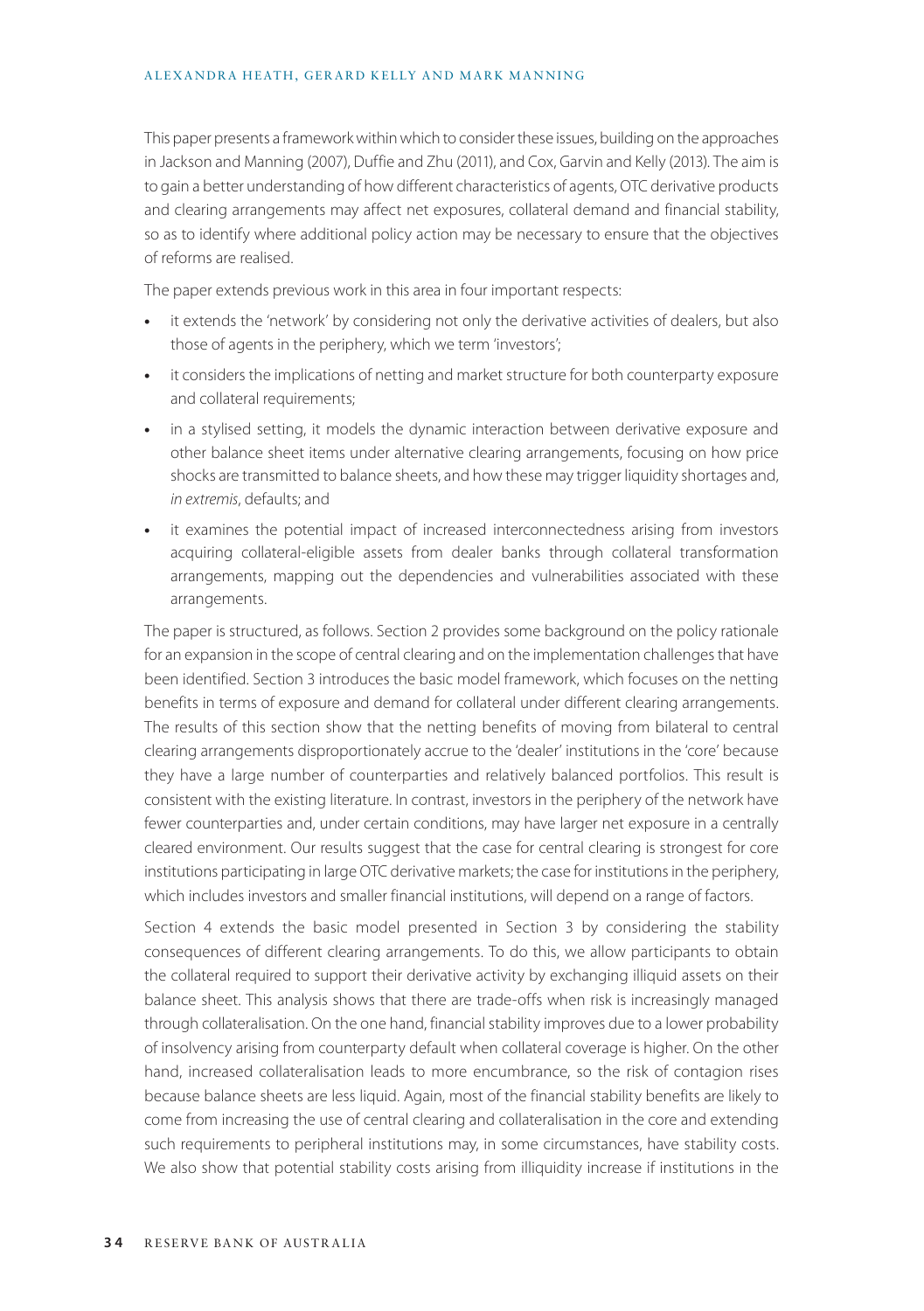periphery only have indirect access to HQLA via collateral transformation arrangements with the core. In light of the findings of this analysis, Section 5 considers the policy implications, and Section 6 concludes.

### **2. Background**

At the Pittsburgh Summit, in September 2009, the G20 Leaders stated that: 'All standardized OTC derivative contracts should be traded on exchanges or electronic platforms, where appropriate, and cleared through central counterparties by end-2012 at the latest' (G20 2009, p 9). One of the core objectives of this decision is to mitigate systemic risk. This has been interpreted by the Financial Stability Board (FSB) to mean limiting the scope for contagion arising from interconnections between OTC derivative counterparties and the potential for crystallised losses to trigger procyclical increases in collateral calls on counterparties or the large-scale unwinding of exposures (FSB 2010).

Central clearing arrangements are expected to achieve this in a number of ways (Cecchetti, Gyntelberg and Hollanders 2009; Manning, Heath and Whitelaw 2010). First, central clearing generally provides greater netting efficiency, thereby minimising exposure. Second, central clearing is expected to reduce interconnections between institutions, thereby improving the robustness of OTC derivative markets to shocks and increasing financial stability. Third, central counterparties (CCPs) promote standardisation and support operational efficiencies in participants' position management and other back-office functions. Finally, CCPs are regulated against high and internationally consistent risk standards (CPSS-IOSCO 2012), and are able to manage defaults more effectively than bilateral counterparties.

Recognising that some products are not amenable to central clearing, perhaps because they are insufficiently standardised, policymakers have also developed new international principles for counterparty risk management where OTC derivative trades continue to be cleared on a bilateral basis (BCBS-IOSCO 2013). These principles propose harmonised requirements for both initial and variation margin between bilateral counterparties with the aim of replicating the risk management benefits of central clearing, and providing sufficient incentive to submit trades for central clearing wherever it is feasible to do so.

The rest of this section provides background on some of the matters relevant to the question of whether central clearing – and increased collateralisation where trades remain bilaterally cleared – is likely to be effective in achieving the G20's objective.

# **2.1 Netting efficiency – exposures**

Contractual agreements between bilateral counterparties typically allow for bilateral netting of exposures across multiple products. In the event of a counterparty default, outstanding derivative contracts in all products covered by a given bilateral agreement would be terminated and netted against each other, either at agreed market values or at values reflecting any loss to the surviving party from replacing the trades (so-called close-out netting). Exposure in this context refers to potential loss in the event that one party defaults before its settlement obligations are met. Such losses arise when the market price of the contract moves adversely between the default event and the surviving counterparty's close-out of its exposure. This is known as replacement cost risk.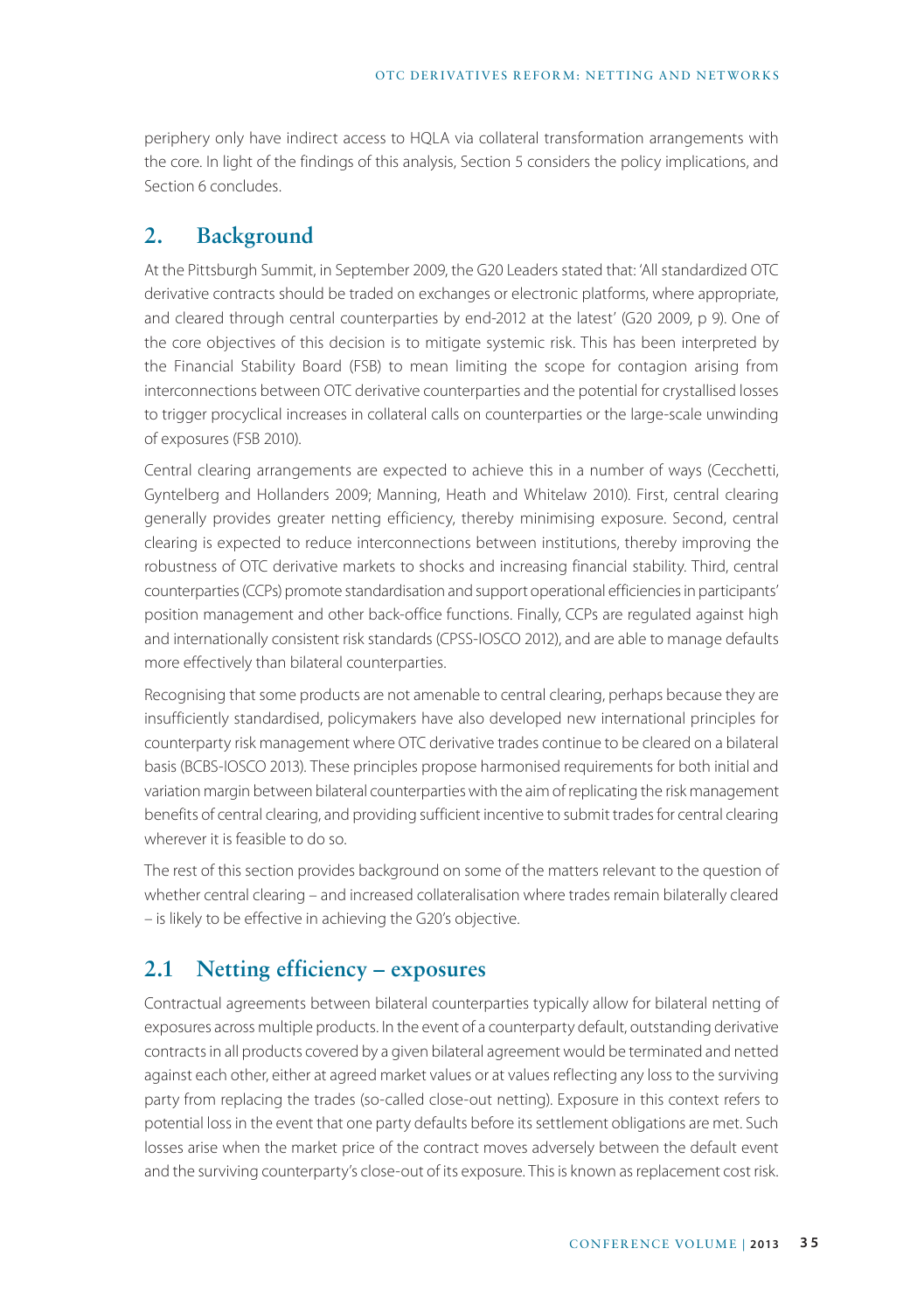#### ALEXANDRA HEATH, GERARD KELLY AND MARK MANNING

Under central clearing, netting occurs not only across all trades in the products accepted by the CCP, but also across all of a given agent's counterparties (multilateral netting). Duffie and Zhu (2011) make the point that whether netting across products or netting across counterparties minimises exposures is an empirical question and the outcome will differ across markets and individual participants. Relative to bilateral clearing, submitting trades to a CCP will be most effective in reducing aggregate exposures where agents have highly offsetting positions spread across a wide range of counterparties (Jackson and Manning 2007). These conditions are most likely to be satisfied for large dealers in OTC derivatives, who typically seek to hedge exposures that they assume through their trades with non-dealer banks, investors and corporates. Where agents trade with only a small number of counterparties, or there is less scope for netting because derivative exposures are positively correlated, multilateral netting will be less effective.

Duffie and Zhu (2011) establish that central clearing will only reduce exposures if both the number of agents and the size of centrally cleared exposures relative to those that remain bilaterally cleared are sufficiently large. Using data on OTC derivative positions across products, sourced from the Bank for International Settlements, the authors demonstrate that the central clearing of credit derivatives alone would be unlikely to satisfy the conditions for a reduction in total counterparty exposure, while interest rate swap positions may be sufficiently large to justify central clearing.

However, regulatory frictions or the privately chosen product scope of individual CCPs may leave participants unable to clear all related products through a single CCP, and hence unable to take full advantage of the scope for netting. For instance, some jurisdictions require that central clearing of domestic currency OTC derivative transactions take place through an onshore CCP, thereby preventing participants from taking advantage of netting opportunities across related products traded in different markets or currencies.<sup>1</sup>

### **2.2 Netting efficiency – collateral demand**

Replacement cost risk is typically managed through the use of variation and initial margin. Variation margin is typically exchanged in cash at least daily to reflect mark-to-market price changes on participants' outstanding positions. Initial margin, on the other hand, is calibrated to cover, with a high probability, potential future exposure (or additional replacement cost losses that may occur) between the last variation margin payment and the close-out or replacement of a defaulting counterparty's trades. While variation margin is often already exchanged under existing bilateral arrangements, initial margin is generally not. New requirements to apply initial margin where trades are not centrally cleared will therefore constitute an important change in market practice (BCBS-IOSCO 2013).

Variation margin is calculated as the net change in the value of derivative positions due to observed price movements, with netting occurring across products and/or counterparties covered by a given bilateral or central clearing arrangement. Accordingly, variation margin is

<sup>1</sup> Interoperability between CCPs could, in principle, reduce the costs of un-netting arising from fragmentation in clearing venues (Cox *et al* 2013). However, interoperability is currently observed primarily between CCPs operating in cash equity markets, rather than derivative markets where contracts are longer dated, principal values are higher, and price volatility is often greater. Notwithstanding their support for interoperability in cash equity markets, European regulators and legislators have reserved their position on derivative interoperability, with the European Commission undertaking to assess the case for interoperability in derivative markets by December 2014. It may, therefore, be a considerable time before interoperability can be entertained in OTC derivative markets.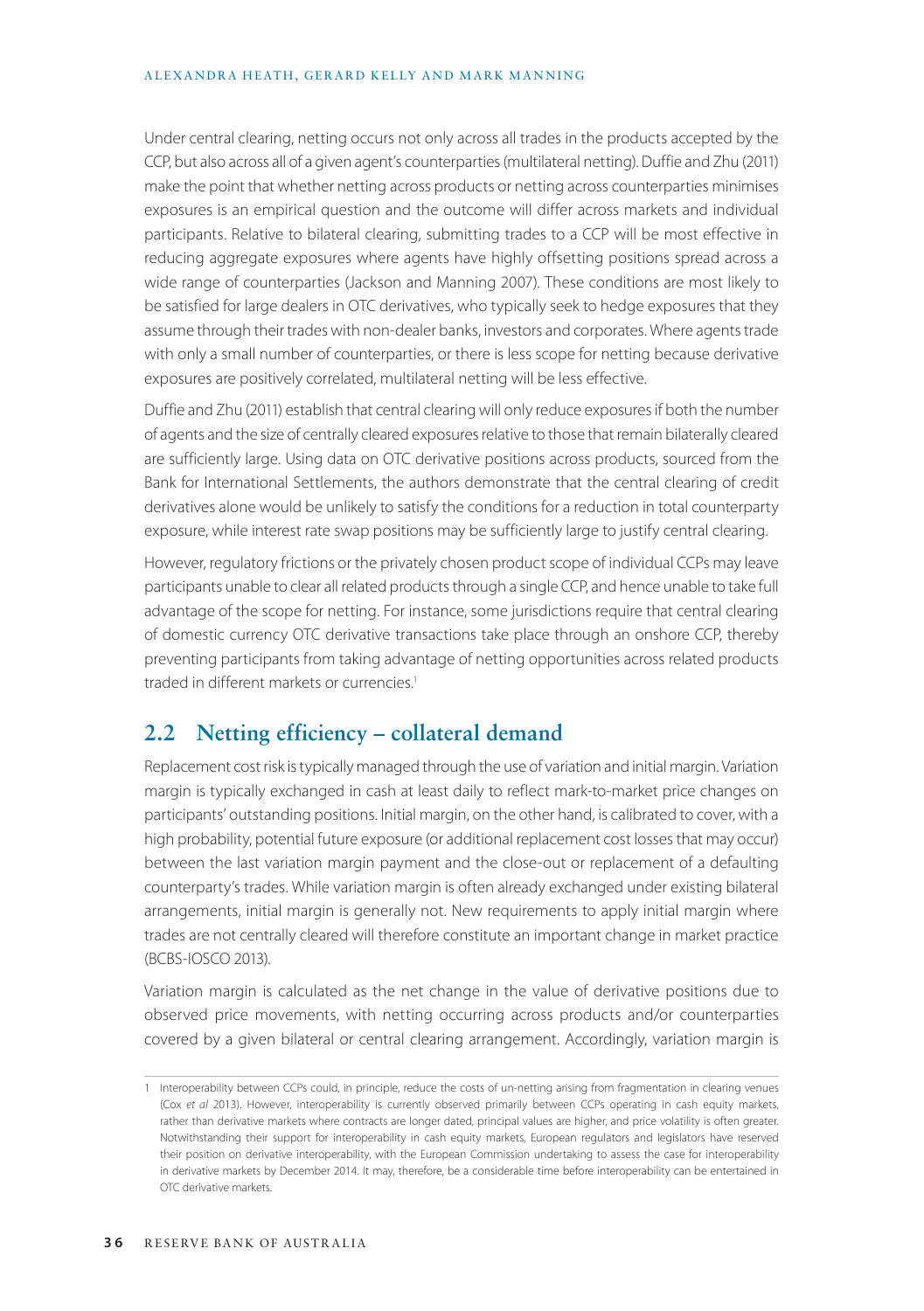based on net exposures. In contrast, initial margin is calculated on the basis of future expected price movements and potentially offsetting price movements across products may not be fully taken into account. In CCPs, for instance, so-called 'margin offsets' are typically limited to distinct 'families' of products for which an empirically robust and economically justified correlation in price changes can be demonstrated, including in stressed circumstances. Therefore, even where the empirical covariance between price changes across products may imply significant scope for netting of exposures, the scope for collateral savings is likely to be much narrower.

Initial margin is usually paid in the form of HQLA, and so the netting efficiency of different clearing structures has direct implications for the demand for HQLA. There is increasing concern that the OTC derivative market reforms will lead to a significant increase in demand for HQLA as collateral to cover initial margin requirements because transactions covered by bilateral arrangements typically do not currently require initial margin (Heller and Vause (2011); IMF (2012); ISDA (2012); Sidanius and Zikes (2012); BCBS-IOSCO (2013); and Singh (2013), among others). To the extent that central clearing offers an effective way of reducing exposure arising from replacement cost risk, the increase in demand for HQLA may be mitigated. As noted by Tabb (2012), '… [t]he broader the range of open interest, the more opportunities a clearinghouse has to deliver collateral relief …' However, '… for those who take on directional risk, or whose hedges do not fall into the same clearinghouse, the implications of the new collateral regime will be significant, especially if they use both cleared and un-cleared products'.

A quantitative impact study carried out by BCBS-IOSCO, summarised in BCBS-IOSCO (2013), estimates that applying initial margin requirements to those positions that do not transition to central clearing could lead to additional collateral demand of between €0.7 and €1.7 trillion, depending on the institutional scope of the requirements. Indeed, this is likely to add to other demands for HQLA arising from impending new liquidity requirements under Basel III and a general trend towards secured funding arrangements (Heath and Manning 2012; CGFS 2013).

The supply of HQLA is likely to be fixed in the short term. Accommodating an increase in collateral demand is therefore likely to involve significant adjustment in markets. This may have implications for the market structure and the network of exposures between financial institutions. For instance, it is likely that increased demand for HQLA will entail widespread portfolio reallocation, both as non-natural holders of HQLA shift a proportion of their balance sheets into such assets, and as existing holders reduce their holdings in response to an adjustment in relative prices. In some cases, including jurisdictions such as Australia with a low supply of HQLA, a policy response may be necessary to smooth the transition (see Heath and Manning (2012), Singh and Stella (2012) and Singh (2013)).

# **2.3 Network interconnectedness**

A CCP becomes the buyer to every seller and the seller to every buyer in the markets it serves, thereby transforming a network of bilateral net exposures between participants into a single set of multilateral net exposures between the CCP and each market participant – a 'star' network (Figure 1). In this way, central clearing aims to reduce direct interconnectedness between counterparties, centralise default management, and address risks of contagion associated with the uncertainty about who is exposed to whom that exists in a bilateral network.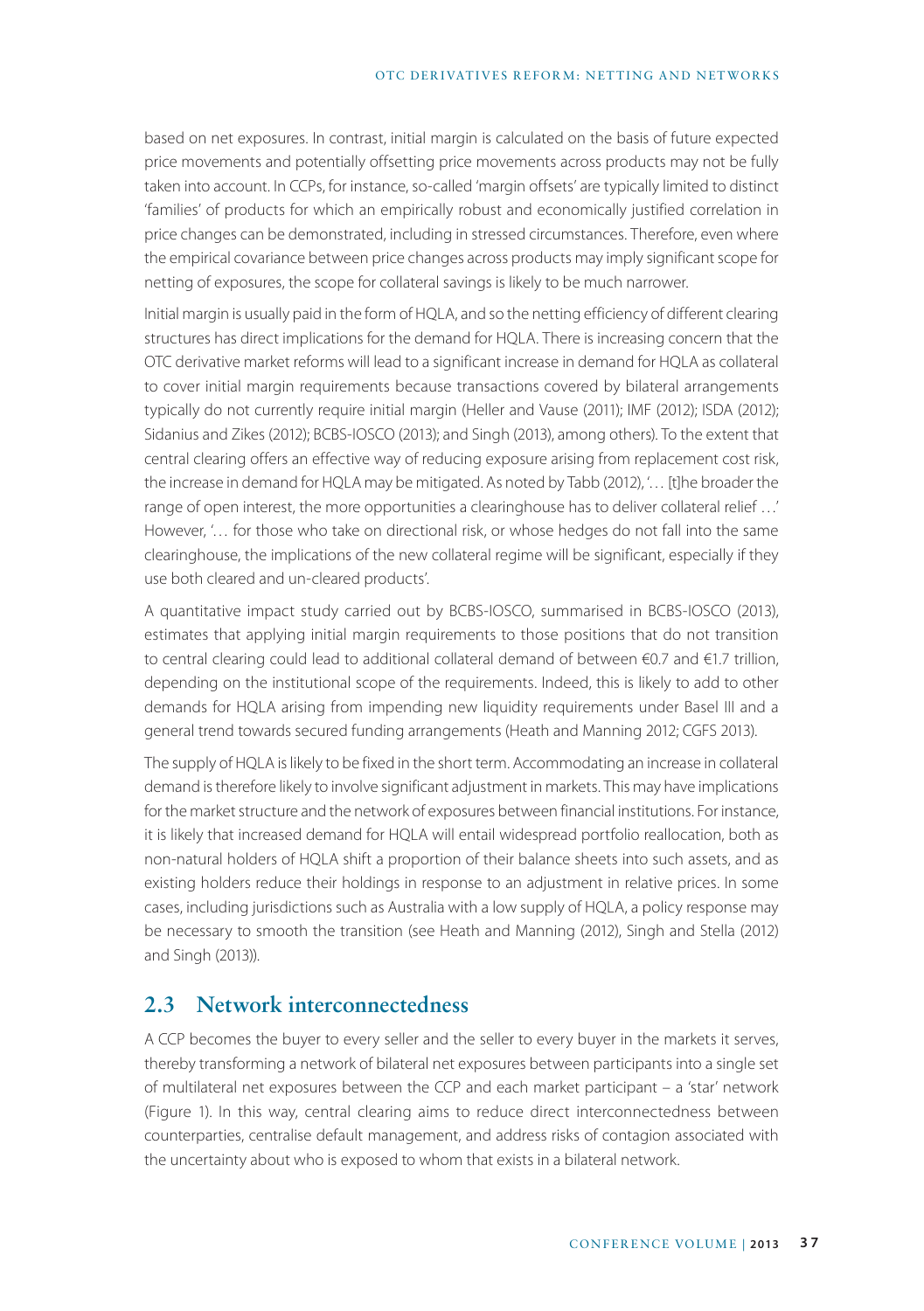#### I I I I I I  $_{\rm B}$  )  $\rightarrow$  CCP  $\rightarrow$  (  $_{\rm B}$ Bilateral clearing Central clearing Central Central clearing with client clearing I B B I I) (I I ı )-( в )-{ <sup>ССР</sup> |-( в )-( ı B B I) (I I) (I B B B <del>ノー| (</del> B <del>ノ (</del> I

#### **Figure 1: Network Connections under Alternative Clearing Structures**

Note: B represents a bank and I represents an investor

#### **2.3.1 Client clearing**

The extent to which central clearing simplifies the market structure and reduces the interconnectedness of the network will ultimately reflect the extent to which non-dealer banks, buy-side institutions or other end users of OTC derivatives transition to central clearing and whether they access CCPs as direct participants or indirectly via a clearing agent (client clearing). To the extent that they access central clearing indirectly, a new source of interconnectedness and dependence could emerge within the financial network.

In a client clearing structure, the clearing agent acts as a conduit to the CCP for its clients. The precise nature of the relationship between the client, the clearing agent and the CCP differs across jurisdictions, and across individual CCPs. In the agency model, which is common in the United States, the client maintains a direct contractual relationship with the CCP, but employs the clearing agent to act on its behalf in its day-to-day dealings with the CCP. Outside the United States, including in Australia, the alternative principal model predominates. In this model, the client has no direct contractual relationship with the CCP, only with the clearing agent. Accordingly, the CCP has no recourse to the client in the event of non-performance, and calls upon the clearing agent to guarantee its clients' performance. In either model, new interconnections are established between clearing agents and their clients (Figure 1).<sup>2</sup>

<sup>2</sup> The degree of financial exposure between a clearing agent and its clients ultimately depends on whether client positions and collateral are commingled with those of the clearing agent, segregated in an omnibus client account with fellow clients, or individually segregated. It also depends on whether the clearing agent extends credit or provides ancillary services such as collateral transformation.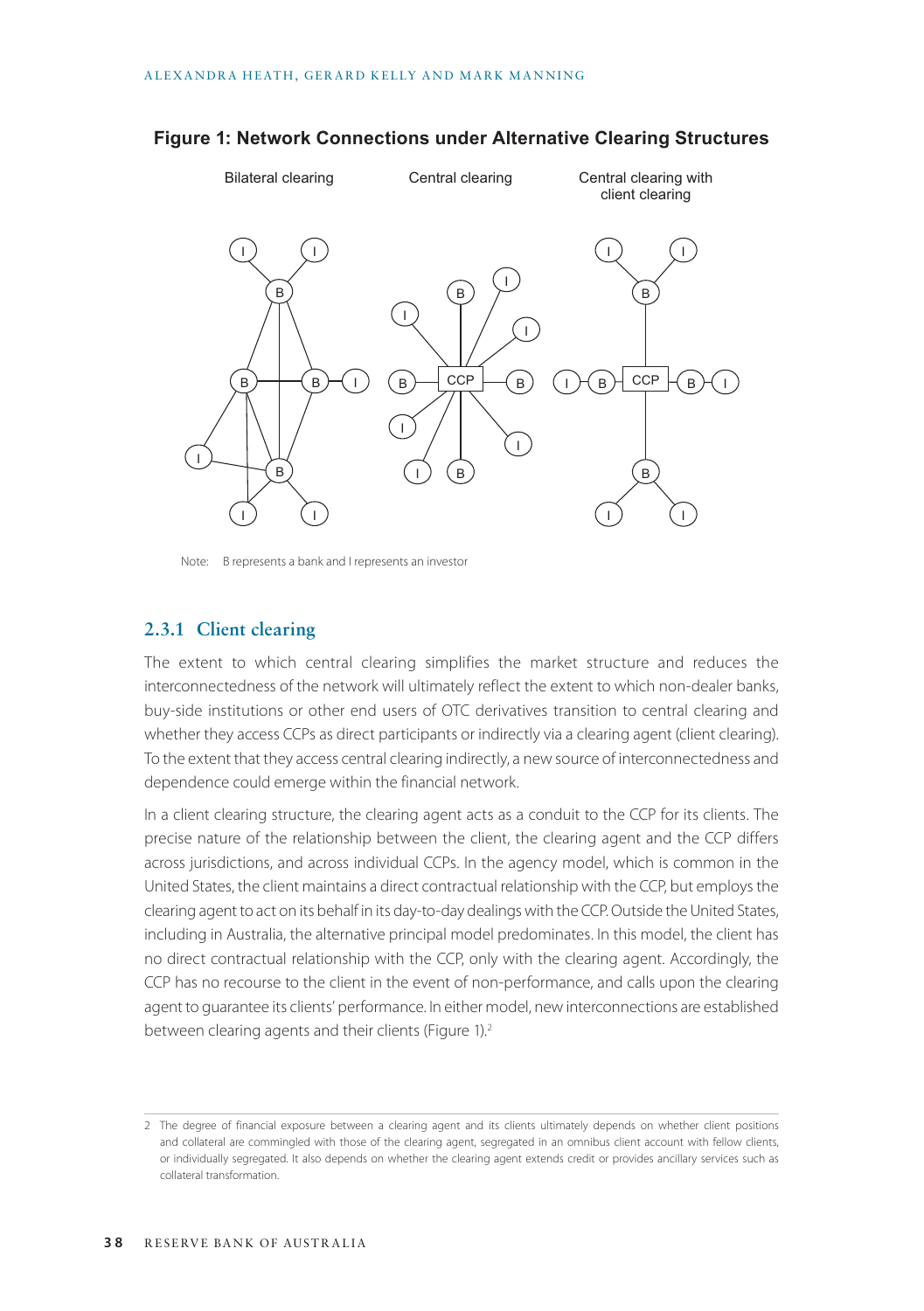### **2.3.2 Collateral transformation**

Increasing collateral demand may also increase interconnections in the OTC derivative network if access to HQLA is not evenly distributed. Of particular interest is collateral transformation, whereby an intermediary lends HQLA against less-liquid securities in return for a fee. Collateral transformation is in its infancy, but is widely expected to accelerate as the OTC derivative market reforms are implemented globally (Ellis 2012; ESRB 2012; IMF 2012).

Under such an arrangement, the collateral transformation provider would make HQLA available to an investor to meet a collateral requirement imposed by a central or bilateral counterparty, taking security over less-liquid assets posted by the investor. The clearing agent would either source HQLA from its own inventory or borrow them from another market participant in the repo market, for example. The collateral transformation provider would require that the investor post a higher value of less-liquid assets than the value of HQLA provided (a so-called 'haircut') to protect against a possible adverse change in the value of the less-liquid assets should the investor default.

It is generally acknowledged that, in the face of increasing collateral demands, there are efficiencies to be gained from the emergence of collateral transformation services. These services allow those with a shortfall of HQLA to meet their collateral requirements as they arise, rather than having to maintain these assets on their balance sheet. Other things being equal, such reallocation of portfolios would give rise to a steady-state increase in credit spreads and a concomitant decline in credit availability.

It is also recognised, however, that collateral transformation will be a source of new exposures and interconnections, taking the market further from the simple 'star' network that the OTC derivatives reform agenda originally sought to establish. Among the risks that have been highlighted in the policy debate so far, the potential funding risk for those relying on collateral transformation has been emphasised. In particular, collateral transformation transactions are typically of shorter maturity than the underlying OTC derivative transactions that they support. This introduces a rollover risk, which could crystallise in a number of ways: for example, an idiosyncratic shock to the collateral transformation provider; a tightening of conditions in the wider securities market; or a sharp decline in the value of the less-liquid assets posted as collateral.<sup>3</sup> The underlying market conditions and the responses of both the collateral transformation provider and the customer in such circumstances will determine the extent to which stress is spread more widely through the network.4

<sup>3</sup> Consider the case of an asset price shock. The collateral transformation provider may respond in several ways: a mark-to-market call for additional collateral; an increase in haircuts; a narrowing of the range of less-liquid assets it is willing to accept as security for its loan of HQLA; or a cessation of its collateral transformation service. Each response could trigger some funding stress for the customer, with potentially procyclical implications for the broader network. If the collateral transformation provider responded by altering its own collateral-acceptability criteria or withdrawing its service entirely, the customer would be forced either to liquidate its derivative positions, or alternatively liquidate some of its less-liquid assets, most likely at fire-sale prices, in order to raise the HQLA it needed to continue to support these positions.

<sup>4</sup> The potential for stress to feed back to CCPs in such circumstances has also been recognised. As observed by IMF (2012, p 120), 'large banks that are also clearing members may offer collateral transformation services to their customers to turn less liquid assets into CCP-acceptable ones through repos and swaps. This could potentially exacerbate liquidity pressures for CCPs during market downturns, when clearing members would need to provide liquid funds for their clients at a time when they themselves are being subjected to a liquidity freeze'.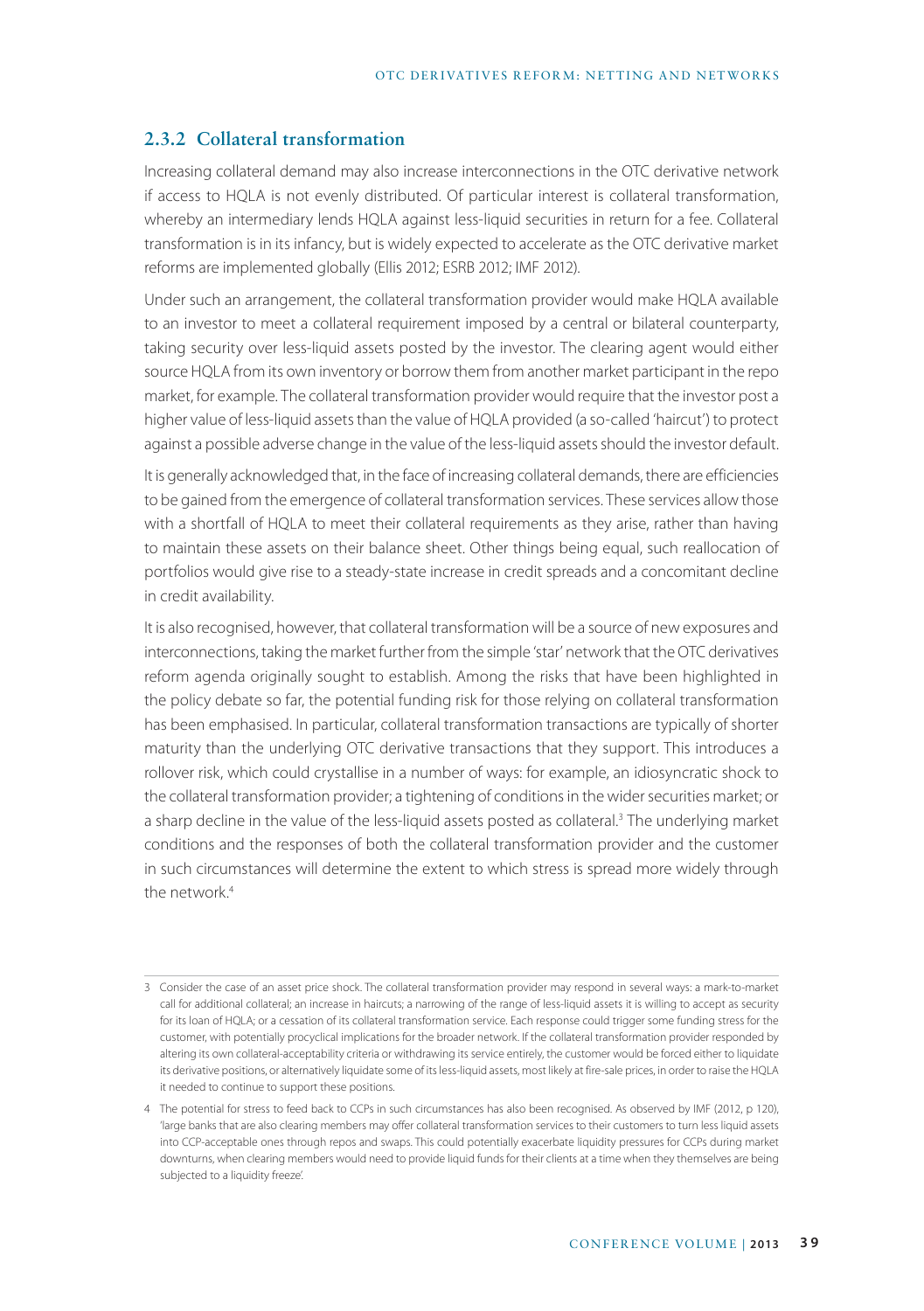# **3. Netting under Alternative Clearing Structures**

To characterise the way in which alternative clearing structures affect market participants' exposures to each other and their collateral implications, we use a relatively straightforward model that extends the Duffie and Zhu (2011) framework in two dimensions.

First, rather than assume that all participants are equal in size and trade with all the other participants in the market, which is consistent with the description of the core of an interbank or interdealer market, we add a layer of participants that trade with core institutions, but do not trade with each other. Several studies, including Upper and Worms (2004), Bech and Atalay (2010), Craig and von Peter (2010), and Markose (2012), have shown that this 'core-periphery' set-up is a more realistic and complete description of interbank and derivative markets. Babus (2011) shows that when collateral is costly and there are information frictions, a core of intermediary institutions can endogenously form to facilitate more efficient uncollateralised trading within long-term counterparty relationships.

The core of OTC derivative markets is arguably made of up of around 16 global banks that conduct most of their business in large financial centres such as London and New York, but also connect to more peripheral financial institutions that operate in regional financial centres. Since a large proportion of peripheral institutions' OTC derivative transactions are designed to hedge concentrated interest rate and currency risk, they are often highly directional and the logical counterparties to these transactions are large global banks. Extending the framework to include peripheral institutions allows us to consider the implications of different clearing arrangements for market participants such as end users of OTC derivatives and smaller, more domestically oriented investors and banks.

Second, we focus on the collateral implications of different market structures, rather than only the net exposures. This is important because the aggregate demand for HQLA to be posted as collateral to meet initial margin requirements may not have a linear relationship with those exposures. In particular, while variation margin payments reflect the impact of the single net price change on a portfolio of positions across all products held with a bilateral counterparty or CCP, initial margin requirements are typically calculated independently by product class, with only limited scope for cross-product offsets (see Section 2.2). As a result, the demand for HQLA to meet initial margin requirements will be quantitatively much more important than the demand arising from variation margin payments. Another consideration is that demand for collateral to meet initial margin is calculated at the beginning of a transaction and must be available in the event of a default, for example in a segregated trustee account. This reduces the velocity of collateral and increases the amount of collateral required to support a given level of activity.<sup>5</sup> In contrast, once variation margin is paid, typically in cash, the receiver is free to reuse the funds.

# **3.1 The model**

The key elements of the basic model used in this section are the agents, the derivative products and the clearing arrangements. Our model is highly stylised and in the baseline case we do not attempt to calibrate the parameter values to match attributes of the real world accurately. In

<sup>5</sup> For a more detailed discussion of the concept of collateral velocity and its potential importance in understanding the evolution of the shadow banking sector, see Singh (2011).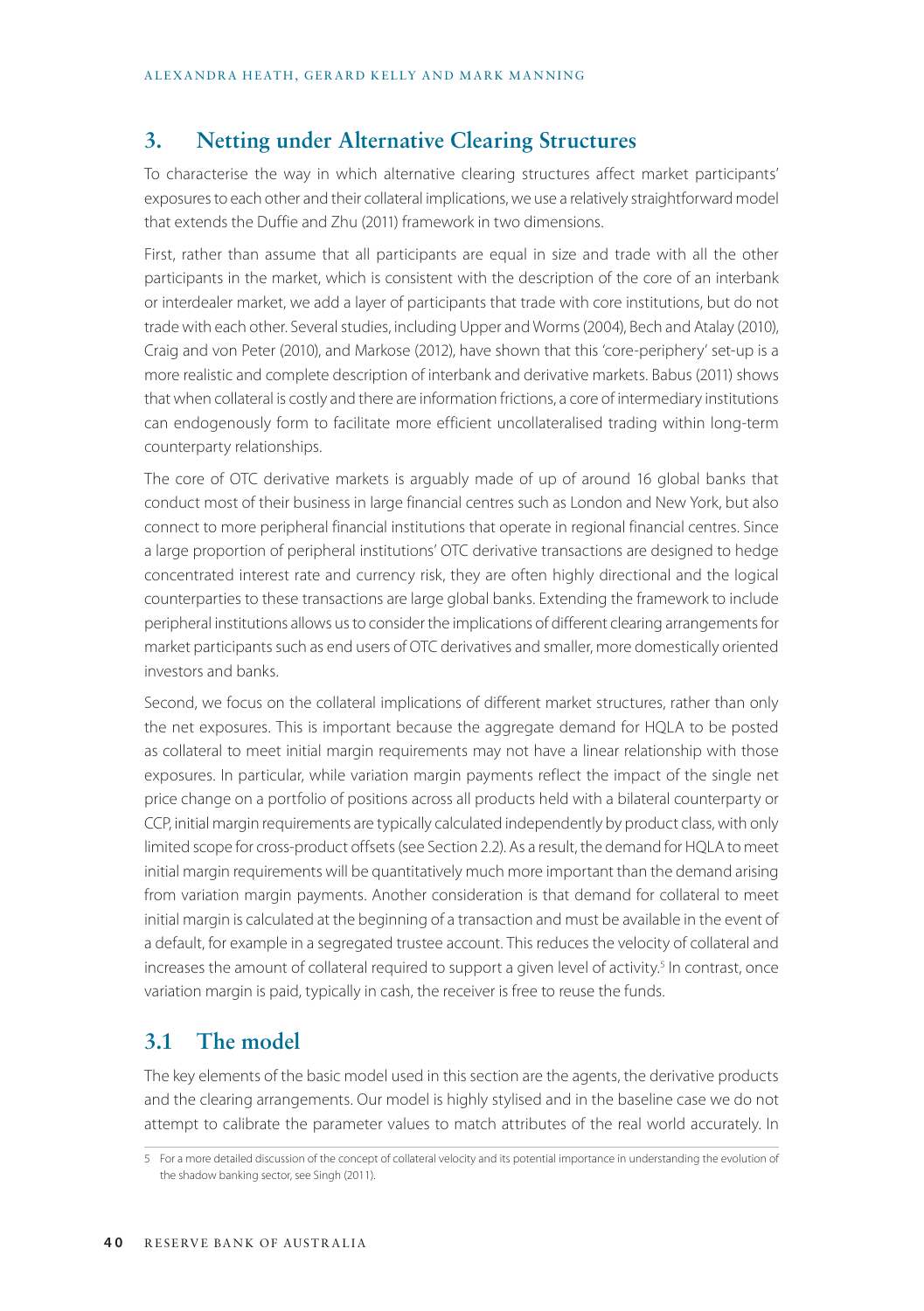Section 3.4, however, we examine the sensitivity of our results to the choice of parameter values. The model is developed further in Section 4 to examine the dynamic response of the network to price shocks and highlight potential channels for contagion and financial instability.

### **3.1.1 Agents**

We assume that the financial system has *B* banks that make up the core and *I* investors that make up the periphery. The banks in the core may be thought of as large dealers, while the investors in the periphery may be thought of as buy-side institutions. In the baseline case, we assume that  $B = 10$  and  $I = 30$ .

### **3.1.2 Derivative products and positions**

The net position between agent *i* and agent *j* in product *d* is denoted  $W_{ij}^d$ . A positive value indicates that *i* has a 'long' position with *j* in asset class *d*, while a negative value indicates a 'short' position. Accordingly,  $W_{ii}^d = 0$  and  $W_{ij}^d = -W_{ji}^d$ . All transactions are contracted on a bilateral basis. The core is characterised as a dense network of banks that trade with all the other banks in the core (the red block in the transaction matrix in Figure 2). Investors transact only with banks (the blue block) and not with each other.



### **Figure 2: Transaction Matrix**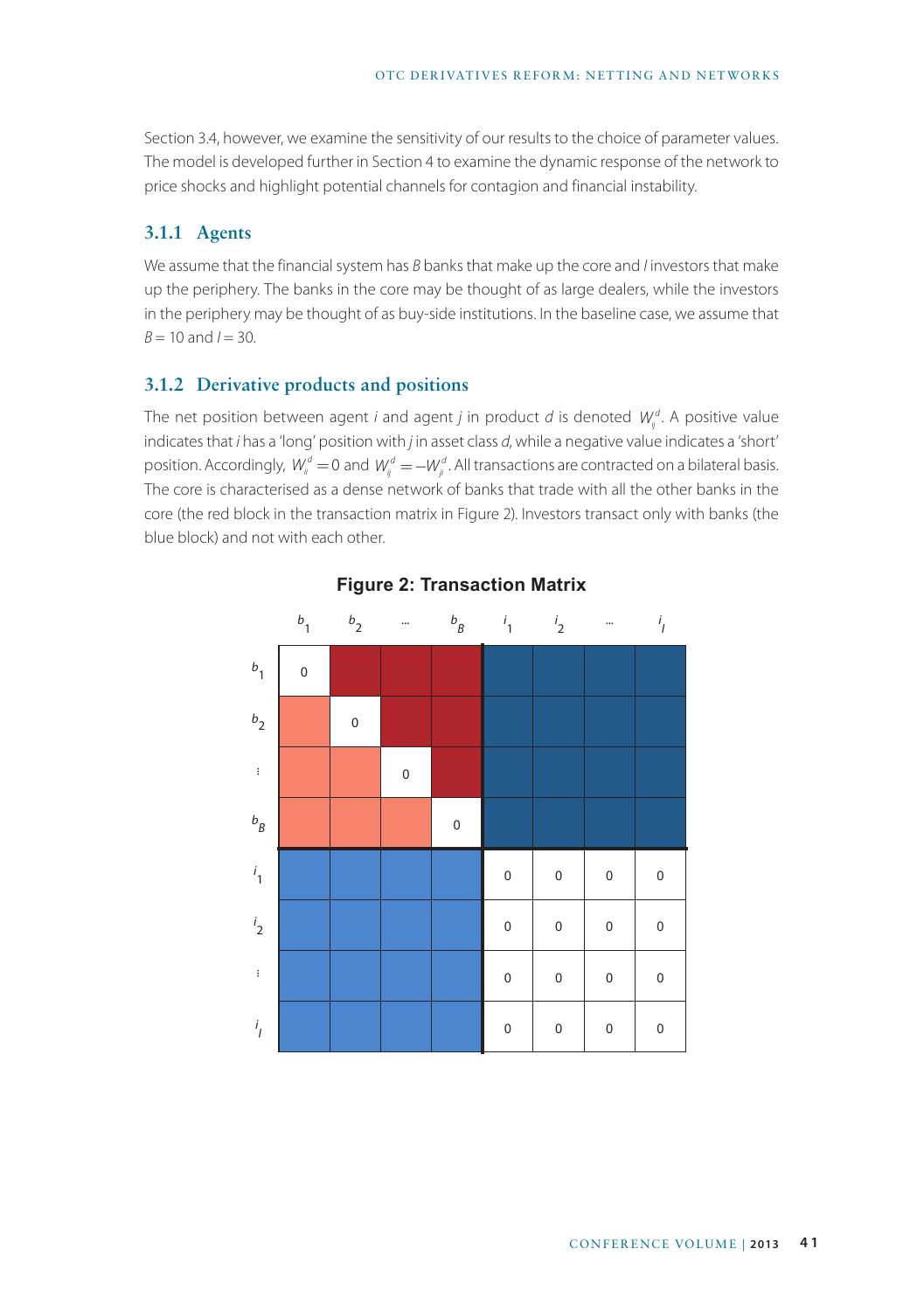#### ALEXANDRA HEATH, GERARD KELLY AND MARK MANNING

In the baseline case, we assume that there are two classes of derivative product, and that net derivative positions,  $W_{ij}^d$ , are independent across *i* and *j* and across products. Derivative positions  $W_{ij}^d$  are randomly assigned according to one of two bivariate normal distributions: N(0,  $\Omega_{\scriptscriptstyle P8}$ ) for positions between banks; and N(0,  $\Omega_{\rho}$ ) for positions between banks and investors.

We define  $x_d$  as the share of a bank's positions in product  $d$  with other banks, and  $n_{\overline{d}}$  as the total notional value of each bank's positions in product *d*. In the baseline case, the expected total notional outstanding held by each bank in each of the two derivatives products is normalised at 1. This implies that  $n_d = E\Big[\sum_j |W_j^d|\Big] = 1$  and that  $n_1 = n_2 = 1$ . We also assume that half of these positions Į are held against other banks and half against investors, that is  $x_1 = x_2 = 0.5$ . These assumptions pin down the variance-covariance matrix of positions as:

$$
\Omega_{pg} = \begin{bmatrix} \left( \frac{n_1 x_1}{(\beta - 1)\sqrt{2/\pi}} \right)^2 & 0 \\ 0 & \left( \frac{n_2 x_2}{(\beta - 1)\sqrt{2/\pi}} \right)^2 \\ 0 & \left( \frac{n_3 x_2}{(\beta - 1)\sqrt{2/\pi}} \right)^2 \end{bmatrix} \qquad \Omega_{pg} = \begin{bmatrix} \left( \frac{n_1 (1 - x_1)}{1\sqrt{2/\pi}} \right)^2 & 0 \\ 0 & \left( \frac{n_2 (1 - x_2)}{1\sqrt{2/\pi}} \right)^2 \\ 0 & \left( \frac{n_2 (1 - x_2)}{1\sqrt{2/\pi}} \right)^2 \end{bmatrix}.
$$

The matrix  $\Omega_R$  represents the covariance matrix for price movements (or returns) in the two derivative products. In the baseline case, we assume that there is no covariance between price movements (but relax this assumption in Section 3.4.2):

$$
\Omega_R = \left(\begin{array}{cc} 0.1^2 & 0 \\ 0 & 0.1^2 \end{array}\right).
$$

#### **3.1.3 Clearing arrangements**

We examine exposures and collateral demands under four alternative clearing arrangements, where:

- **•** both products are bilaterally cleared ('bilateral')
- the core centrally clears both products with a single CCP, while the periphery bilaterally clears both products ('split clearing')
- one product is bilaterally cleared and one product is centrally cleared ('mixed clearing')
- **•** both products are centrally cleared with:
	- each product cleared via a different CCP ('separate CCPs')
	- a single CCP ('single CCP').

Under the centrally cleared arrangements, each bank and investor is assumed to access the CCP directly. We relax this assumption in Section 4.3, where we examine interdependencies introduced by client clearing and collateral transformation.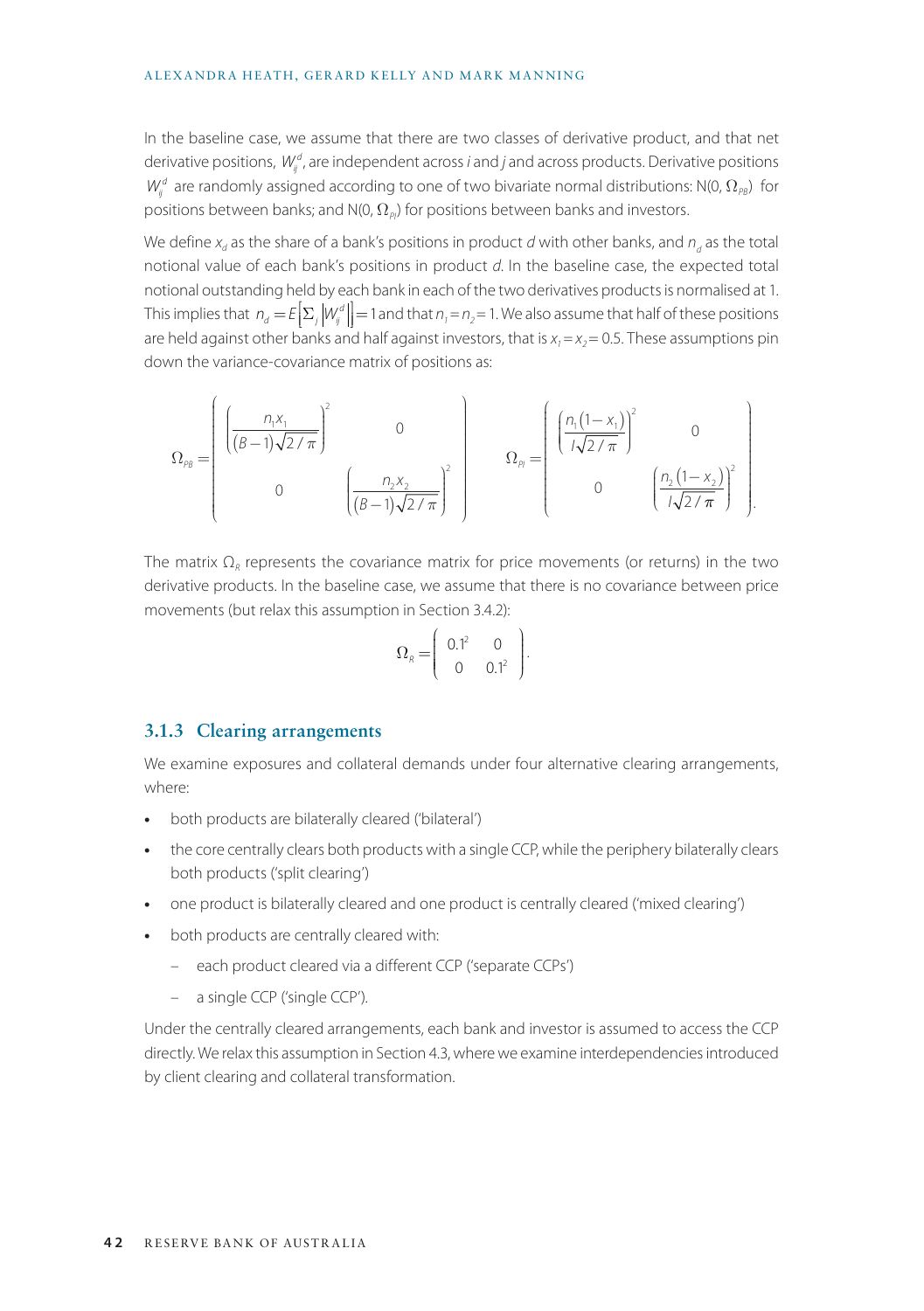### **3.2 Exposures**

We start by comparing the exposures generated under each clearing arrangement. Following Duffie and Zhu (2011), exposure is defined as expected loss given default, calculated in terms of the expected change in mark-to-market valuations. This is also the variation margin payment that would have been received had the counterparty not defaulted. If we define ∆*Pd* as the change in the price of product *d*, then the variation margin payment owing in respect of product *d* is given by  $V_{ij}^d = W_{ij}^d \Delta P^d$ .  $V_{ij}^d > 0$  denotes that *i* receives a variation margin payment from *j*, while  $V_{ij}^d < 0$ denotes that *i* pays variation margin to *j*.

Given a transaction matrix and the covariance matrix of price movements for each derivative product, exposures for each agent will differ across clearing structures according to the netting properties of the structure. In particular:

- **•** When both products are bilaterally cleared, exposures are netted across products, between each pair of counterparties. Note that the transaction matrix described in Figure 2 is defined in terms of net bilateral positions, so there is no scope for further netting of individual transactions in a given product executed between a given pair of agents. Under these circumstances, the exposure of agent *i* is given by:  $\phi_i = \sum_j E \left[ max \left( \sum_d V^d_{ij}, 0 \right) \right]$ . Į
- **•** When the core is centrally cleared and the periphery is bilaterally cleared, the exposures of these two groups are given, respectively, by:  $\phi_{\scriptscriptstyle \mathcal{B}i} = \mathcal{E} \big[ \text{max} \big( \Sigma_d \Sigma_{j \in \mathcal{B}} V_{ij}^d, 0 \big) \big] + \Sigma_{j \in \mathcal{I}} \mathcal{E} \big[ \text{max} \big( \Sigma_d V_{ij}^d, 0 \big) \big]$  and l Į  $\overline{\phantom{a}}$  $\phi_{ij} = \sum_{j \in B} E \left[ \max \left( \sum_{d} V_{ij}^{d}, 0 \right) \right].$ Į
- **•** When one product, *d1*, is bilaterally cleared and the other, *d2*, is centrally cleared, exposures in the centrally cleared product are subject to multilateral netting across all participants in the CCP, while exposures in the bilaterally cleared product are bilaterally netted between each pair of counterparties. Under this hybrid model, the exposure of agent *i* is given by  $\phi_i = \sum_j E \left[ \max \left( V_j^{d_1}, 0 \right) \right] + E \left[ \max \left( \sum_j V_j^{d_2}, 0 \right) \right].$ Į  $\mathbf{r}$ Į
- **•** When the two products are centrally cleared by separate CCPs, exposures in each product are multilaterally netted across all participants of each CCP separately. The exposure of agent *i* is then given by:  $\phi_i = \sum_d E \left[ max \left( \sum_j V_{ij}^d, 0 \right) \right]$ . Į
- **•** When both products are centrally cleared by a single CCP, exposures are netted multilaterally across all products and all participants of the CCP. Under these circumstances, the exposure of agent *i* is given by:  $\phi_i = E \left[ \max \left( \sum_a \sum_j V_{ij}^a, 0 \right) \right]$ . Į

Table 1 presents exposure metrics for the baseline model under each clearing structure based on a Monte Carlo simulation with 300 000 iterations. The table separately identifies exposures for each class of agent, including CCPs. In the final column, agents' and the central counterparties' exposures are summed to give total system exposure.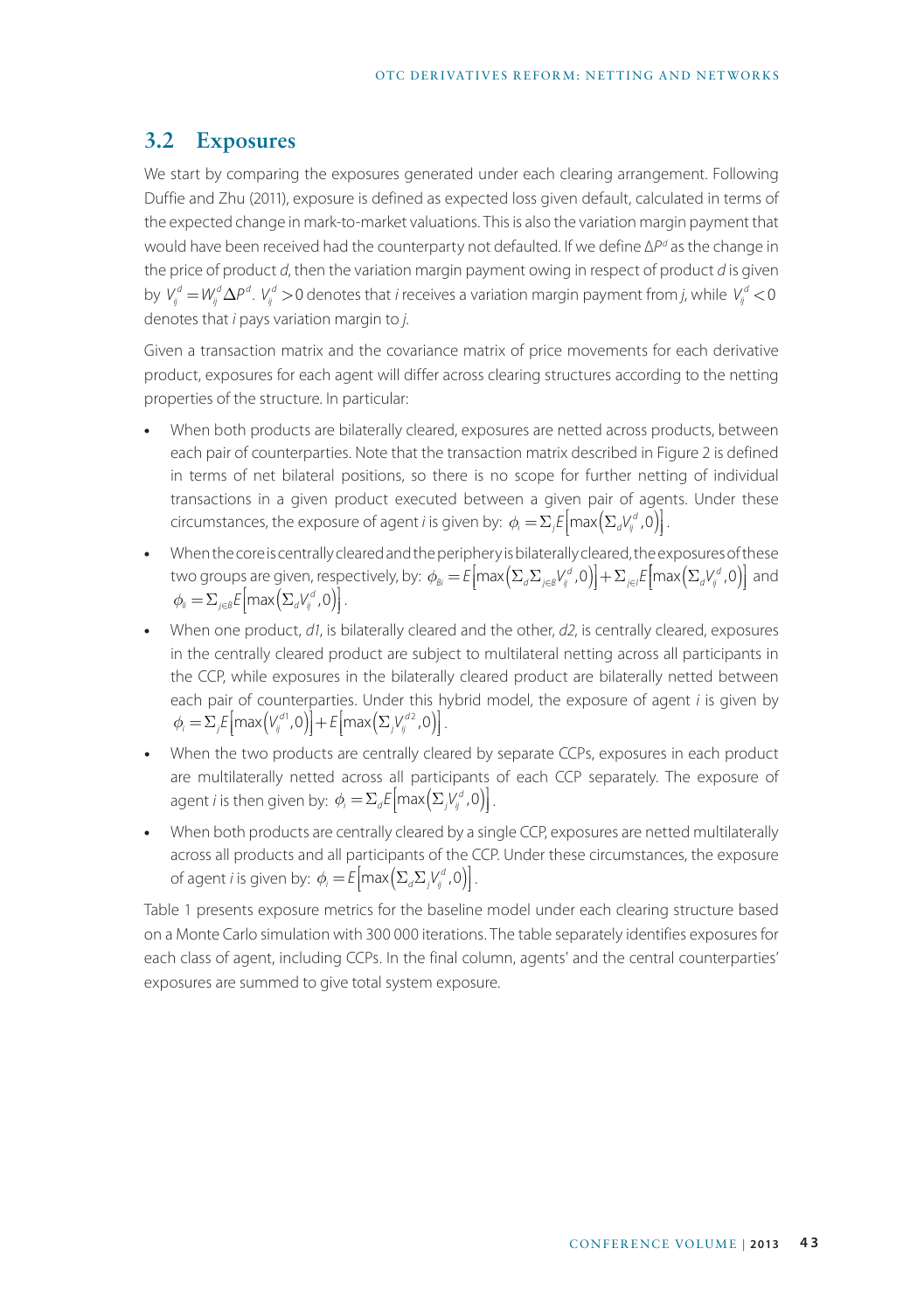| Clearing       |              |                  | All    |                        | System   |
|----------------|--------------|------------------|--------|------------------------|----------|
| arrangement    | <b>Banks</b> | <b>Investors</b> | agents | <b>CCP<sub>s</sub></b> | exposure |
| Bilateral      | 0.63         | 0.31             | 0.94   | na                     | 0.94     |
| Split clearing | 0.44         | 0.31             | 0.73   | 0.13                   | 0.89     |
| Mixed clearing | 047          | 0.26             | 0.73   | 014                    | 0.87     |
| Separate CCPs  | 0.15         | 0.13             | 0.28   | 0.28                   | 0.56     |
| Single CCP     | ი 12         | 010              | N 22   | 0.22                   | 0.44     |

#### **Table 1: Baseline Model – Total Exposures** The combined exposure of each agent type

The differences in the scope for netting give rise to differences in exposure outcomes across clearing structures in the baseline model. Consistent with Duffie and Zhu (2011), a single CCP offers the most netting-efficient solution. The system exposure with a single CCP clearing both products is less than half that in the bilateral structure. If only one product migrates to central clearing, however, the reduction in exposure relative to the pure bilateral structure is relatively limited. This reflects that, while agents can take advantage of multilateral netting for one of the products, the scope to net across products is lost.

The calculations in Table 1 assume there is a zero correlation between prices of the two derivative products. As we show in Section 3.4.2, the higher the (absolute) price correlation across products, the more valuable cross-product netting becomes and therefore the reduction in exposures from migrating one product to central clearing becomes smaller. This again accords with the conclusion in Duffie and Zhu (2011) that centrally clearing just one product may increase exposures. Also, a higher correlation in prices will increase the difference between system-wide exposures under a single CCP and separate CCPs.

Although the size of aggregate exposure falls moving from bilateral arrangements to a single CCP, the distribution of exposures shifts from being largely borne by banks in the core of the system to the CCP. This is consistent with the objective of the regulatory changes, which is to reduce risk in the system by reducing exposures and shifting risk to institutions that are considered to be in a better position to manage the risk; in this case, CCPs. However, the table also shows that, due to the greater scope for multilateral netting, banks in the core of the network benefit disproportionately relative to the investors in the periphery.

The split clearing structure allows us to examine further the relative importance of collateralisation and central clearing for core and peripheral institutions, and for the system as a whole. The second row of Table 1 reveals that, at least for the baseline case in which half of banks' trades are with investors, moving from bilateral to central clearing of trades within the core alone leads to a material reduction in banks' exposures. Investors' exposures, of course, remain unchanged. Total system exposure in the split clearing case remains significantly higher than when both products are centrally cleared. However, to the extent that interbank exposures are more systemically important – perhaps due to their higher concentration or greater propensity to trigger contagion in the event of a default in stressed circumstances – the 'effective' systemic risk reduction under split clearing may be greater than the expected loss captured by the total system exposure metric would imply.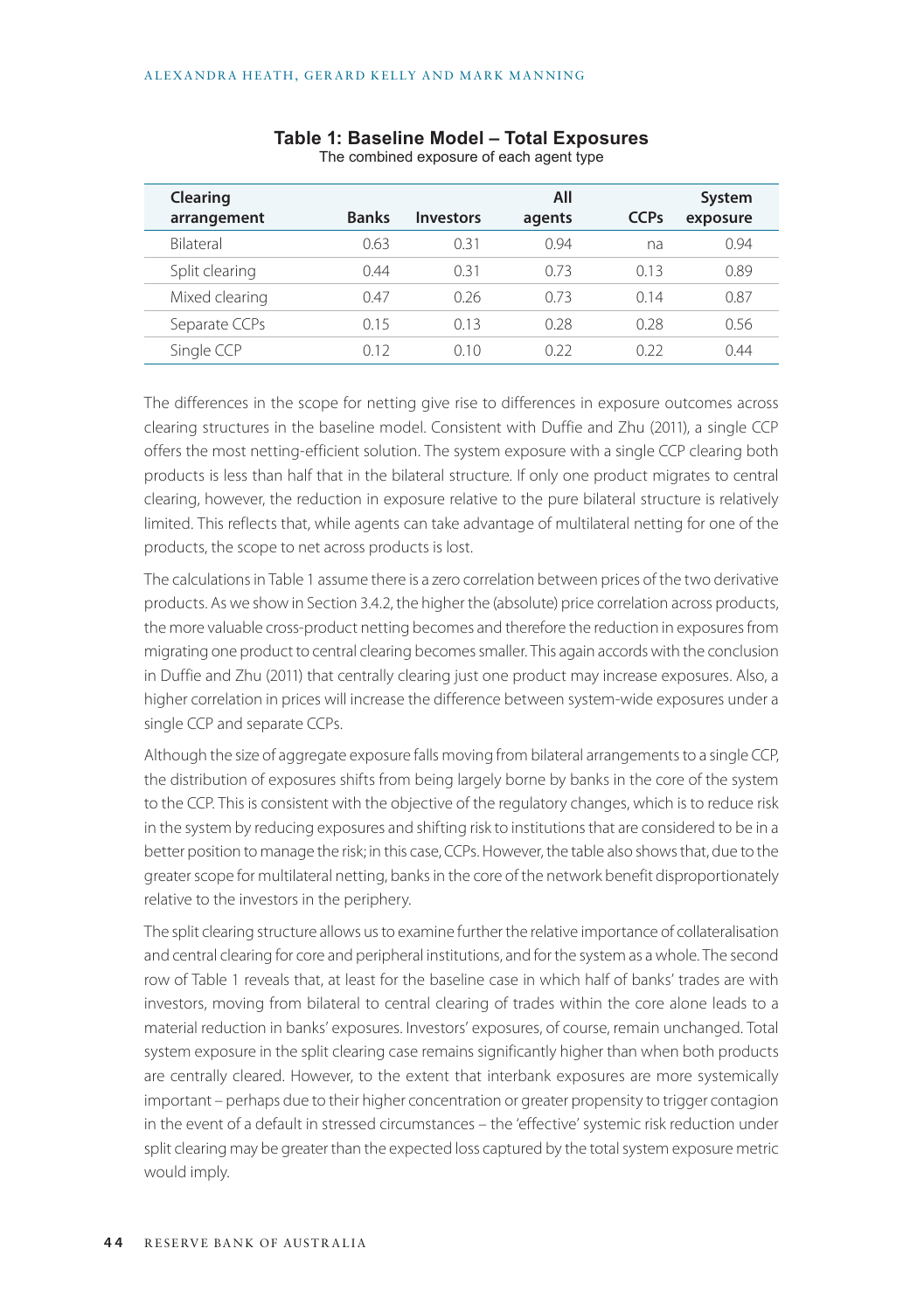# **3.3 Collateral demand**

The demand for collateral to cover initial margin payments will be a non-linear function of counterparty exposures and the variances of price movements, which determine margin rates. The margin rate, *m*, is set to achieve a minimum level of coverage of price movements. This calculation may be based on the price distribution of an individual product (product-based margining) or of a portfolio margining.

### **3.3.1 Product-based margining**

Unlike the calculation of variation margin, which is based on outstanding positions and observed price movements across all products covered by the counterparty relationship, initial margin calculations typically allow for only limited netting across products. While some margining methodologies applied by CCPs, such as CME SPAN, allow for some cross-product offsets – known as 'inter-commodity offsets' – these are typically applied only where there is a clear, empirically and theoretically robust correlation between the products in question. Initial margining proposals for non-centrally cleared derivatives equally allow very little scope for cross-product offsets in calculating margin requirements (BCBS-IOSCO 2013).

In the case of product-based margining, we assume that no cross-product offsets are applied, and that target collateral coverage for each agent is 99 per cent of single-tailed price movements for each product, consistent with international standards for CCPs (CPSS-IOSCO 2012). Under bilateral clearing, the collateral required to cover initial margin payments from agent *i* to agent *j* for product *d* is then given by  $C_{ij}^d = m_d W_{ij}^{d.6}$  Since, with product-based margining, long and short positions in different products are not netted for the purposes of initial margining,  $C_{ii} = \sum_{d} |C_{ii}^d| = C_{ii}$ , and the collateral requirement for agent *i* will be  $C_i = \sum_j C_{ij}$ . Similarly, for a CCP, the total amount of collateral required from participant *i* is  $C_i = \sum_d \left| \sum_j C_{ij}^d \right|$ , which is the same whether there is a single CCP for all products, or a separate CCP for each product.

Table 2 reveals how the application of the product-based margining methodology translates to collateral demand under each clearing structure. Although relative collateral demands in Table 2 are qualitatively consistent with the exposures in Table 1, the relative magnitude of collateral demand under the bilateral structure with product-based margining is striking. This reflects that any observed cross-product netting is ignored for margining purposes. Bilateral clearing is therefore by far the most 'costly' market structure in terms of collateral demand and even centrally clearing only one product can give rise to material collateral savings. Indeed, while Table 1 reveals little difference between investors' exposures in the mixed clearing and split clearing cases, collateral demand is significantly higher in the split clearing case when cross-product netting is not reflected in margin calculations. Note also that since agents derive no benefit from pooling exposures with a single CCP when margin is calculated on a product-by-product basis, there is no difference in collateral demand between the single CCP and separate CCP structures. As before, although all agents experience a decline in their collateral needs, the banks in the core benefit disproportionately.

<sup>6</sup> The margin rate, *md*, will be equal to the standard deviation of price movements on product *d*, *σd*, multiplied by 2.33 , the cut-off for the 99th percentile in the standard normal distribution.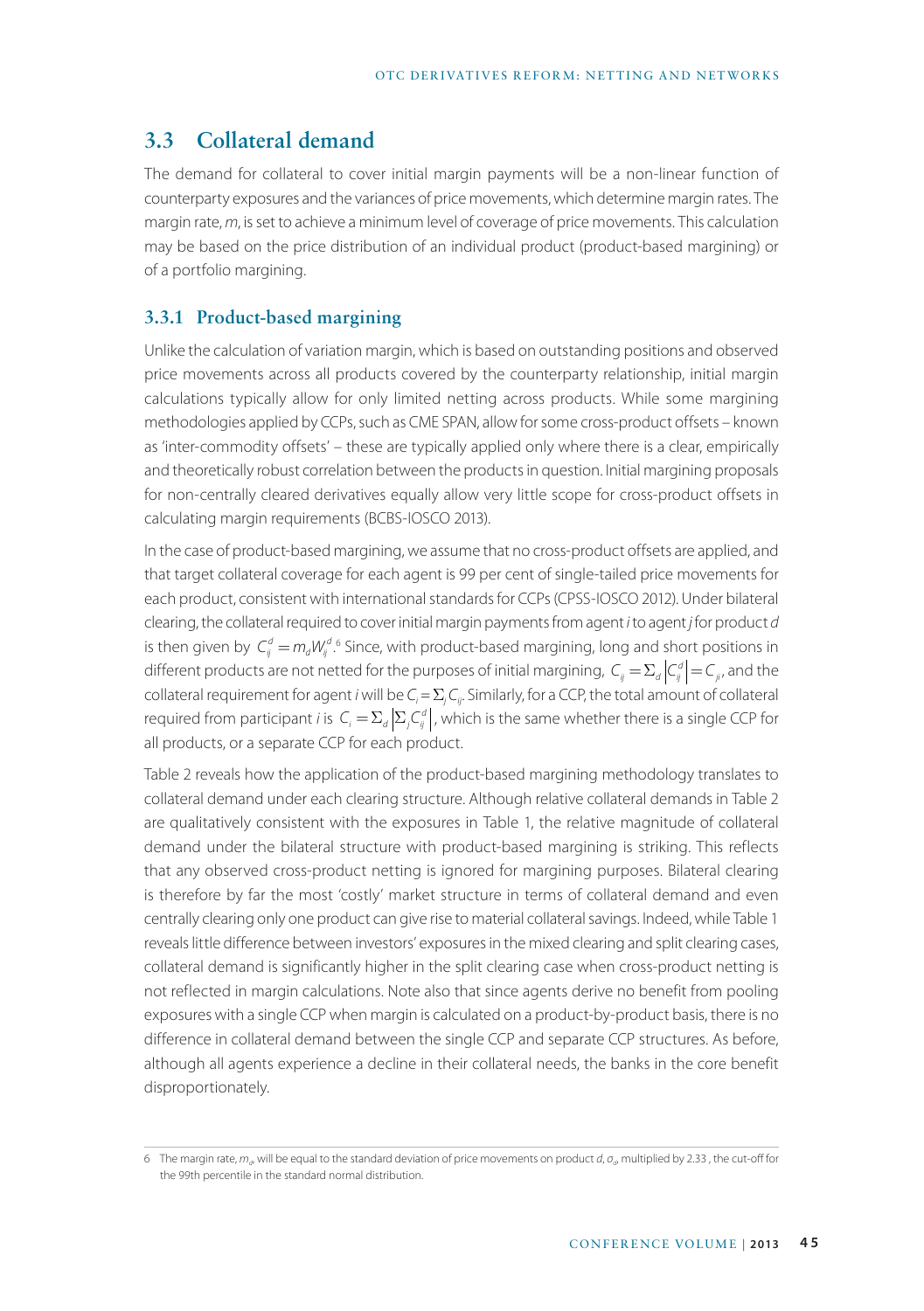| <b>Clearing arrangement</b> | <b>Banks</b> | <b>Investors</b> | All agents |
|-----------------------------|--------------|------------------|------------|
| Bilateral                   | 515          | 2.58             | 7 73       |
| Split clearing              | 3.43         | 2.58             | 60         |
| Mixed clearing              | 307          | 1 70             | 476        |
|                             | N 99         | N 82             |            |

|  |                         | Table 2: Baseline Model - Collateral Demands |  |
|--|-------------------------|----------------------------------------------|--|
|  | Product-based margining |                                              |  |

### **3.3.2 Portfolio margining**

While full portfolio margining is not typically observed, except within product classes, it is instructive to consider full portfolio margining as a lower bound for collateral demand. Under this methodology, initial margin is based on the potential future exposure on a portfolio of products, rather than on each product individually. In this exercise we assume that the margin rate is calibrated to cover 99 per cent of price movements across the entire portfolio, which is consistent with expectations for portfolio-level variation margin obligations calculated in Section 3.2.

Portfolio margining will only be relevant in cases where both products are cleared bilaterally or are cleared centrally through a single CCP. In the case of bilateral clearing, the collateral required for each agent in a bilateral relationship under portfolio margining is given by  $\ C_{_{ij}}\!=\!m_{_{\!f\!j}}\!\Sigma_{_d}\big|W_{_{\!j}}^d\big|\!=\!C_{_{j^\iota}}\!$ In the case of central clearing, the collateral required of each participant will be given by  $C_i = m_{\scriptscriptstyle{\hat{n}}} \Sigma_d \left| \Sigma_j W_j^d \right|.^8$ 

In general, portfolio margining materially reduces the amount of collateral required for initial margin (Table 3). The extent of the reduction will be affected by the covariance between the price movements of different asset classes and the weights of each asset class in the portfolio (see Section 3.4.2). A comparison of the collateral demands in Table 3 with those in Table 2 demonstrates that material collateral savings may be achieved if (prudent) cross-product netting is recognised in calibrating margin requirements.

| <b>Clearing arrangement</b> | <b>Banks</b> | <b>Investors</b> | All agents |
|-----------------------------|--------------|------------------|------------|
| Bilateral                   | 405          | 2 02             | 60,        |
| Split clearing              | 2.80         | 2 02             | 4.81       |
| Single CCP                  | N 77         | 0.64             | 141        |

#### **Table 3: Baseline Model – Collateral Demands** Portfolio margining

7 In this case, 
$$
m_{ij} = 2.33 \times \sigma_{ij}
$$
, where  $\sigma_{ij} = \sqrt{\sum_{\nu} \sum_{\nu} \frac{W_{ij}^{\nu} W_{ij}^{\nu} \Omega_{\kappa} (u, v)}{\left(\sum_{\nu} |W_{i}^{\nu}|\right)^2}}$ .  
8 In this case,  $m_{ij} = 2.33 \times \sigma_{ij}$ , where  $\sigma_{ij} = \sqrt{\sum_{\nu} \sum_{\nu} \frac{\left(\sum_{j} W_{ij}^{\nu}\right) \left(\sum_{j} W_{ij}^{\nu}\right) \Omega_{\kappa} (u, v)}{\left(\sum_{\nu} | \Sigma_{j} W_{ij}^{\nu}|\right)^2}}$ .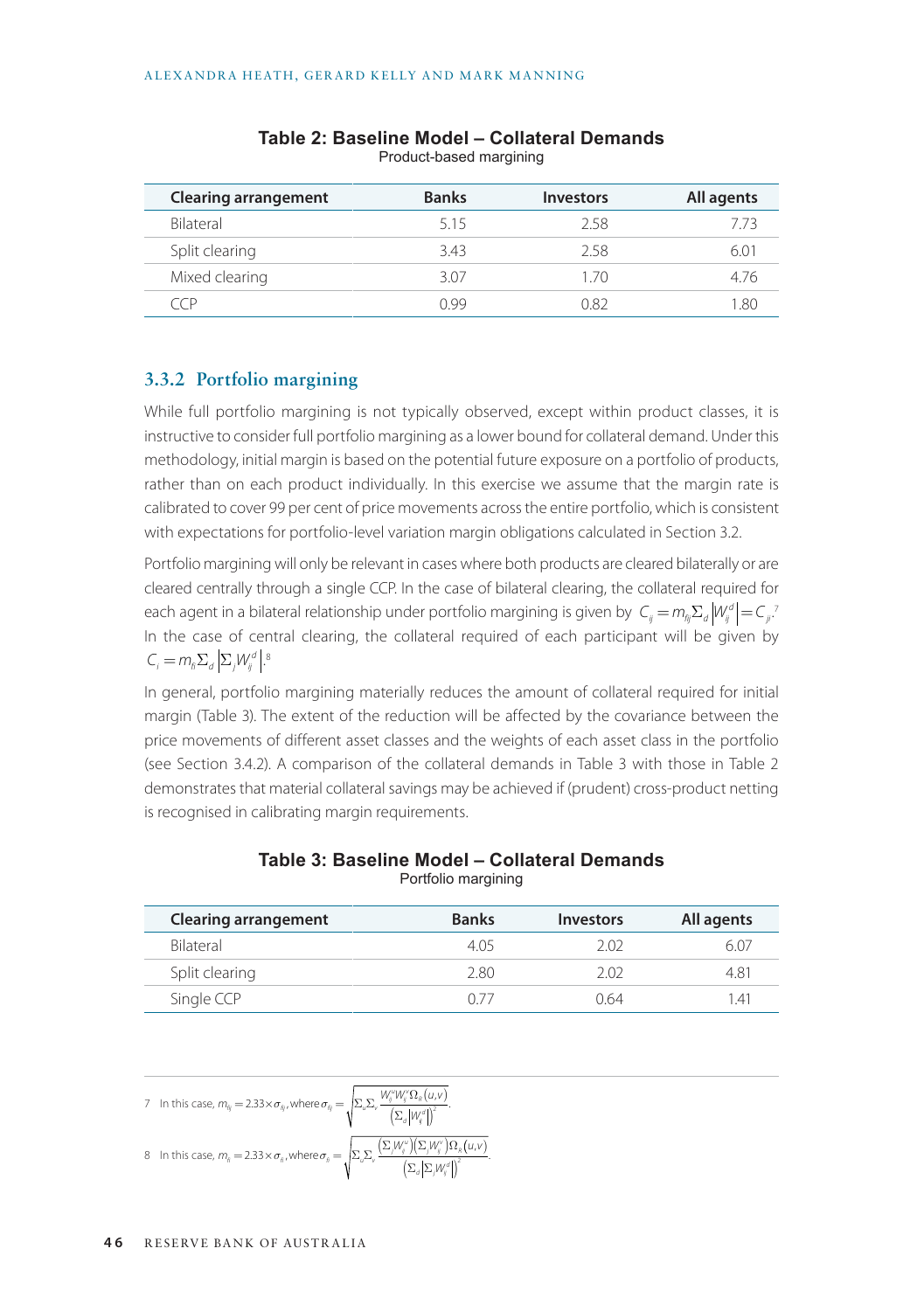# **3.4 Exposure and collateral demand: comparative static analysis**

The results in Tables 1 to 3 are, of course, dependent on the baseline parameters chosen. To explore how exposure and collateral demand under each alternative clearing structure vary with product and agent characteristics, we conduct a number of experiments, individually varying key parameters of the baseline model. In particular we consider the effect on exposure and collateral demand of: varying the size of the core relative to the periphery (Section 3.4.1); varying the characteristics of derivative products (Section 3.4.2); and allowing a sub-section of the periphery to take directional derivative positions (Section 3.4.3).

#### **3.4.1 Varying the size of the core relative to the periphery**

One of the motivations for extending the Duffie and Zhu (2011) model is to understand how the presence of institutions in the periphery might affect conclusions around the costs and benefits of central clearing arrangements. To do this, we examine the effects on exposure and collateral demand of: varying the size of the core, while keeping the size of the periphery fixed; varying the size of the periphery, while keeping the size of the core fixed; and varying the share of notional amounts outstanding traded within the core.

Figure 3 summarises the effect of linearly increasing the number of banks in the core on total system exposure and total collateral demand relative to total notional outstanding, under each clearing structure, holding the total size of notional amounts outstanding fixed.<sup>9</sup> As expected, when derivatives are bilaterally cleared, varying the number of banks in the core has no effect on either relative exposure or relative collateral demand since, under this clearing structure, there is no scope for netting across counterparties. In contrast, in structures involving central clearing, exposures and collateral demand decline steadily as the number of banks in the core increases, though at a decreasing rate. This is intuitive: multilateral netting across counterparties is more valuable, the larger the number of counterparties (Jackson and Manning 2007). The left-hand panel of Figure 3 shows that for a small core, netting across products available in a bilateral clearing relationship may be more important than netting across counterparties. This is consistent with the findings in Duffie and Zhu (2011). This may also be true for collateral demand (the right-hand panel), depending on whether initial margin requirements are calculated on a product or portfolio basis.

<sup>9</sup> It can be shown that outcomes for exposure and collateral relative to total notional outstanding are equivalent whether the number of banks (investors) is varied keeping the total system notional position fixed, or keeping the position size per agent fixed.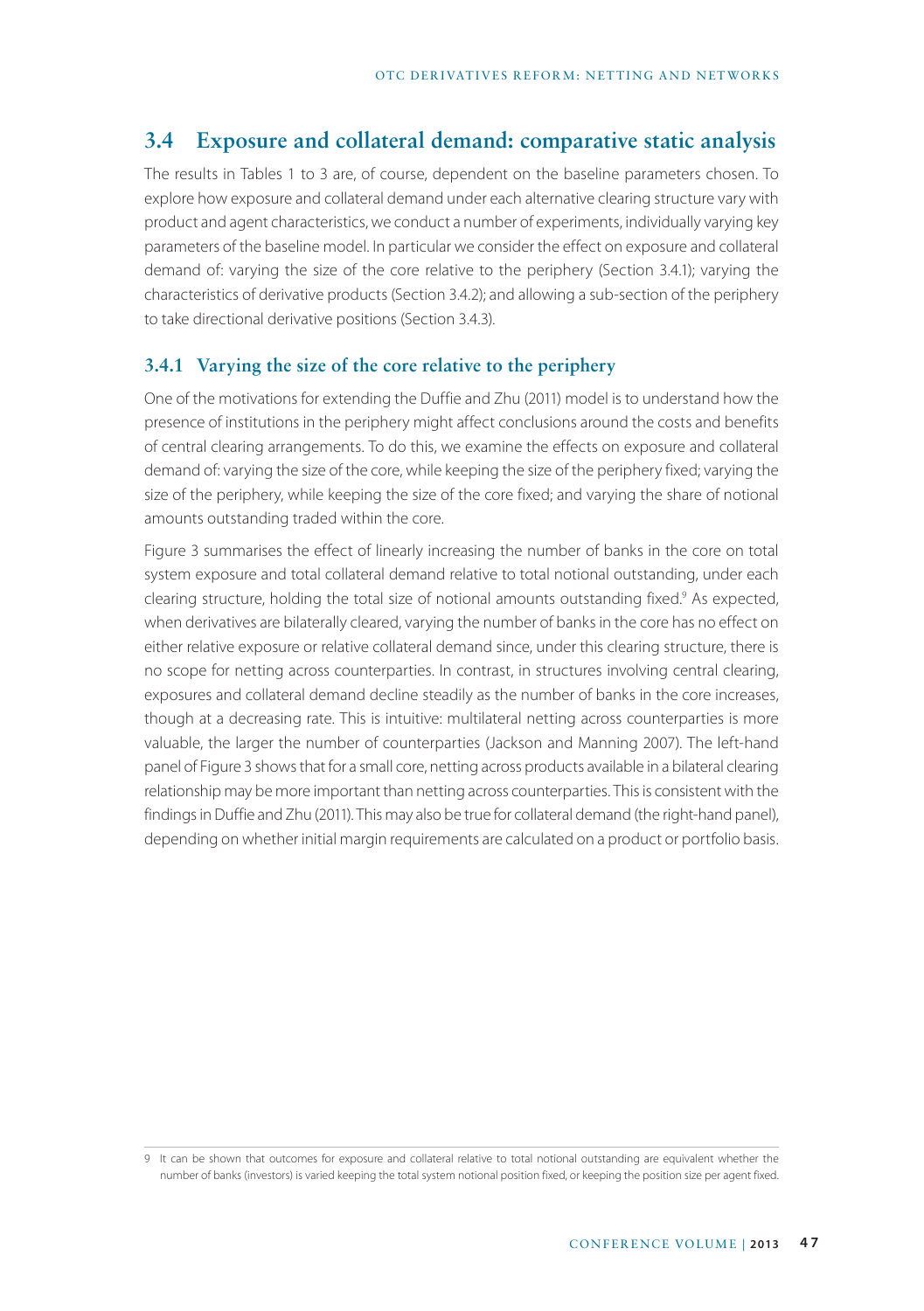

**Figure 3: Changing the Size of the Core** Exposure and collateral relative to notional outstanding

Notes: Total derivative positions reflect net notional amounts outstanding, drawn from the transaction matrix in Figure 2; the clearing structures are described in Section 3.1; calculations are based on Monte Carlo simulation, with 300 000 iterations; in each panel the number of banks varies; all other parameters remain as in the baseline case:  $I = 30$ ;  $n_1 = n_2 = 1$ ;  $x_1 = x_2 = 0.5$ ;  $\sigma_1 = \sigma_2 = 0.1$ ;  $cov(1, 2) = 0$ ; total expected system exposure (left-hand panel) is calculated as in Section 3.2; total system collateral (right-hand panel) is calibrated to a single-tailed confidence interval of exposure of 99 per cent and calculated for each clearing arrangement as in Sections 3.3.1 and 3.3.2

Figure 3 also reveals that, in the case of split clearing (for the baseline case in which half of the nominal value of each bank's trades is with the periphery), exposure falls to below that under full bilateral clearing as the number of banks increases. Further, split clearing always gives rise to higher exposure for these parameter values than the mixed case, though exposure always remains above that under full central clearing.

A similar picture emerges when we consider increasing the number of investors with a fixed number of banks in the core; there is a steady decline in both exposure and collateral demands in the arrangements involving central clearing, as multilateral netting opportunities increase. However, these benefits accrue only to the core (again, since investors do not trade with each other, they experience no change in the scope for multilateral netting of their exposures).

Figure 4 examines the implications of network structure by comparing the relative reduction in exposure for each agent type as central clearing (via a single CCP) is extended to the periphery. In the left-hand panel, changes in exposure are tracked as the number of banks in the core increases, and in the right-hand panel as the number of investors in the periphery increases. It is evident that when there are only few banks in the core, the benefits to investors from central clearing are relatively limited. Again, this reflects relatively less scope for multilateral netting. This is equivalent to investors trading only with a few dealers, which for many investor types is likely to accord with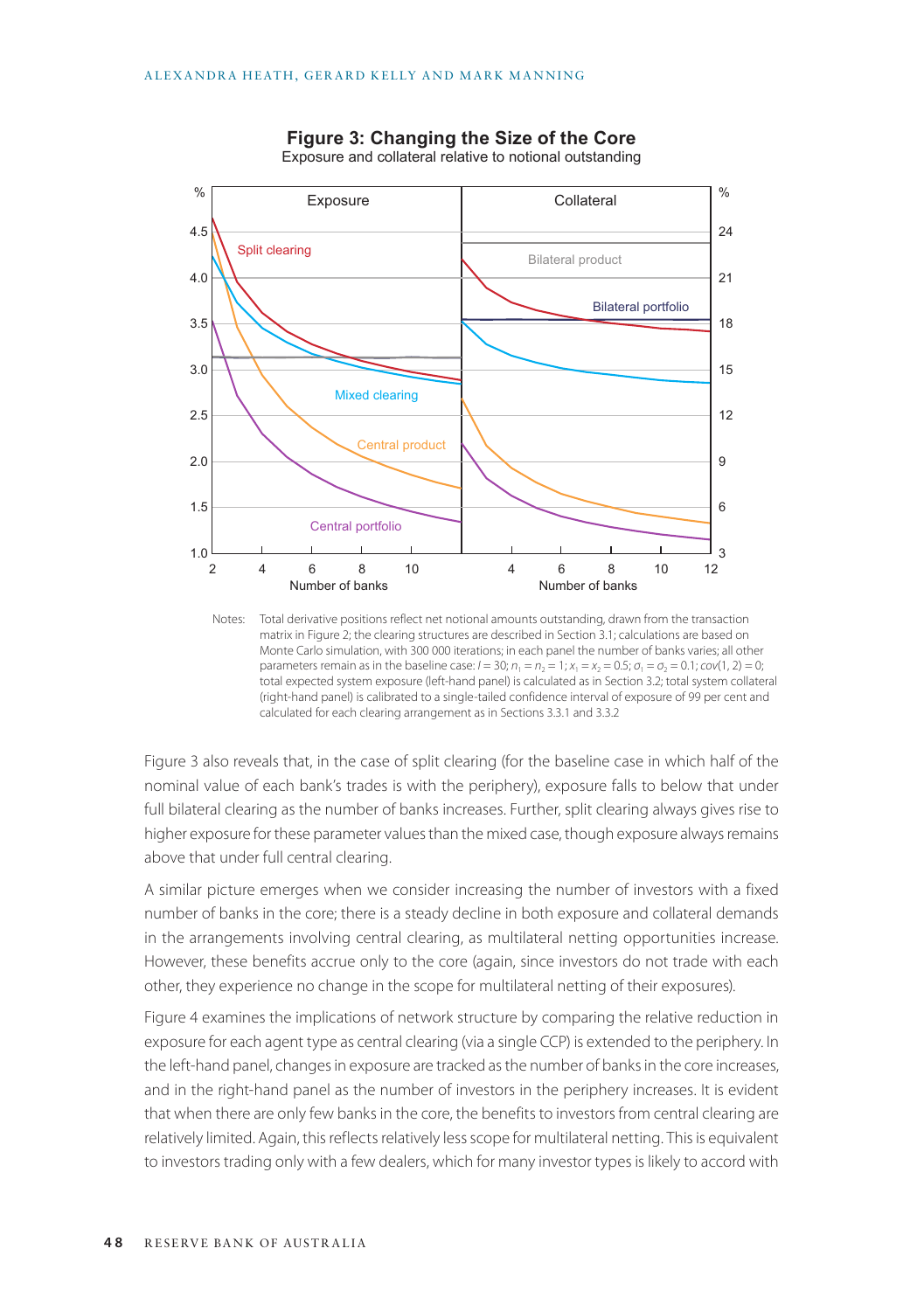observed practice. As the number of core banks increases, however, the benefits to investors converge on those for banks, since the scope for multilateral netting increases. The right-hand panel, on the other hand, shows that investors' exposures remain unchanged as the number of investors changes (since investors are assumed not to trade with each other). Increasing the number of investors does, however, generate multilateral netting benefits for banks, and therefore there is a material reduction in exposure for the core.



**Figure 4: Extending Central Clearing to the Periphery**

Percentage reduction in expected exposure from extending central clearing to investor positions

Notes: See notes to Figure 3; the figure presents the percentage reduction in expected exposure from all agents clearing centrally via a single CCP, relative to the split clearing structure; in the left-hand panel  $I = 30$ , in the right-hand panel  $B = 10$ ; all other parameters remain as in the baseline case in Figure 3

Finally, it is also instructive to consider how netting efficiency and collateral demand change when the share of OTC derivative transactions occurring within the core varies (Figure 5). As the degree of concentration of transactions increases within a relatively small core of 10 banks, the relative benefit of central clearing versus bilateral clearing diminishes. This reflects that with a smaller share of exposure outside the core, multilateral netting benefits associated with exposure to the periphery decline.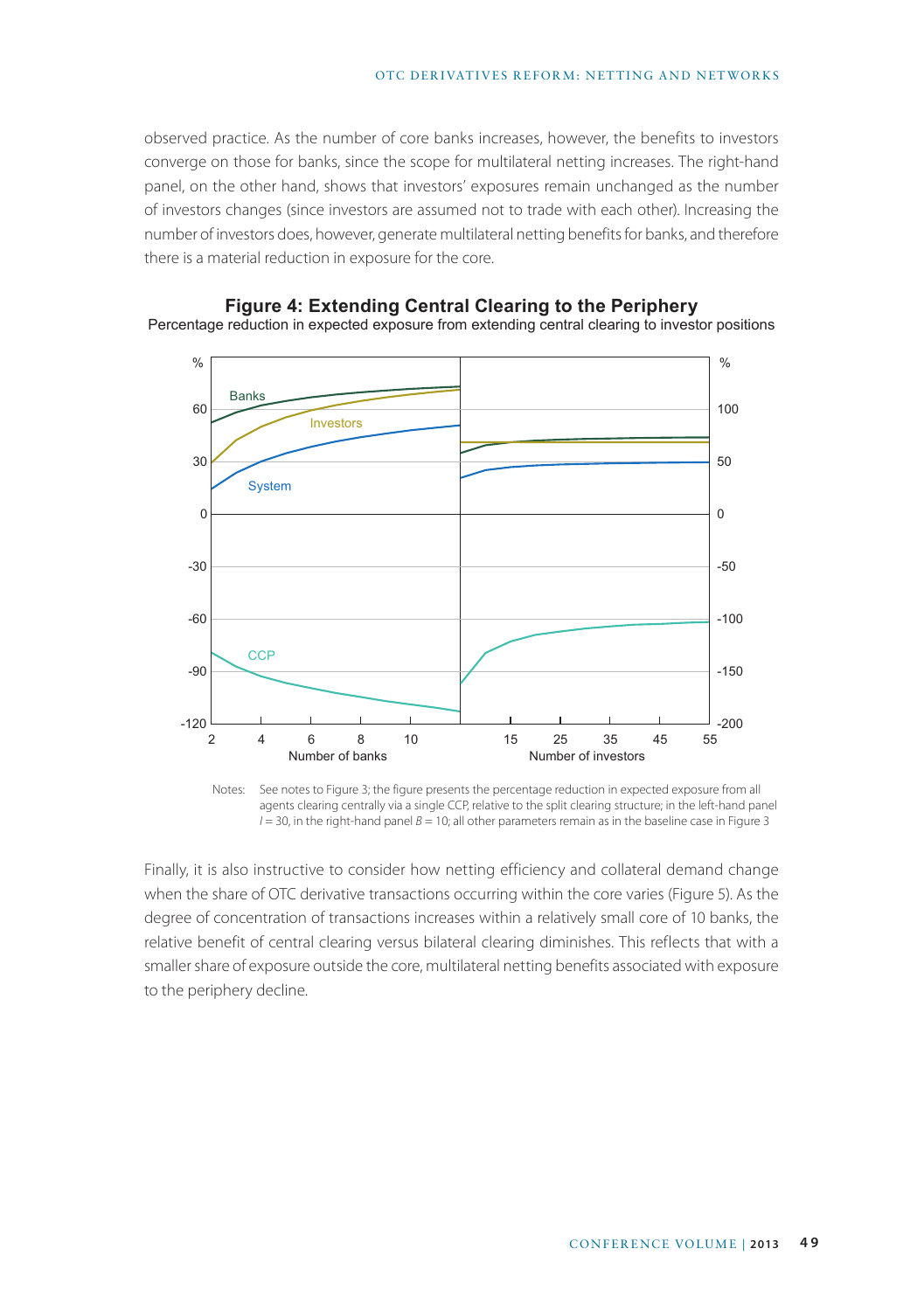

**Figure 5: Changing the Relative Share of Interbank Positions** Exposure and collateral relative to notional outstanding

#### **3.4.2 Varying the characteristics of derivative products**

The netting efficiencies of different clearing structures also depend on the characteristics of the derivative products that are traded. To examine this, we vary the relative size of the two derivative products and the relative volatility of their prices, and allow their prices to be correlated. In a final experiment, we also allow the number of products to vary.

In the first experiment, we scale up the size of positions in one derivative product incrementally and consider the implications for total system exposure and collateral demand (relative to total system notional amounts outstanding) across the different clearing arrangements. In the mixed clearing case, we increase the size of the bilaterally cleared derivative. Two observations in Figure 6 are particularly striking:

- **•** First, increasing the relative size of positions in the bilaterally cleared derivative product materially increases both exposure and collateral demand in the mixed clearing structure. This is consistent with Duffie and Zhu (2011). In effect, the multilateral netting benefits from centrally clearing one product diminish as the size of positions in the bilaterally cleared product increase, and the characteristics of the portfolio converge to those under pure bilateral clearing. Indeed, at some point, the 'un-netting' effects result in slightly larger exposure in the mixed clearing case.
- **•** Second, exposure under the single CCP structure gradually approaches that under the structure with separate CCPs. The interpretation of this result is similar: as the size of one

Notes: See notes to Figure 3; in each panel the share of transactions occurring within the core, *x<sub>d</sub>*, varies; all other parameters remain as in the baseline case in Figure 3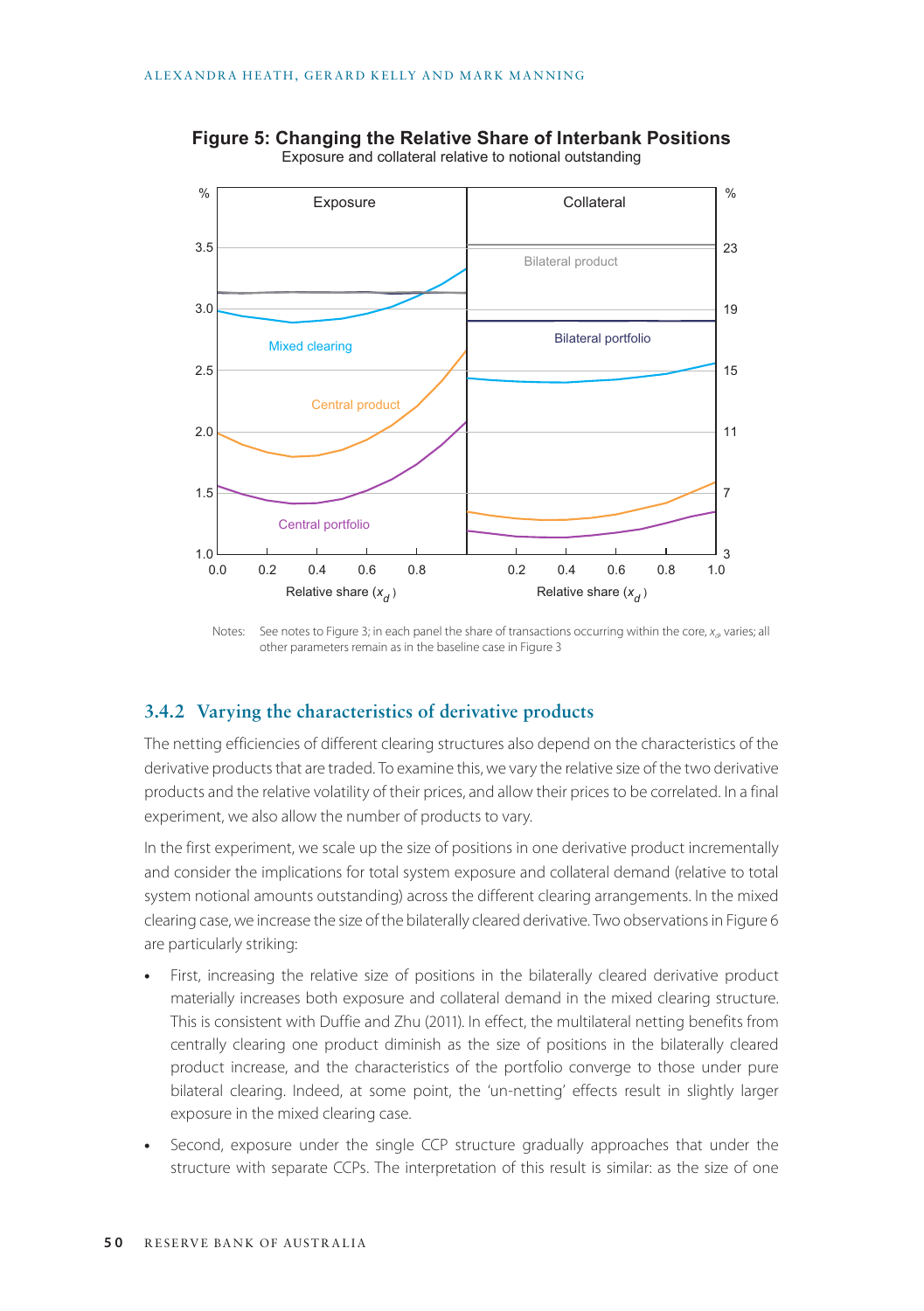product increases relative to the other, the benefits of netting across products begin to diminish. This also holds for collateral: in the structures with portfolio margining, collateral demand starts to converge on that with product-based margining.



**Figure 6: Changing the Relative Size of Derivative Positions** Exposure and collateral relative to notional outstanding



In the second set of experiments, we allow the volatility of derivative prices to vary and the correlation between them to be non-zero. As one would expect, increasing the volatility of one derivative product while the other is held fixed leads to an almost linear increase in exposure and collateral demand. The increase in exposure is steeper for the bilateral clearing structures, due to the diminishing scope for any netting as volatility in the price of one product dominates price changes in the portfolio. Similarly, as the benefit of cross-product netting diminishes, collateral demand under product and portfolio margining in each of the bilateral and centrally cleared structures rise at the same linear rate.

As foreshadowed in Section 3.3, allowing the covariance between derivative price changes to be non-zero has significant implications for exposure and collateral demand. In particular, for those clearing arrangements that allow for cross-product netting (i.e. bilateral clearing and clearing via a single CCP, left-hand panel Figure 7), exposure falls when derivative price changes either become more positively or more negatively correlated. A similar hump-shaped profile is also evident for collateral demand when correlations between derivative price changes are taken into account in setting margin requirements.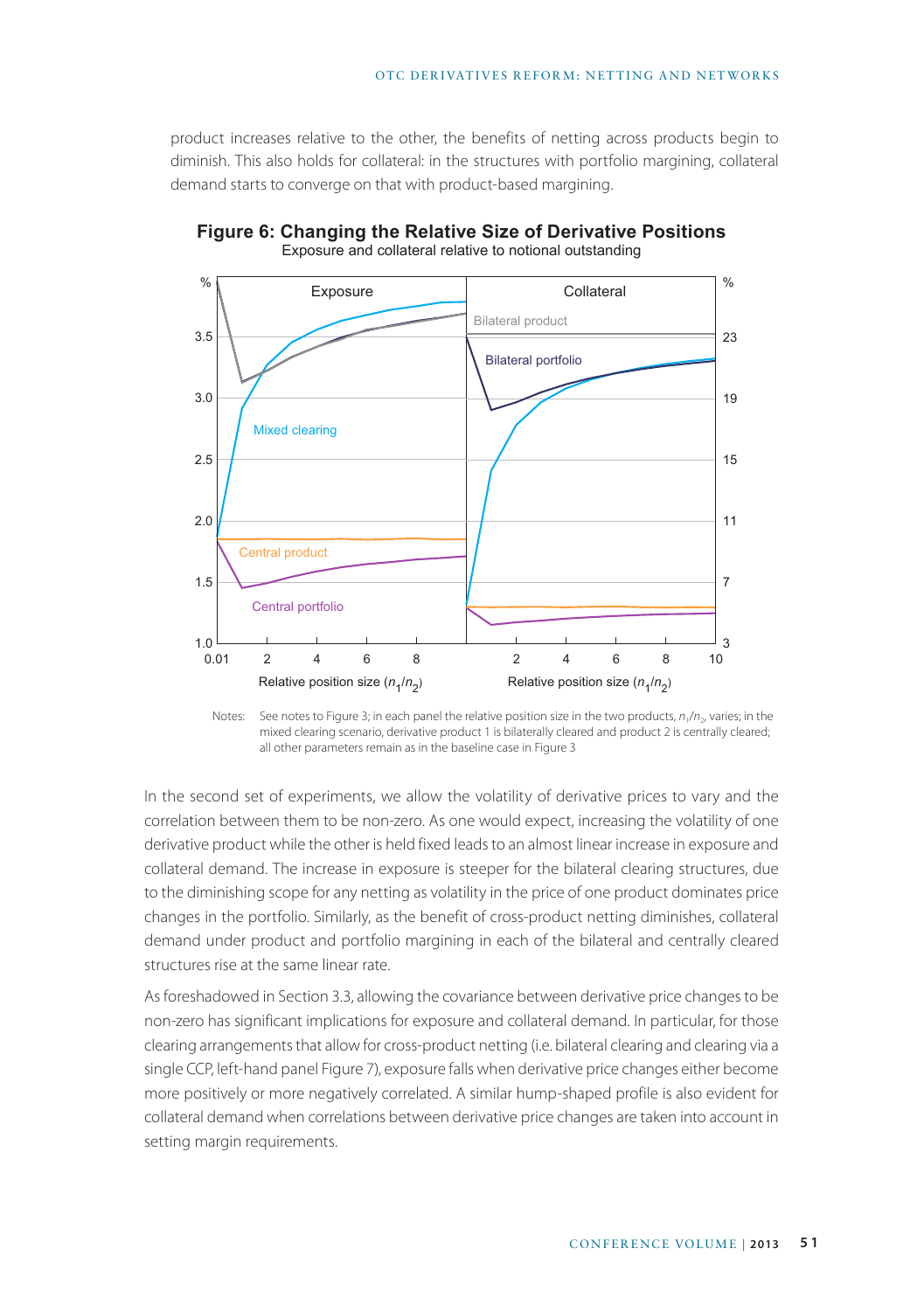

### **Figure 7: Changing Correlations between Derivative Prices and Positions**

Notes: See notes to Figure 3; in both panels the correlation between price changes in the two products varies between –1 and +1; all other parameters remain as in the baseline case in Figure 3

In the baseline model, we have assumed that there is no correlation between participants' positions in the two derivative products. One would expect that as the correlation between these positions increases, the impact of increasing the (absolute) correlation between prices on exposure would also increase. The right-hand panel of Figure 7 illustrates this point for the case of central clearing with a single CCP. As positions become more negatively (positively) correlated, and prices become more positively (negatively) correlated, exposure tends to zero because these combinations constitute fully hedged positions. The highest exposure occurs when prices and positions both have correlations of either +1 or –1.

Finally, we consider the implications of changing the number of derivative products. As might be expected, and consistent with Duffie and Zhu (2011), increasing the number of products increases the value of cross-product netting. Accordingly, as the number of products increases, bilateral clearing and central clearing via a single CCP begin to look proportionally better than fragmented clearing arrangements.

### **3.4.3 Directionality**

In the baseline model, we have assumed that the net positions between institutions in product *d* are independently drawn from a normal distribution with mean zero. In general, this is likely to be a good first approximation for net positions between banks in the core of the network, since these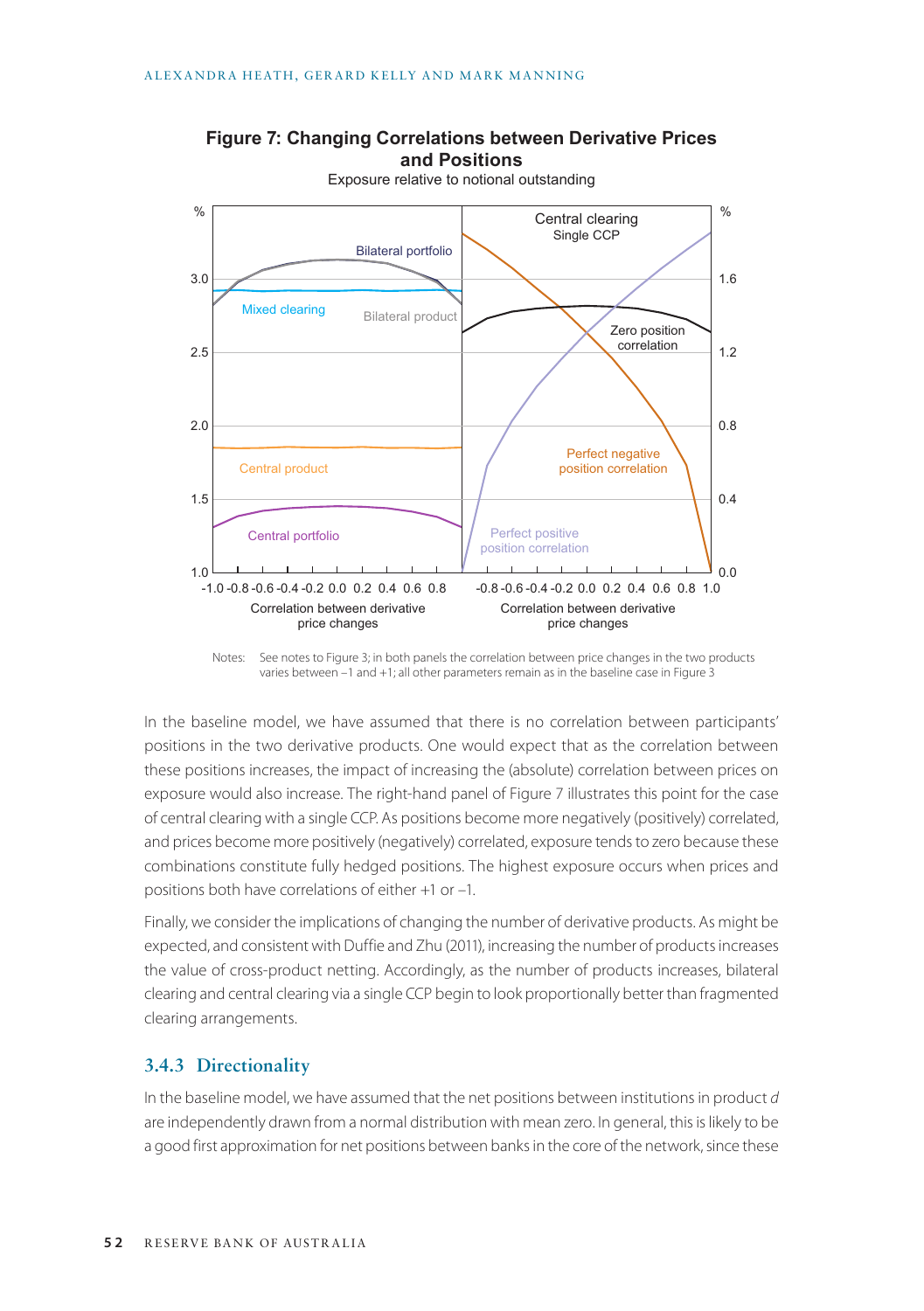are large global banks that act as intermediaries to the periphery and much of this 'interdealer' activity is intended to distribute risk efficiently throughout the system.

For the periphery, however, it is quite likely that many institutions' OTC derivative positions are designed to hedge exposure arising from other activities. For example, a pension fund may seek to hedge interest rate or currency risk in its investment portfolio; a peripheral bank may seek to hedge the currency risk associated with offshore funding, or the mismatch between the interest rate exposure of its assets and liabilities; and a mining company may use derivatives to hedge its exposure to a change in commodity prices. Furthermore, there may be clusters of institutions in the periphery with very similar net OTC derivative positions, with their natural counterparties often large global banks who subsequently lay off any residual exposure by trading with other banks in the core. In this subsection, we consider how exposure and the demand for collateral change under different clearing arrangements if a subset of financial institutions in the periphery (investors in the terminology of the model) has directional positions.

To do this, we assume that a subset of investors in the periphery draw their positions from a half normal distribution with mean zero. The remaining investors draw their positions from the normal distribution described in Section 3.1. As the directionality of the periphery increases, modelled here as an increase in size of the directional subset, the scope for multilateral netting diminishes. Netting across products may, in such circumstances, be a more important driver of exposure – and hence collateral demand – than netting across counterparties.

This is confirmed by Figure 8, which reveals that as the directionality of the periphery increases, the benefit of multilateral netting in the structures involving central clearing declines and exposure eventually rises to be above that in the bilateral and mixed clearing structures. This may seem surprising, particularly since central clearing via a single CCP allows netting across both counterparties and products. The increase in centrally cleared exposure above that under bilateral clearing can, however, be explained by the fact that system exposure is the sum of exposures to all agent types, including CCPs; the net exposures of each agent type under central clearing with a single CCP remain below those under bilateral clearing. Since the CCP does not post collateral, higher exposure under central clearing relative to bilateral clearing does not translate to higher collateral demand.

The fact that exposure and collateral demand are independent of the number of directional investors in the bilaterally cleared arrangements is a function of the assumption that there is zero correlation between derivative prices. If the prices of the two derivative products were correlated, there would be greater scope for cross-product netting, especially if the positions were negatively correlated (see Section 3.4.2). Opportunities to net across products would further increase the relative advantage of bilateral over centrally cleared arrangements.

These results highlight the importance of considering the size and distribution of positions in the periphery when analysing the costs and benefits of alternative clearing structures. In some cases, the cross-product netting available under bilateral arrangements may be more valuable than the cross-counterparty netting under central clearing arrangements, and lead to lower exposure. It is also the case that because the core benefits disproportionately from multilateral netting, the costs and benefits of different arrangements may differ across agent types.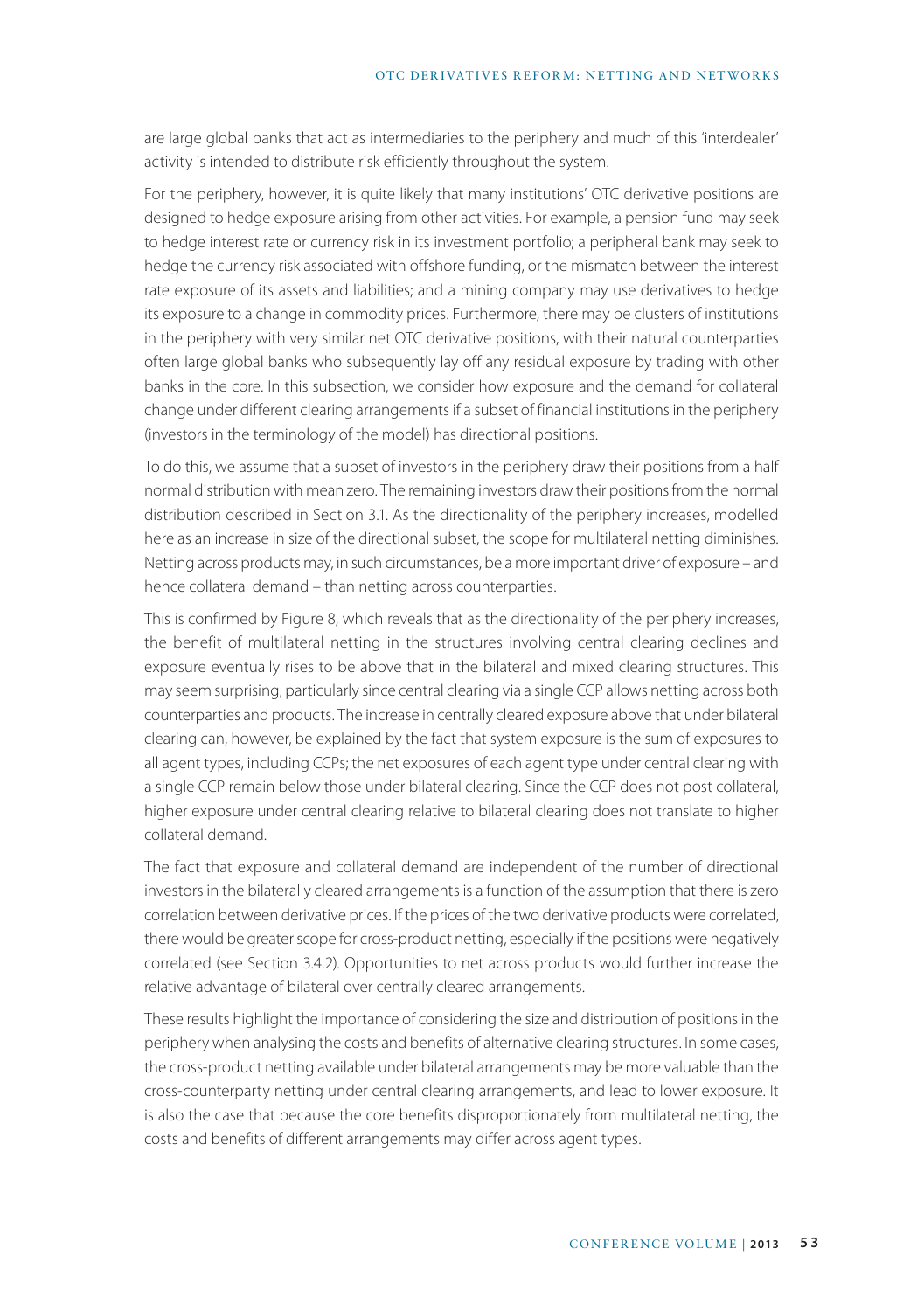

**Figure 8: Changing the Directionality of the Periphery** Exposure and collateral relative to notional outstanding

Notes: See notes to Figure 3; in each panel the number of directional investors in the periphery varies; directionality is modelled as a draw from a half normal distribution with mean zero; all other parameters remain as in the baseline case in Figure 3

### **3.5 Summary**

The results in this section confirm that central clearing generally delivers lower exposure and collateral demand. However, the magnitude of the benefits from central clearing, and to whom they accrue, will depend on the particular characteristics of agents and the products they trade. In particular:

- **•** Given the more limited multilateral netting benefits available to investors, the exposure reduction associated with central clearing accrues disproportionately to the core. When the notional value of trades executed with the periphery is low relative to that executed within the core, the effective number of core counterparties with which investors typically trade is small. When investors' trades are highly directional, the relative benefits to investors from central clearing are further reduced.
- **•** Netting across products (which is available under bilateral clearing, or clearing via a single CCP) may, in some circumstances, deliver greater benefits than netting across counterparties, particularly when cross-product offsets are taken into account in calibrating initial margin requirements. Such netting will be more valuable the higher are the absolute correlations between positions and/or prices in the two derivative products. In such circumstances, bilateral clearing may appear more favourable than fragmented central clearing or mixed clearing arrangements.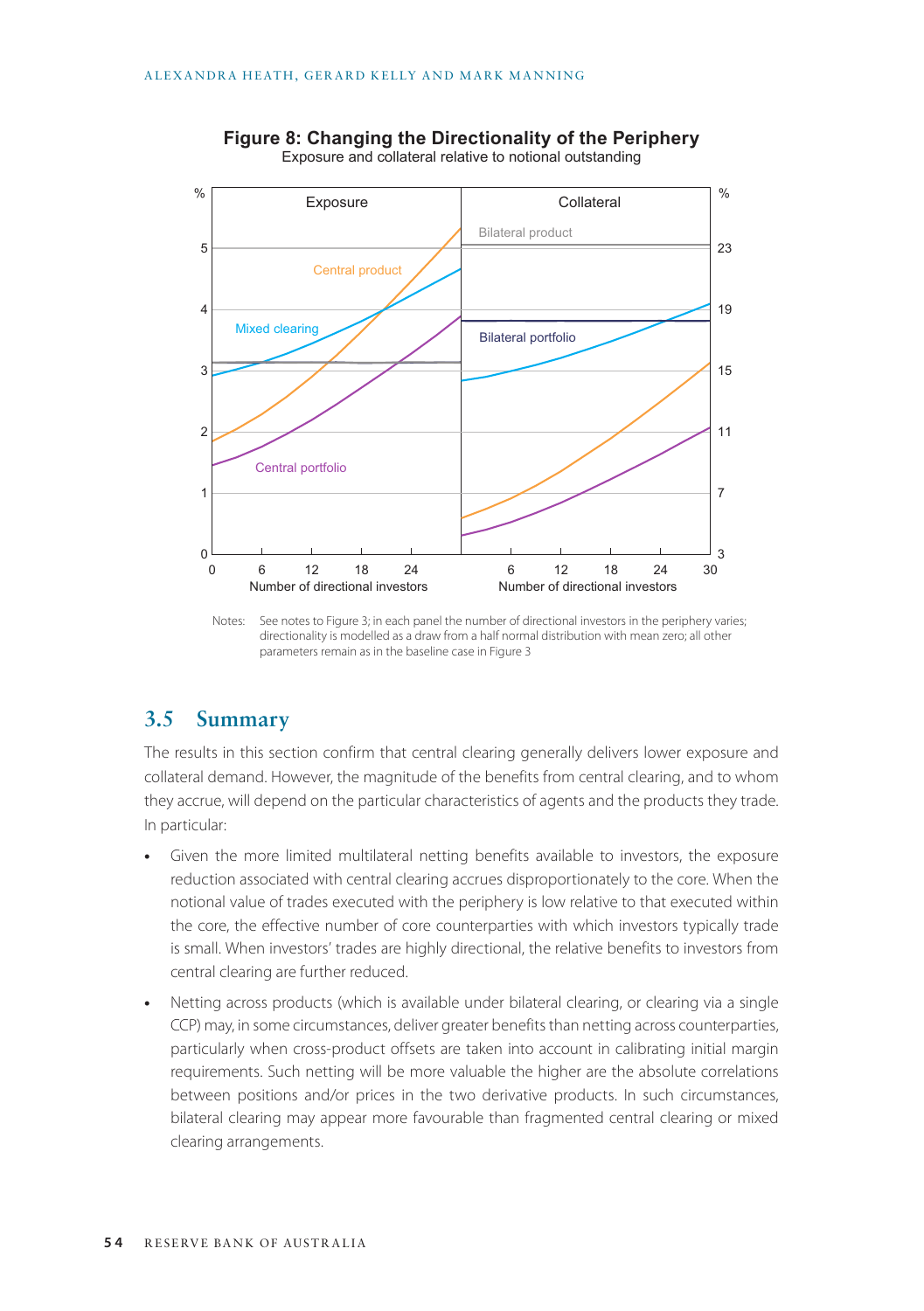# **4. Networks under Alternative Clearing Structures**

One of the main arguments for moving to central clearing is that it offers netting benefits relative to bilateral clearing. These benefits accrue to individual institutions and, as the analysis in Section 3 has highlighted, they are likely to be higher for institutions in the core of the financial network. Another argument for moving to central clearing is that it will result in a more robust network than one comprising only bilateral arrangements. Recent literature has suggested that in interbank or interdealer financial networks, central clearing is robust to 'random' defaults, but may be fragile in the face of multiple correlated defaults (Gai, Haldane and Kapadia 2011). An alternative characterisation of this is that CCPs lower the risk that isolated (extreme but plausible) defaults have systemic consequences, but concentrate the consequences and management of multiple defaults within one institution. A countervailing benefit of a CCP, however, is that its central position should allow it to manage the liquidation of defaulters' outstanding positions more efficiently than could a network of bilateral counterparties. In this section, we look at the financial stability consequences of different clearing arrangements in our core-periphery model by considering the size and composition of agents' balance sheets, and examining the dynamic behaviour of the network in response to changes in asset prices.

For each institution we specify a balance sheet which comprises only illiquid assets (IA) funded by either debt liabilities or equity. Banks and investors are able to convert IA into HQLA to meet the collateral requirements related to their OTC derivative exposure. We allow IA prices to change relative to those for HQLA and examine how increasing the level of collateralisation under the alternative clearing arrangements affects exposure, collateral demand and vulnerability to default.

In our model, default can occur either because cumulative losses wipe out the equity of a bank (which we term insolvency), or because a bank or investor has insufficient unencumbered assets on its balance sheet to raise the HQLA required for a margin payment (which we term illiquidity). The dynamic nature of the exercise allows us to examine how the default of one institution affects the stability of the financial system as a whole under different clearing arrangements.

After discussing the main results in Section 4.2, we extend the model further in Section 4.3, by assuming that institutions in the periphery rely on institutions in the core to source the HQLA they need to meet their collateral obligations; that is, they rely on collateral transformation. This allows us to isolate a particular source of interconnectedness between the core and the periphery that may generate additional liquidity pressures for individual institutions and become an additional channel for contagion between institutions. In Section 4.4, we look at the sensitivity of the results in the model with collateral transformation to different parameter values. Section 4.5 provides a short summary of the findings.

The model is highly stylised to ensure tractability in the simulation, and the parameters describing agents' activities and balance sheets are not sufficient to replicate the observed complexity of agents' exposures. For instance, given the simple structure of the balance sheets we use, all observed asset encumbrance is attributed to meeting collateral requirements associated with derivative exposure. In a richer setting, with more types of assets and liabilities, OTC derivative positions could be modelled as the marginal source of encumbrance, and accordingly as an amplifier of stress rather than its proximate cause. Furthermore, parameter values in the baseline model exaggerate the economic significance of OTC derivative positions. This enables us to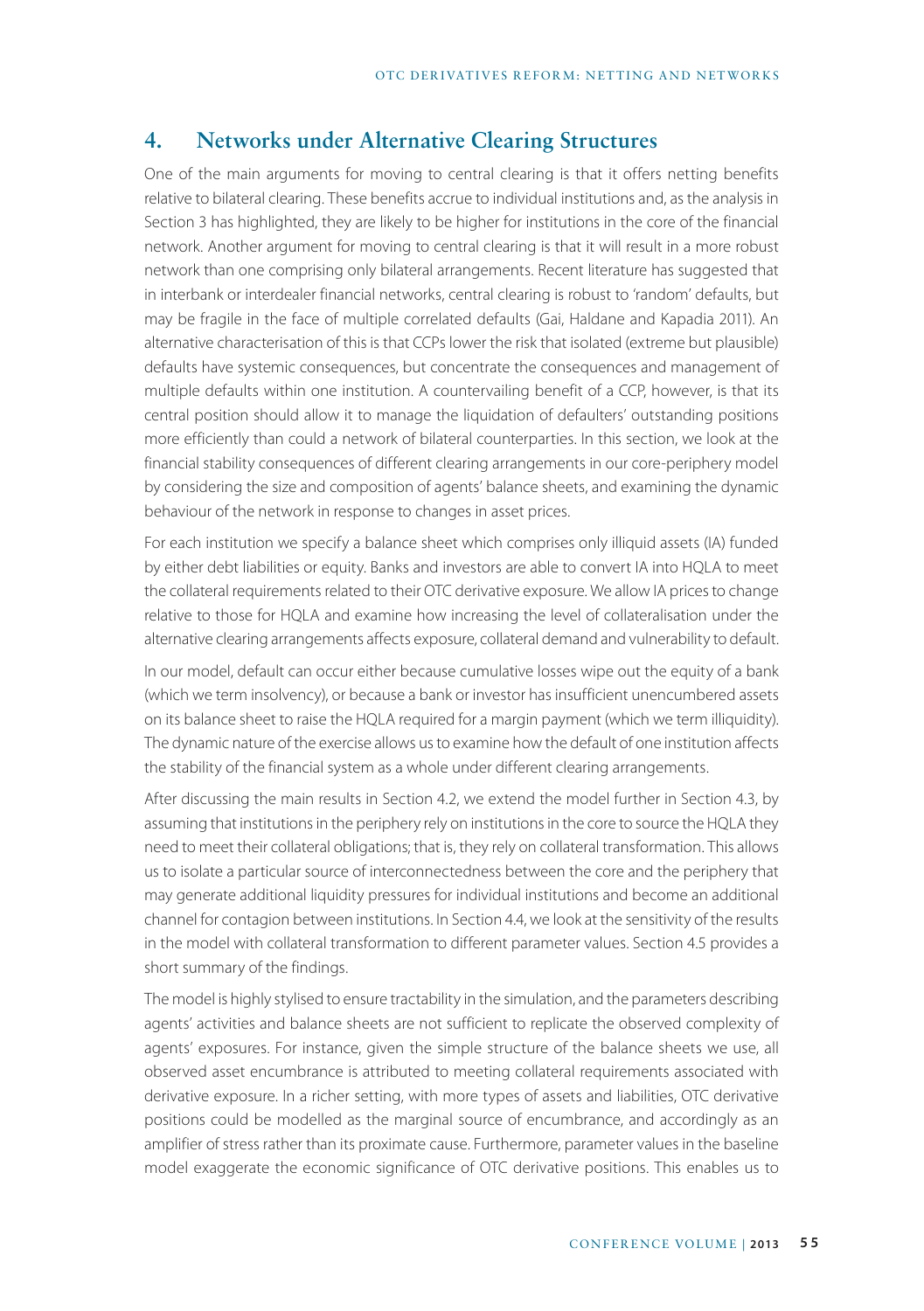draw out key relationships, dependencies and interactions, and to demonstrate how derivative exposure and the arrangements used to manage counterparty risk may either amplify or mitigate the effect of asset price shocks.

# **4.1 The model**

The dynamic model builds on the static model in three main ways:

- **•** it includes stylised balance sheets that are specified for both banks and investors, allowing OTC derivative exposure and collateral demands to interact with other balance sheet components
- **•** it allows for institutions in the network to default either due to illiquidity or insolvency, resulting in seizure of collateral and, in some circumstances, crystallisation of losses, with possible spill-over effects
- **•** a Monte Carlo simulation is run, with 70 000 iterations, in accordance with a specified time line of events to examine how the system responds to balance sheet shocks under alternative clearing structures.

We assume participants in the network can hold two types of assets on their balance sheets: HQLA and IA. HQLA are held solely to meet market participants' collateral obligations. The price of IA in units of HQLA,  $P_t^A$ , varies exogenously from one period to the next according to a random walk, with the percentage change  $\Delta p_t^A \sim N(0,\sigma_A^2)$  and  $P_{t+1}^A = P_t^A(1+\Delta p_t^A)$ .<sup>10</sup> It is assumed that the initial price  $P_0^A$  = 1. In the baseline case, the standard deviation of IA prices is assumed to be  $σ<sub>A</sub> = 0.05$ . Initially, both banks and investors are assumed only to have IA on the asset side of their balance sheets.

Assets may be funded by equity, *K*, or (unspecified) debt liabilities, *L*, which have a fixed price (relative to HQLA). Banks start with 5 per cent equity in the baseline model, whereas investors are assumed to be entirely funded by equity (consistent with investors representing buy-side institutions such as pension funds or collective investment schemes). Each period, the price of IA can move. This leads to changes in the value of assets that can only be accommodated by changes in the value of equity, given that, for banks, the value of other liabilities remains constant in HQLA terms, and investors only have equity liabilities. The initial size of banks' balance sheets is assumed to be one-tenth the expected total notional outstanding of their derivative positions (0.2), and twice the size of investors' balance sheets (0.1).

<sup>10</sup> The assumption that prices follow a random walk and have constant variance is in contrast to many models that explore the role of collateral in the dynamics of a financial crisis (for example, Kiyotaki and Moore (1997), Brunnermeier and Pedersen (2009) and Anand, Chapman and Gai (2012)). In these models, when liquidity becomes scarce, the price of relatively illiquid assets falls relative to HQLA, which leads to margin calls for transactions where these assets have been used as collateral. This in turn can lead to fire sales and further falls in relative prices and market liquidity, and further contagion. Allowing this transmission mechanism to operate is likely to amplify the dynamics in our model, and this extension is left to further research. Endogenous prices are also important during a transition from one set of clearing arrangements to another. This is not relevant in the current context because we are comparing dynamics under different arrangements, not the transition between clearing arrangements.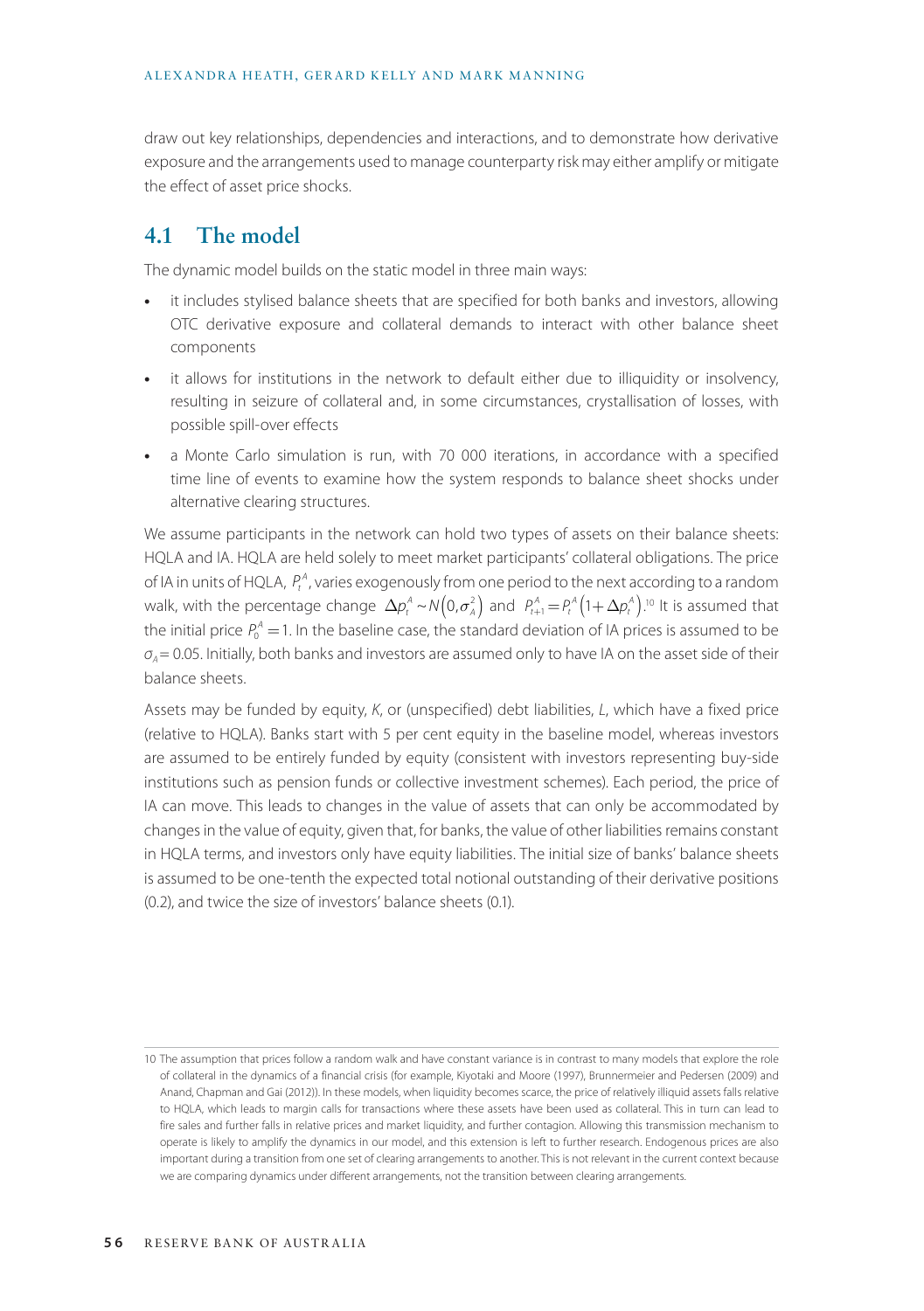| Each bank |                           | <b>Each investor</b> |                           |
|-----------|---------------------------|----------------------|---------------------------|
| Assets    | Equity<br>and liabilities | Assets               | Equity<br>and liabilities |
| IA: 100   | $1:100-k$                 | IA:100               | K:100                     |
|           | $K\cdot k$                |                      |                           |

### **Stylised Balance Sheets**

Percentage, at *t* = 0

Derivative positions do not appear on the balance sheet, but once positions are established, HQLA must be acquired to meet associated initial margin requirements. This has consequences for balance sheets. Initially, institutions in the network are assumed to have access to a Securities Market in which IA can be sold to generate HQLA (and vice versa) at the asset price  $P_t^A$ . We assume that there are no shortages of HQLA in aggregate (CGFS 2013). The total amount of HQLA required to cover the initial margin on participant *i*'s derivative transactions is the collateral position discussed in Section 3. The HQLA pledged to either a central or bilateral counterparty to meet an initial margin requirement appears as encumbered HQLA on the asset side of the balance sheet, and the remainder of a bank's assets are IA. Derivative positions are marked to market each period, which generates variation margin payments in HQLA. These have further implications for balance sheets in subsequent rounds of the simulation.

In the baseline scenario, we assume that balance sheets are around one-tenth the size of outstanding notional derivative positions. As noted, the combination of parameters chosen in the baseline model aims to highlight the underlying mechanisms more starkly than may be realistic. We go some way towards exploring the implications of our parameter choices in Section 4.3. However, there is scope for further work on this.

At *t* = 0, the transaction matrix is populated as in the model in Section 3.1. In each subsequent period, the following actions are described by the time line in Figure 9.

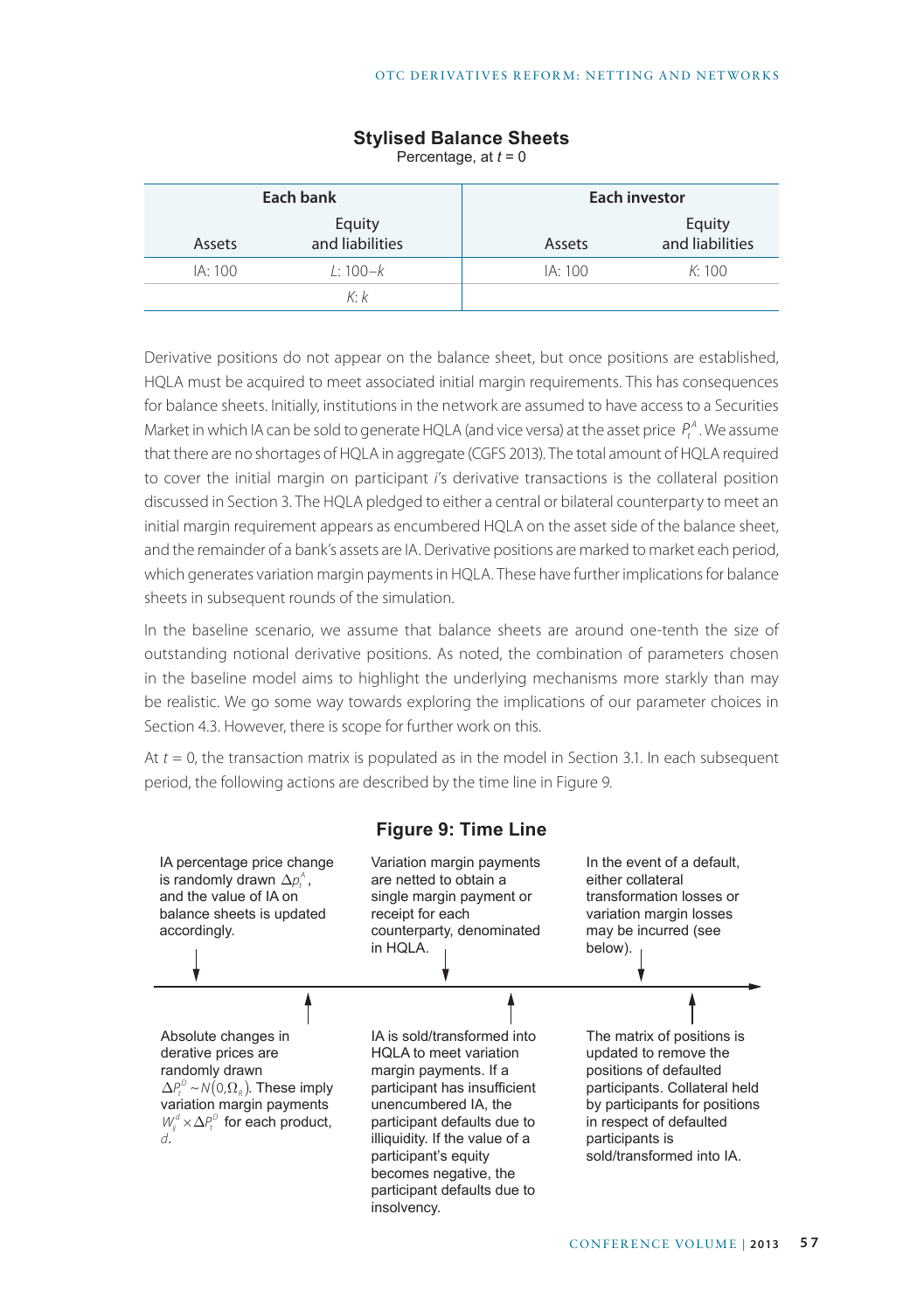The baseline simulation runs for five periods. The larger the number of time periods, the greater the scope for losses and bank or investor defaults to occur. In particular, any depletion of unencumbered IA, for reasons including variation margin losses incurred or price changes, increases an agent's vulnerability to derivative price shocks in the next period.

Bank or investor defaults may arise in two ways in the model:

- **•** *Insolvency*. Changes in asset prices and the payment or receipt of variation margin can expand or shrink the size of agents' balance sheets. Any change in the asset side of a balance sheet is necessarily balanced by an equivalent change in equity. Should an agent's equity be fully depleted, that agent is considered to have defaulted due to insolvency. Only a bank can become insolvent, however, since investors do not hold any non-equity liabilities.
- **•** *Illiquidity*. To meet a variation margin call, a bank or investor must sell IA to purchase HQLA. This is done in the Securities Market. Should an agent be unable to meet a variation margin call due to insufficient unencumbered IA, that agent is considered to have defaulted due to illiquidity. There are three factors that can lead to a decline in unencumbered IA, and hence potential illiquidity: IA may be sold to generate HQLA to meet initial margin requirements on derivative positions established at *t* = 0; the value of IA may decline due to adverse IA price shocks; and holdings of IA may be depleted due to variation margin payments.

Should a bank or investor default, the surviving counterparty seeks to cover any unpaid variation margin owed using initial margin previously collected from that party. Should this be insufficient to cover the defaulting party's obligation, the shortfall is either subtracted from the surviving counterparty's IA (in the case of bilateral clearing), or subtracted in equal shares from the IA of all surviving participants of the CCP (in the case of central clearing). This is therefore another channel for contagion: changes to IA from 'variation margin losses' may cause other agents' IA or equity to become negative, in which case there would be further defaults, and further losses may arise.<sup>11</sup>

### **4.2 Collateral coverage and system stability**

Figure 10 plots the expected number of bank defaults at differing levels of collateral coverage for three of the clearing arrangements under consideration: bilateral clearing with product-based margining, mixed clearing, and central clearing with portfolio margining.12 Since losses arise in only one tail of the distribution for any agent (e.g. the default of a counterparty with a long position only gives rise to losses if the price has declined), 50 per cent coverage of the price distribution is achieved with zero collateral. The key metric of interest is the expected number of bank defaults.

<sup>11</sup> The allocation of unfunded losses in the CCP case reflects the mutualisation principle that characterises CCPs' activities. It simplifies the risk frameworks typically observed, however, in that CCPs generally also have a layer of 'funded' financial resources – a default or guarantee fund – comprising up-front contributions from participants and the CCP itself. In not modelling this layer, our model understates the liquidity cost of central clearing.

<sup>12</sup> We focus on just three arrangements to simplify the exposition. Since the chosen arrangements include those that exhibit the greatest (central clearing with portfolio margining) and least (bilateral clearing with product-based margining) netting and collateral efficient arrangements in the baseline model, they cover the broad span of outcomes. Results for the other clearing arrangements are available from the authors, on request.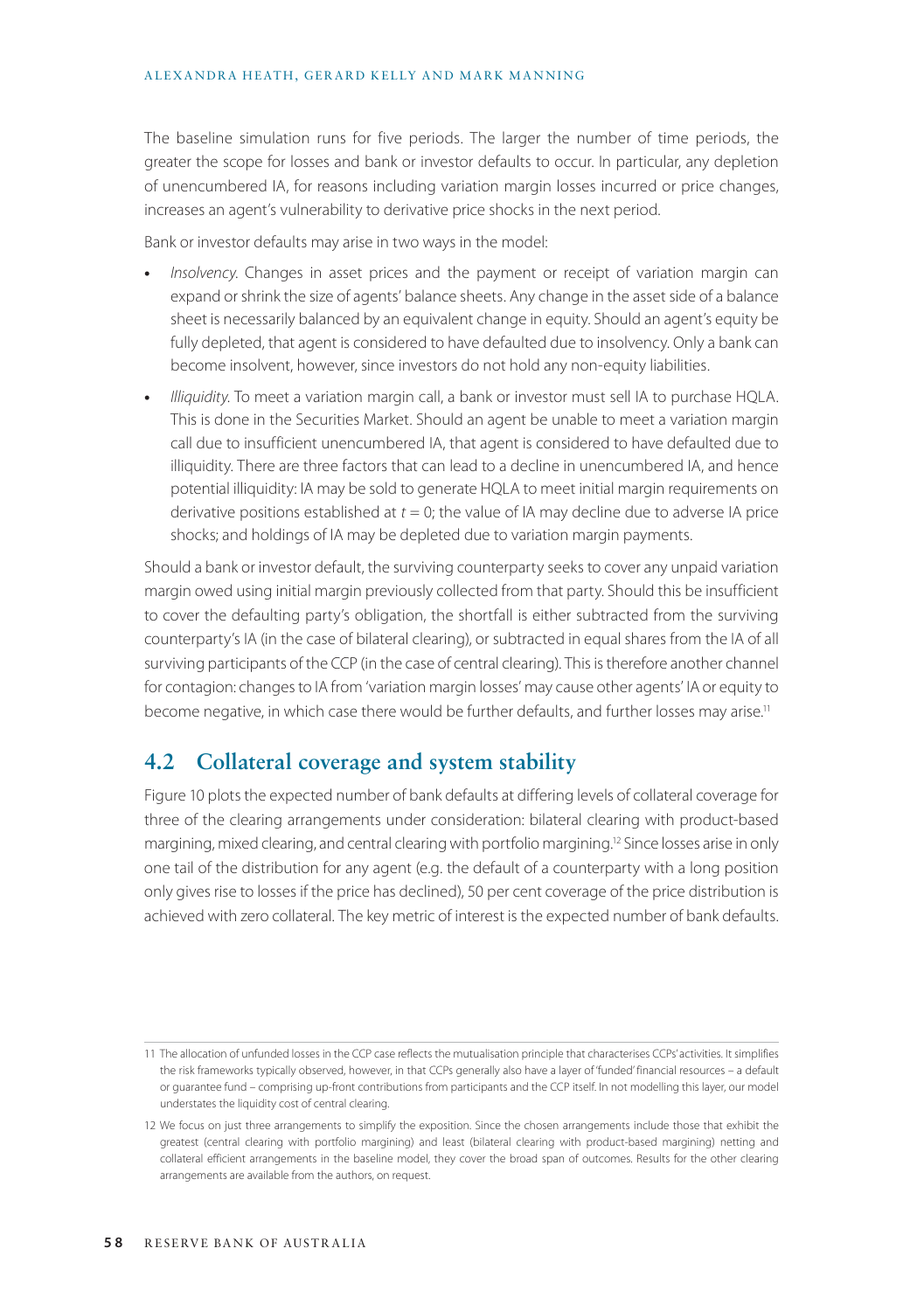

**Figure 10: Insolvency, Illiquidity and Collateral Coverage** Expected number of defaults

Notes: The clearing structures are described in Section 3.1, and the timeline is described in Figure 9; the baseline parameters are  $B = 10$ ;  $I = 30$ ;  $n_1 = n_2 = 1$ ;  $x_1 = x_2 = 0.5$ ;  $\sigma_1 = \sigma_2 = 0.1$ ;  $cov(1, 2) = 0$ ;  $\sigma_{\rm A}$  = 0.05; *k* = 0.05; balance sheet size = 0.2 (banks) and 0.1 (investors); calculations are based on Monte Carlo simulation with 70 000 iterations, and five periods

Consistent with its role in mitigating the losses associated with a counterparty default on an OTC derivative contract, increased collateral coverage is associated with a decline in the incidence of bank defaults due to insolvency.13 This is depicted by the downward-sloping brown line in each plot.

<sup>13</sup> Note that in this model banks can only default for one reason. Therefore, if a bank defaults due to illiquidity, it cannot also default due to insolvency. An increase in the incidence of illiquidity therefore contributes to the decrease in the incidence of insolvency, steepening the downward slope of the insolvency line.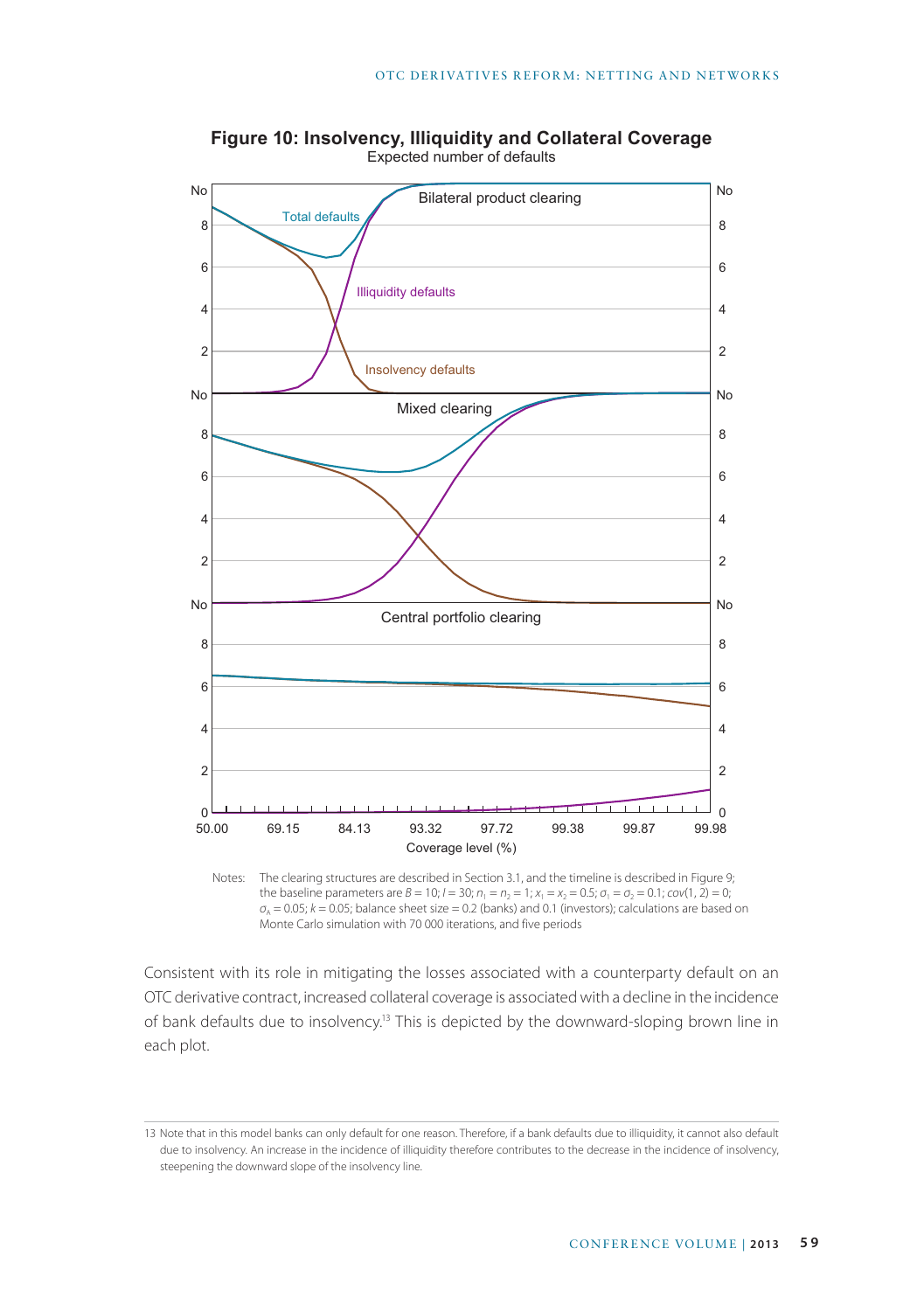#### ALEXANDRA HEATH, GERARD KELLY AND MARK MANNING

However, at the same time, as collateral coverage increases, agents must encumber a larger share of their balance sheets, making them more vulnerable to asset price shocks and reducing their ability to access liquidity to meet future variation margin obligations. This vulnerability is reflected in an increase in the incidence of bank defaults due to illiquidity (the upward-sloping purple line in each plot). There is a level of collateral coverage at which the increase in defaults due to illiquidity exceeds the decrease in defaults due to insolvency, revealing a U-shaped relationship between total expected bank defaults and collateral coverage. That is, there will be an optimal level of collateral coverage which represents the best trade-off between insolvency and illiquidity.

There are notable differences across clearing arrangements in the slopes of the curves and the level of collateral coverage at which total expected bank defaults reaches a minimum. Consider first bilateral clearing with product margining (the first panel of Figure 10). As collateral increases from 50 per cent coverage, the incidence of bank defaults due to illiquidity increases at a faster rate than the decline in bank defaults due to insolvency, and rapidly exceeds the highest level of bank defaults due to insolvency. When central clearing of at least one product is introduced, the gradient of the curves flatten a little, resulting in an extended U-shaped 'total defaults' curve that reaches a minimum at a higher level of collateral coverage. With both products centrally cleared, the increase in bank defaults due to illiquidity and the decline in bank defaults due to insolvency as collateral coverage increases are less pronounced. The 'total defaults' curve does, however, attain a minimum at a very high level of coverage. The key driver of the difference in the slopes is the greater collateral efficiency of central clearing highlighted in Section 3.

Figure 11 summarises the results by separately identifying the source of default – that is, insolvency and illiquidity (top panels) – and plotting expected total bank and total investor defaults (bottom panels). The plot of total bank defaults, in particular, illustrates clearly how greater netting efficiency shifts optimal collateral coverage to the right and flattens the U-shaped relationship between bank defaults and collateral coverage. As noted in Section 4.1, investors cannot default due to insolvency because they are fully funded by equity and can therefore *only* default due to illiquidity. The incidence of investor defaults rises particularly sharply with collateral coverage in the clearing arrangements with low netting efficiency at coverage levels that exceed the optimum, but increases only marginally under central clearing.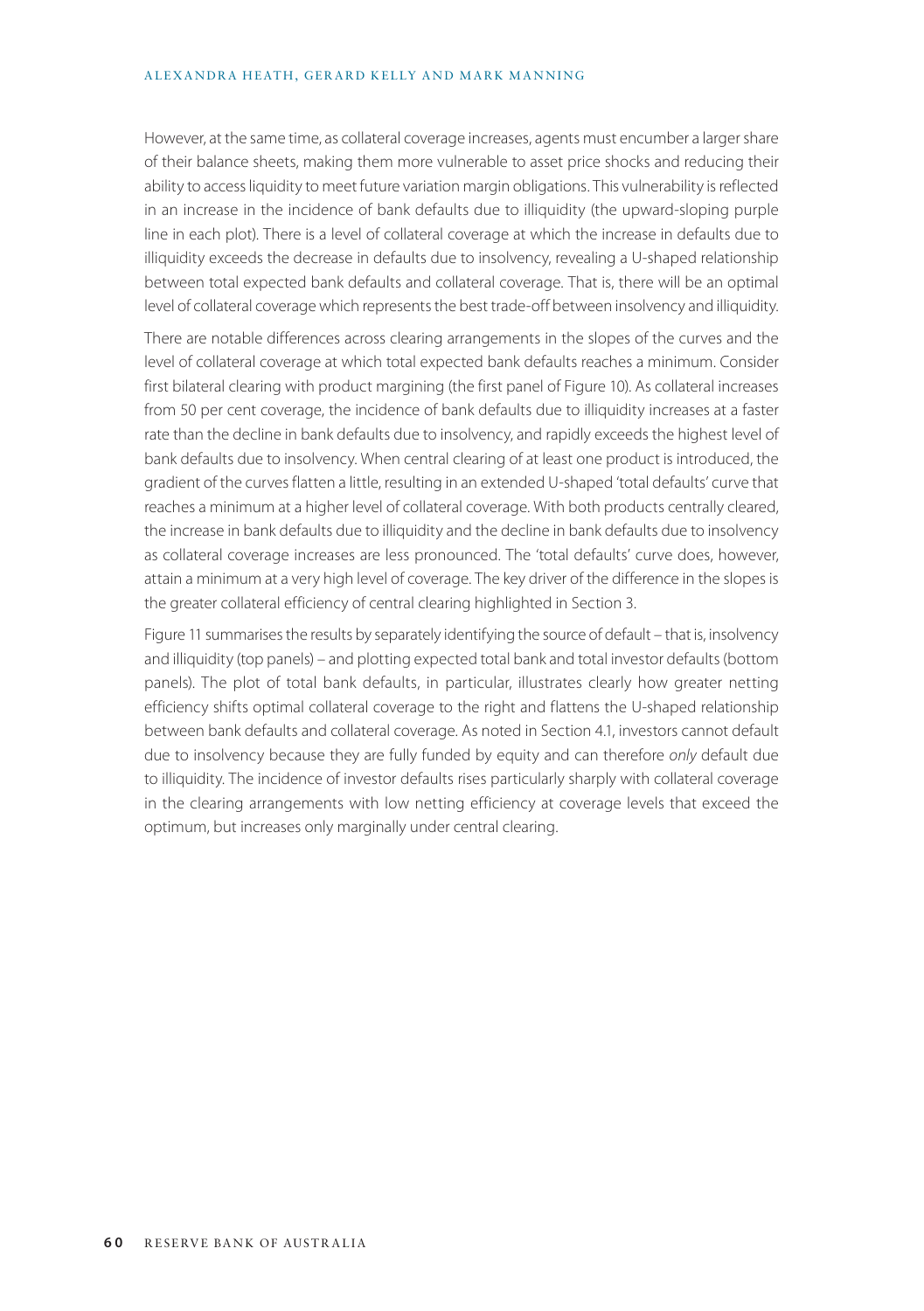

**Figure 11: Insolvency, Illiquidity and Collateral Coverage** Expected number of defaults

Notes: See notes to Figure 10

# **4.3 Collateral transformation**

Although we continue to assume that there is no shortage of HQLA in aggregate, we now adapt the model described in Section 4.1 to assume that, due to segmentation in markets and other frictions, access to HQLA is not evenly distributed (BCBS 2012). In particular, we assume that banks in the core retain their access to the (un-modelled) Securities Market to obtain HQLA, but that investors can only obtain HQLA by entering into a collateral transformation agreement with a core bank. This creates new interconnections between the core and periphery. This is likely to be an increasingly important feature of funding markets going forward, as described in Section 2.2.4.

We further assume that the bank that provides collateral transformation services to a given investor using central clearing does so in conjunction with client clearing services. In particular, each investor is assumed to access the CCP via a clearing agent, but with an individually segregated client account, such that no financial exposure is created between the investor and its clearing agent other than through the provision of collateral transformation. There is, however, an operational dependence associated with both client clearing and collateral transformation, since an investor's clearing agent may fail. We assume that client positions, collateral and collateral transformation transactions may be 'ported' – that is, transferred to a surviving bank – in the event that an investor's clearing agent defaults. If all banks default, there is no further scope for porting, at which point 'the system' defaults.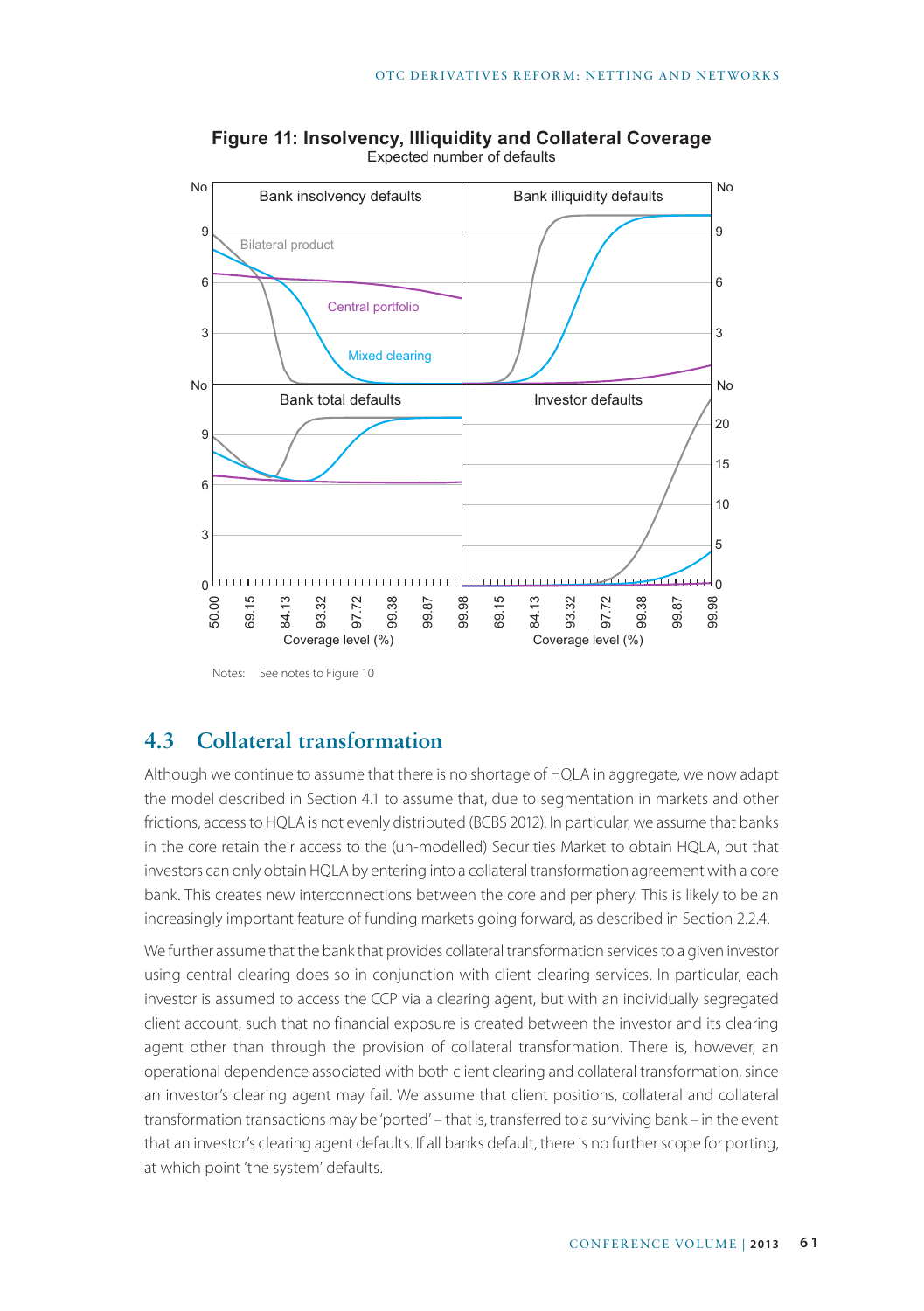#### **4.3.1 The adapted model**

We introduce collateral transformation by assuming that each investor makes arrangements with a randomly selected bank to pledge a defined quantity of IA in exchange for HQLA. The bank, in turn, pledges the HQLA to the investor's counterparty (either a CCP or bilateral counterparty, depending on the clearing structure). The pledged IA remains on the investor's balance sheet, but appears as encumbered (IA\*), while the HQLA pledged by the bank to the investor's counterparty appears as encumbered on the bank's balance sheet (HQLA\*). Should the investor default on its obligation to its counterparty, the bank loses its pledged HQLA, but takes title over the investor's encumbered IA.

To manage the risk that the value of pledged IA changes, banks require that investors pledge a higher value of IA than the HQLA they loan in return. The difference between these values – the haircut, *h* – is designed to mitigate losses for a bank in the event that the price of IA falls relative to HQLA following the default of an investor. In the baseline case, *h* is assumed to be calibrated to cover 99 per cent of potential one-period IA price movements. That is, for investor *i*, with collateral requirements of *C*<sub>*i*</sub>, the bank will have *C*<sub>*i*</sub> of HQLA encumbered on its balance sheet, which has been posted to the CCP on behalf of the investor, and the investor will have (1+*h*)C<sub>i</sub> of IA encumbered on its balance sheet.

| Each bank        |                           | Each investor         |                           |
|------------------|---------------------------|-----------------------|---------------------------|
| <b>Assets</b>    | Equity<br>and liabilities | Assets                | Equity<br>and liabilities |
| $IA: 100 - C_i$  | $1:100-k$                 | $IA: 100 - (1+h) C_i$ | K:100                     |
| $HQLA^*$ : $C_i$ | K· k                      | $IA^*$ : (1+h) $C_i$  |                           |

### **Stylised Balance Sheets**

Percentage, following a collateral transformation transaction

Should a bank default during the period, investors with which it has a collateral transformation relationship will be assigned (randomly) to one of the surviving banks.14 In the event of an investor default, the bank loses the *C<sub>i</sub>* in HQLA that it had encumbered on the investor's behalf and receives the (1+*h*) (1+  $\Delta p_t^A$ )C<sub>i</sub> in IA that the investor had encumbered on its balance sheet. If the price falls by a sufficiently large amount that it exceeds the haircut on the exposure, (1+*h*) (1+  $\Delta p_t^A$ /<1, the bank faces a 'collateral transformation loss', which is recorded as a reduction in HQLA and a corresponding reduction in equity.

### **4.3.2 Results from the adapted model**

The inclusion of collateral transformation in the model materially affects the results. As might be expected, the main effect of imposing restrictions on investors' access to liquidity and establishing new interconnections is to increase the probability of default due to illiquidity for both banks and investors. For a given clearing arrangement, introducing collateral transformation lowers the optimal level of collateral coverage (Figure 12, left-hand panel) and increases the incidence of

<sup>14</sup> This increases the receiving bank's assets, which are funded by debt liabilities and equity in equivalent proportion to the original liability mix.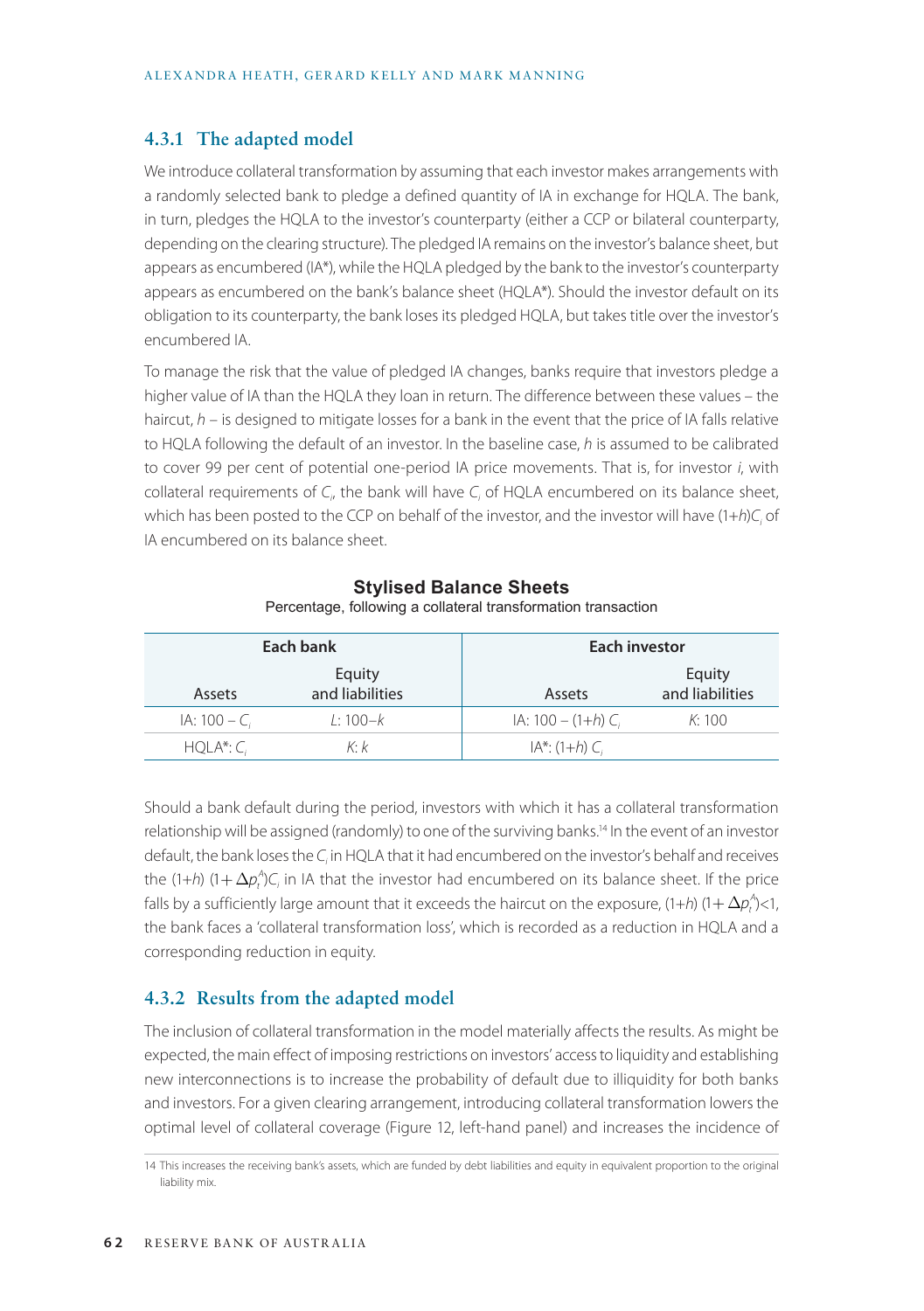investor defaults (right-hand panel). Further, the U-shaped relationship between expected total bank defaults and collateral coverage becomes more prominent for central clearing when collateral transformation is introduced. Notwithstanding the greater netting efficiency of central clearing, at high levels of collateral coverage there is an increase in the incidence of investor defaults, in part due to the need to post a haircut with the bank that provides collateral transformation. The U-shaped curve nevertheless remains much flatter than for the clearing arrangements involving bilateral clearing, and minimum total expected bank defaults occur at a much higher level of collateral coverage.



#### **Figure 12: Introducing Collateral Transformation**  Expected number of defaults

Notes: See notes to Figure 10

# **4.4 Varying parameter values**

Given the stylised nature of the model, it is useful to consider the sensitivity of the results to changes in parameters to understand the mechanisms at play. The size and composition of balance sheets are particularly important because they determine the absolute value of IA available to be converted to HQLA: a larger balance sheet relative to the size of derivative positions allows more IA to be encumbered before liquidity strains arise. Figure 13 shows that the total expected number of bank defaults declines as the balance sheet size increases, but at a decreasing rate. Since bank equity is a defined percentage of liabilities, balance sheet size also determines the size of accumulated variation margin or collateral transformation losses that may be absorbed before a bank becomes insolvent. Unsurprisingly, as the share of equity increases, the minimum number of bank defaults observed under each clearing arrangement declines for a given balance sheet size and size of OTC derivative positions.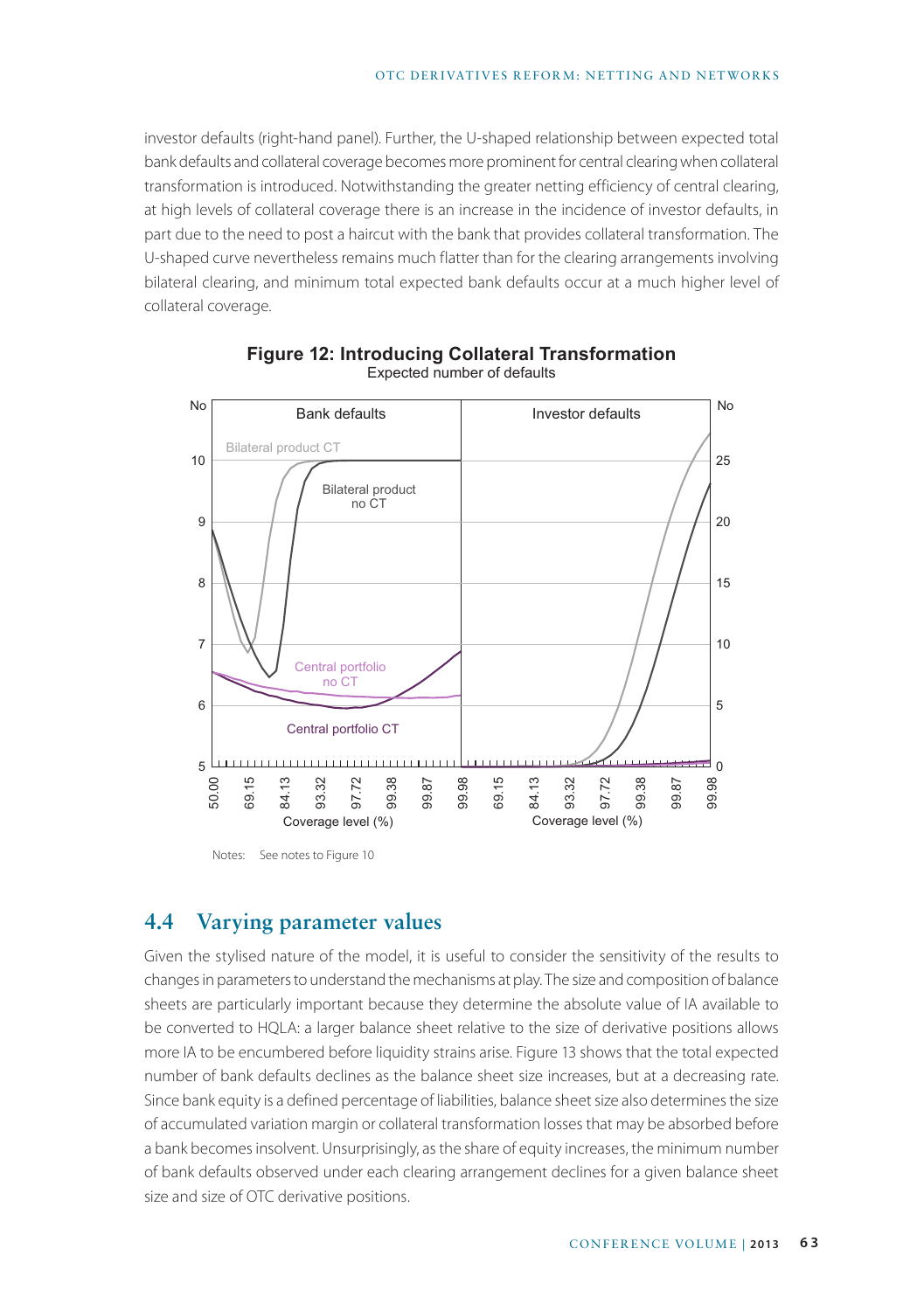

**Figure 13: Balance Sheet Size and Collateral Coverage** Expected number of defaults

Notes: See notes to Figure 10; calculations are based on Monte Carlo simulation of the model with collateral transformation, with 25 000 iterations

Assumptions about the volatility of prices also affect the results. As the volatility of derivative prices increases, collateral requirements increase and a bank has less capacity to absorb any variation margin or collateral transformation losses, again for a given balance sheet size. The volatility of IA prices is also an amplifier in the model. As IA price volatility increases, the minimum number of bank defaults observed for any given level of collateral coverage under each clearing arrangement also increases. At the same time, with higher volatility, larger falls in the price of IA may be observed. For both banks and investors, the incidence of such large falls 'squeezes' the stock of unencumbered assets on balance sheets and thereby reduces access to liquidity. As a result, even for the relatively collateral-efficient central clearing arrangements, the incidence of investor default rises with IA price volatility at higher levels of collateral coverage.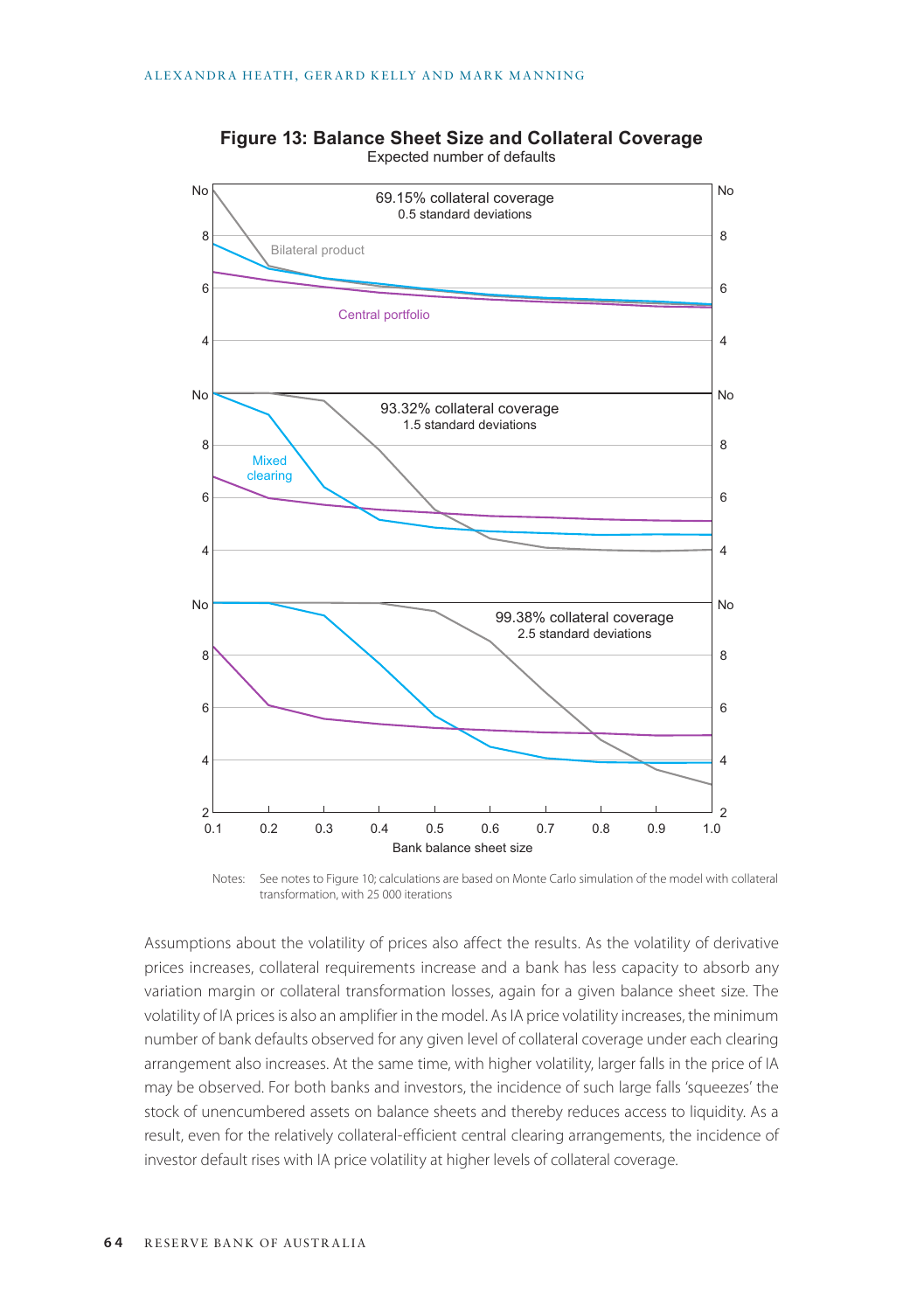#### OTC DERIVATIVES REFORM: NETTING AND NETWORKS

Another parameter that has been introduced in the dynamic model is the haircut on IA used as collateral to obtain HQLA. Because haircuts are used to mitigate the risk that the value of collateral will fall should it need to be liquidated, they are higher for assets with more volatile prices and that may be less likely to hold their value in stressed market conditions. Unsurprisingly, larger haircuts lead to a material reduction in the incidence of bank insolvency (for a given level of IA price volatility) in our model, particularly for centralised clearing arrangements. However, increasing haircuts will eventually increase the risk of investor default due to illiquidity. Haircuts therefore represent another channel by which dependence on the core for access both to clearing arrangements and HQLA may shift risk to the periphery.

Given that the prices of IA do not respond endogenously to changes in market conditions in the model, haircuts do not either. However, recent experience shows that increases in haircuts in response to rising price volatility were an important channel through which liquidity stresses were amplified and transmitted across financial markets. This was apparent in OTC derivative markets, and perhaps more dramatically in repo markets (Gorton and Metrick 2012). Indeed, the procyclicality of haircuts and the ability for this to amplify the effects of financial stress has been noted by policymakers as an area that deserves further consideration as a part of the regulatory reform agenda (CGFS 2009, 2010a).

Section 3.4.3 showed that if some subgroup of the periphery has directional derivative positions, the multilateral netting benefits of central clearing arrangements diminish. Figure 14 shows that this effect is also observed in the extended model. While for a given level of collateral coverage the expected incidence of bank defaults remains lower with central clearing, the steady rise in expected defaults as directionality increases is notable. Particularly striking is the finding that where margining in a centrally cleared setting is product based – or equivalently, where central clearing is fragmented across products – the incidence of bank defaults rises sharply at high levels of collateral coverage. An important driver of these results is the sharp increase in the incidence of illiquidity among investors as directionality increases. Once again, product-based margining or fragmentation in a centrally cleared setting significantly erodes the benefits of central clearing for investors, leaving the profile of investor defaults very similar to that in the mixed clearing setting.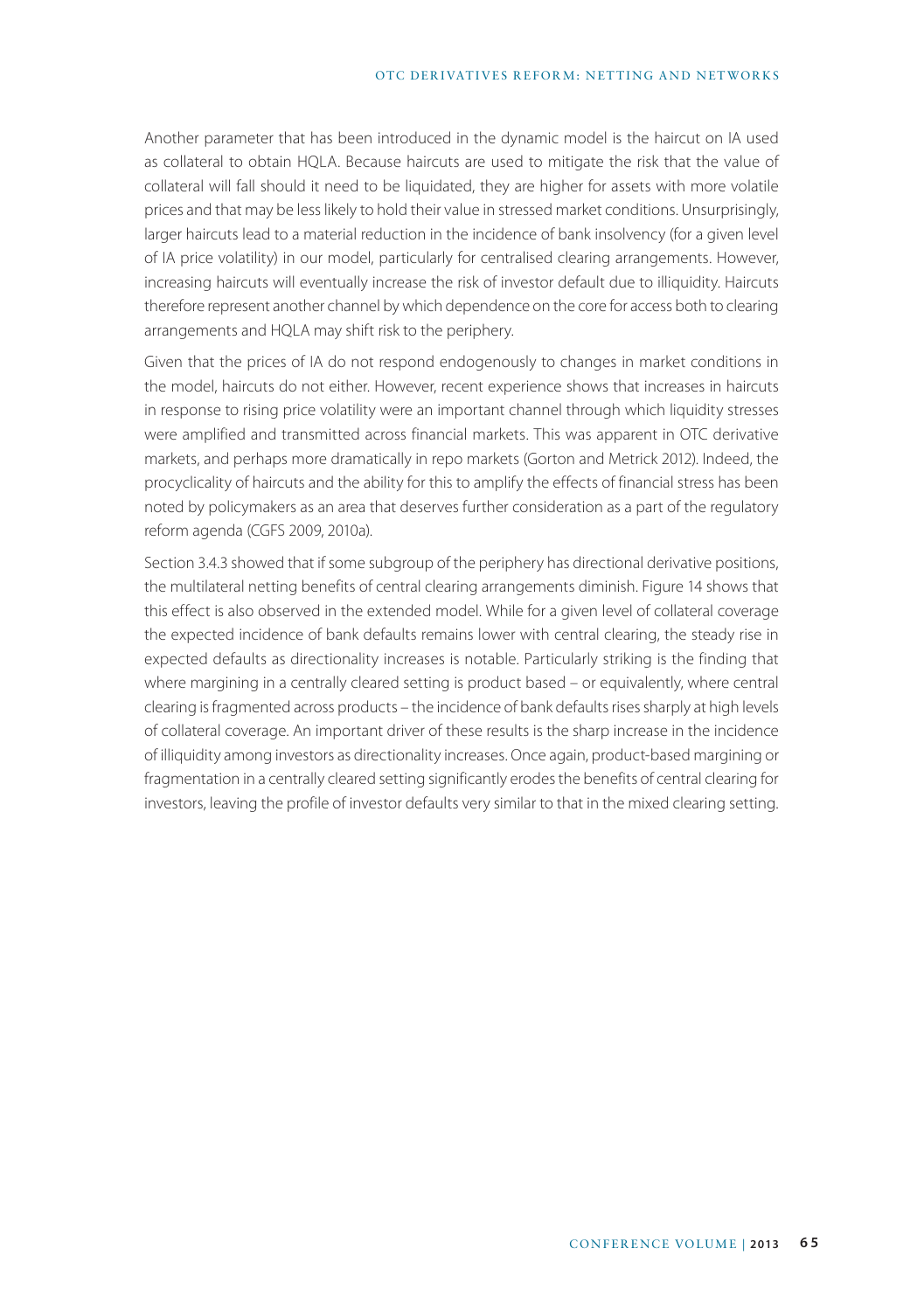

**Figure 14: Changing Directionality of the Periphery** Expected number of defaults

Notes: See notes to Figure 10; directionality is modelled as a draw from a half normal distribution with mean zero; all other parameters remain as in the baseline case in Figure 10; calculations are based on Monte Carlo simulation of the model with collateral transformation, with 25 000 iterations

# **4.5 Summary**

While based on a highly stylised model, the results in this section underline the benefits of central clearing, while also drawing out the implications of higher collateral demand for financial stability. The analysis reveals a trade-off between the effect of collateral in reducing the risk of insolvency and its effect on agents' liquidity. In particular, we show that there is likely to be an optimal level of collateral coverage, which will depend on the netting efficiency of clearing arrangements, the extent to which margin methodologies take account of correlations between products, and the characteristics of products and agents.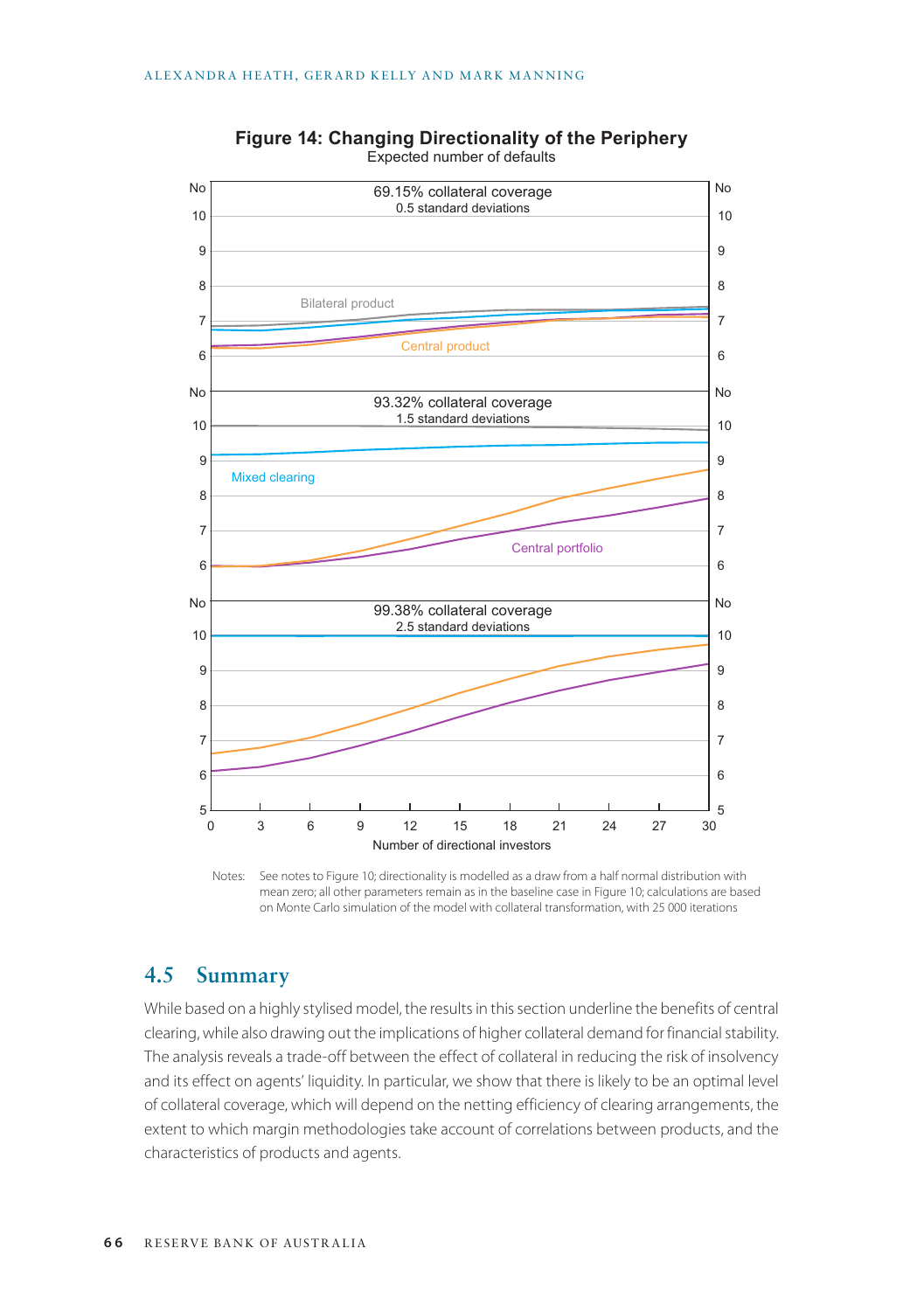This trade-off is accentuated when we assume that agents in the periphery have limited access to liquidity and rely on core banks' provision of collateral transformation services. The new interconnections arising from such dependence become an additional channel for contagion between the core and the periphery, and the haircuts imposed on investors in relation to collateral transformation transactions become an additional source of encumbrance which amplifies the liquidity risk that investors face.

### **5. Policy implications**

The analysis presented in Sections 3 and 4 broadly supports some of the main arguments for increasing collateralisation and moving OTC derivative transactions to central clearing. However, the analysis also draws out some factors that might limit the effectiveness of these reforms. This gives rise to a number of policy messages that we consider under three headings: network structure (Section 5.1); optimal collateral coverage (Section 5.2); and collateral shortages (Section 5.3).

# **5.1 Network structure**

The analysis in Sections 3 and 4 suggests that a disproportionate share of the netting benefits associated with central clearing will generally accrue to core institutions, and that the financial stability benefits of the OTC derivative reforms are likely to derive primarily from core institutions participating in central clearing and collateralisation. Indeed, the analysis raises the question whether the incremental benefits of collateralising trades executed with the periphery will outweigh the additional cost of the system's increased vulnerability to liquidity problems.<sup>15</sup> It may be that stability objectives could be best realised if collateralisation and central clearing requirements were imposed only on core institutions and the very largest peripheral institutions.<sup>16</sup>

Our analysis provides a framework for examining the relevant interactions, with three messages in particular emerging:

**•** *Product and agent characteristics*. The distribution of benefits depends on a number of factors, including: the size of positions in the periphery; the size of the core relative to the periphery; the number of derivative products; and the variance and covariance of both prices and positions across products. The directionality of positions in the periphery is particularly important, since this will have implications for the scope for multilateral netting of exposure in the centrally cleared scenarios. These characteristics should therefore be taken into account by policymakers when setting the scope of requirements around collateralisation and central clearing.

<sup>15</sup> Although this paper takes the core-periphery structure as given, further insights into the costs and benefits of increasing the use of central clearing and collateralisation between the core and periphery may come from thinking about why this structure formed in the first place. Babus (2011) argues that a core will form endogenously for a network of OTC derivative transactions where longterm relationships are based on transaction fees and more *ad hoc* transactions require collateralisation. In this case, if transaction fees are lower than collateralisation rates, it pays for institutions that do not regularly transact with the same counterparty to form a long-term relationship with an intermediary (core) institution. If this model is correct, policymakers need to argue that the efficiency gains from intermediation are not sufficient to offset unmodelled costs, such as financial stability considerations, to justify some aspects of regulatory change.

<sup>16</sup> This statement refers solely to netting and collateralisation. As noted in Section 2, central clearing may offer other benefits, such as standardisation, operational efficiencies, and centralised default management. These may, in some circumstances, deliver systemwide benefits if extended to certain peripheral institutions, particularly those with high trading volumes.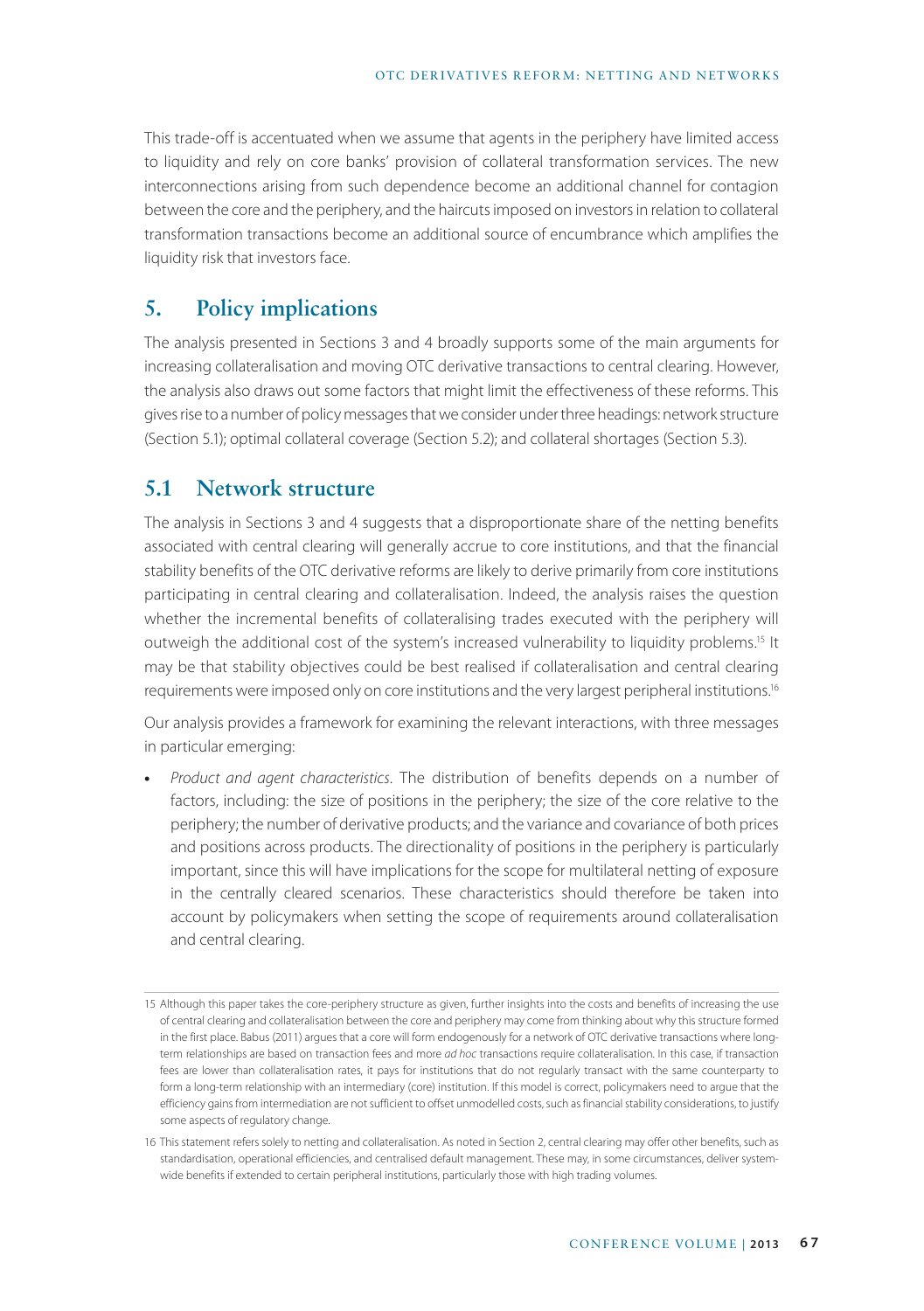#### ALEXANDRA HEATH, GERARD KELLY AND MARK MANNING

- **•** *Cross-product netting*. To the extent that our representation of the core-periphery network structure is reasonable, the scope for the periphery to benefit from multilateral netting will be limited, even abstracting from directionality. If exposures between the core and periphery are nevertheless deemed to be sufficient in size to be relevant to financial stability, and therefore warrant being collateralised, it is important to minimise vulnerability to liquidity risk, by ensuring that clearing arrangements avoid excessive fragmentation and maximise the scope for cross-product offsets in setting margin requirements (to the extent that it is prudent to do so). For instance, market participants may select clearing arrangements that allow for margin offsets in portfolios of closely related OTC derivative products (e.g. offsets across interest rate products denominated in different currencies), or between OTC derivative products and closely related exchange-traded products (e.g. interest rate swaps and interest rate futures).
- **•** *Collateral transformation*. As we have discussed, collateral transformation may emerge as a response to the increased demand for collateral arising from OTC derivative regulation if institutions (most notably, those in the periphery) caught by these regulations are not natural holders of collateral-eligible assets on their balance sheets. Our model suggests that where peripheral institutions have limited access to liquidity and rely on collateral transformation, the optimal level of collateral coverage is likely to be lower for all clearing arrangements. This should again be recognised in setting policy in this area and, given the potential additional stability risks that may emerge, policymakers should closely monitor the scale of such activity and intermediaries' risk management practices.

# **5.2 Optimal collateral coverage**

Perhaps the most striking result in the model is the trade-off between insolvency and illiquidity as collateral coverage increases; that is, there is a point at which sourcing collateral-eligible securities and encumbering assets to meet collateral requirements creates liquidity strains that eventually offset the benefits from collateralisation in terms of reduced risk of insolvency. The model illustrates this trade-off with a very simple balance sheet structure. Nevertheless, notwithstanding the simplification, the results from our model underscore the increasing policy interest in asset encumbrance and the message that encumbrance to meet higher collateralisation requirements can be a source of vulnerability in the financial system (Debelle 2011; Haldane 2012; CGFS 2013; Gai *et al* this volume).

Using bank defaults as the metric for financial stability (recognising that with highly stylised agents and balance sheets, the numbers of defaults generated in the model should not be taken too literally) the model provides some clear qualitative guidance about the optimal level of collateral coverage under alternative clearing arrangements in a dynamic setting. In particular, the model demonstrates that more netting-efficient clearing arrangements allow the market to support a higher level of collateralisation – that is, the optimal trade-off between insolvency risk and illiquidity risk is observed at a higher level of collateral coverage. It may be, therefore, that the required level of collateral coverage for OTC derivative transactions in products that do not meet the prerequisites for central clearing (e.g. products that are insufficiently standardised, or cannot otherwise be effectively risk managed by a CCP) should be lower than that for transactions in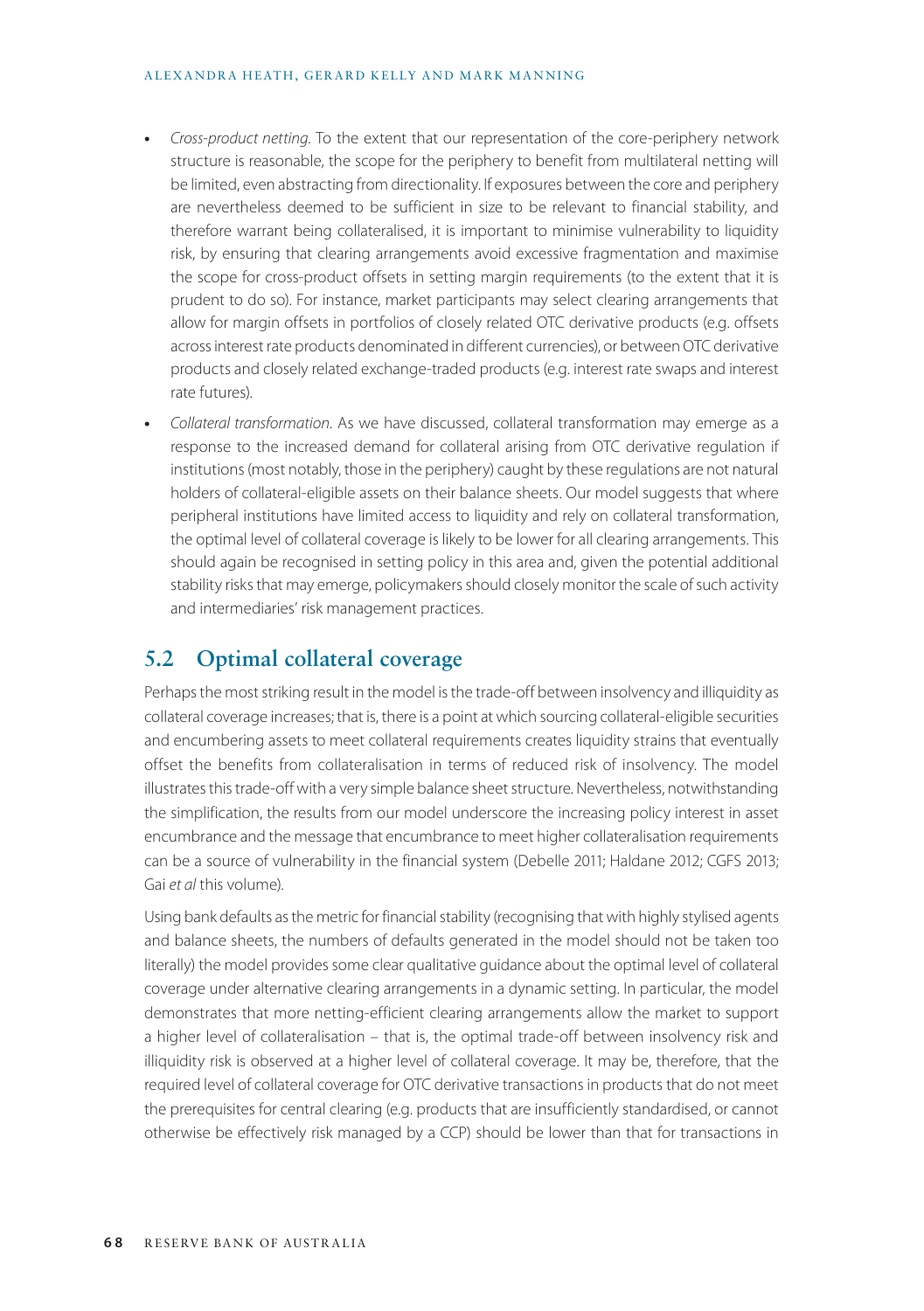centrally cleared products, precisely to reflect the higher risk of illiquidity in less netting-efficient bilateral arrangements.<sup>17</sup>

The model also suggests that questions around the optimal level of collateralisation should be considered in conjunction with decisions about the optimal level of bank equity. As noted in Section 4.4, both equity and collateral reduce the risk of bank default, so more mitigation through one channel suggests that the other form of mitigation can be used less actively. Importantly, however, these two channels have quite different implications for the distribution of risks. In particular, collateral is a 'defaulter pays' tool, which mitigates counterparty risk but can create liquidity risks, while equity is designed to absorb losses on a bank's own balance sheet. The cost of raising equity is not explicitly captured in our model, but in a richer setting it may be that an optimal mix of equity and collateral coverage would be observed.

### **5.3 Collateral shortages**

The paper has assumed that there is no aggregate shortage of HQLA, and that an unlimited amount was available from an exogenous (un-modelled) Securities Market. This is likely to be a reasonable assumption in aggregate and in normal times. However, there are some jurisdictions, such as Australia, with shortages of domestic-currency HQLA, and, as the financial crisis demonstrated, when financial institutions have concerns about their access to liquidity and hoard HQLA on their balance sheets, it can be difficult to obtain HQLA at any price. Our model suggests that the increase in collateral demand associated with OTC derivative reform could lead to more frequent cases of short-term liquidity problems due to increased encumbrance.

In normal times, a shortage of HQLA will result in an endogenous price response, which could encourage an increase in supply. It has been argued that this mechanism was an important driver of the growth in HQLA supplied by the private sector in the mid 2000s, primarily through securitisation (Bernanke *et al* 2011; Pozsar 2011). The other obvious source of HQLA is government debt, which is more likely to hold its value in stressed financial market conditions because governments have the ability to raise revenue through taxation. However, as illustrated by recent events, debt sustainability considerations can place a limit on the ability of a sovereign to successfully create new HQLA through debt issuance (IMF 2012).

Another channel through which collateral shortages can be alleviated is through central bank policy. Central banks are the ultimate source of liquidity, and so the assumption that there is no liquidity shortage in the model implicitly requires that the central bank is monitoring conditions in funding markets for signs of stress, such as sharp increases in prices for HQLA, and is willing to respond. Central banks have a number of different tools available to them in this regard. In the case of short-term idiosyncratic liquidity shortages, the most appropriate tool is collateralised lending at a penalty rate through the discount window.

A more generalised liquidity shortage that manifests as an increase in demand for HQLA and falling prices for less-liquid assets requires a different solution. Central banks can increase system

<sup>17</sup> New international standards for initial margining of non-centrally cleared OTC derivatives, by contrast, envisage a level of collateral coverage equivalent to that under central clearing (see Section 2.2 and BCBS-IOSCO (2013)). An important consideration in developing these standards has been to incentivise central clearing by ensuring that there is no collateral cost advantage to bilateral clearing. For products that do not meet the prerequisites for central clearing, however, these incentives will not be relevant.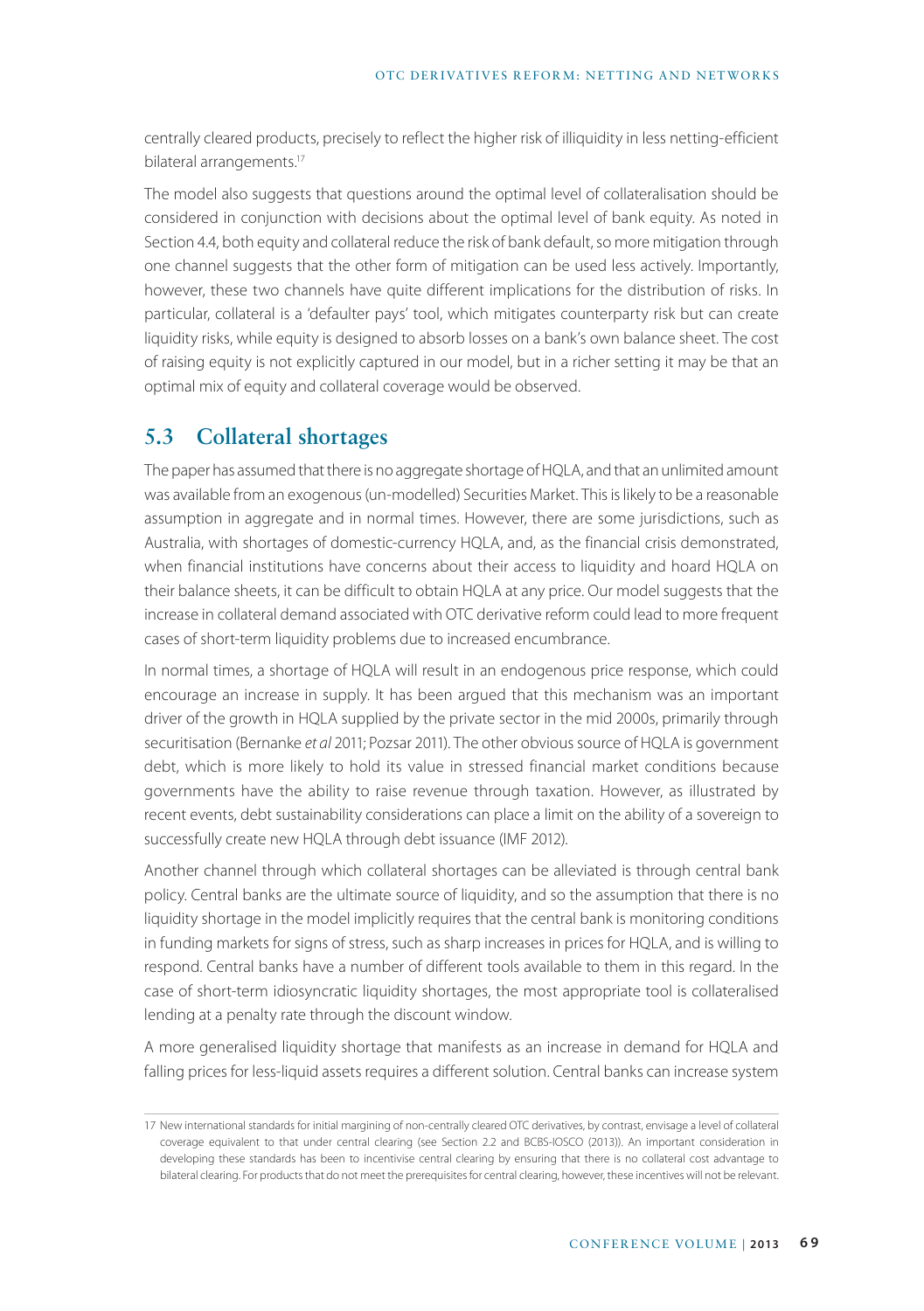#### ALEXANDRA HEATH, GERARD KELLY AND MARK MANNING

liquidity through collateralised lending in their standard market operations. However, Singh and Stella (2012) observe that this may be ineffective at alleviating generalised liquidity stresses if central banks attempt to increase liquidity by lending against collateral for which there is excess demand. In this case, central banks can only increase liquidity by lending against assets that are relatively illiquid and are experiencing excess supply. This will typically involve broadening the set of assets that are eligible as collateral in central bank operations, which may be done to increase liquidity in specific, potentially systemically important, asset markets. In conditions of more severe market dysfunction, it may be necessary for central banks to purchase illiquid assets outright to minimise fire sales and support prices for distressed assets. These actions were taken in a number of jurisdictions during the course of the financial crisis.

Central banks may also take actions to alleviate liquidity stresses that arise because the distribution of the supply of HQLA and the distribution of demand do not match up. In the model presented in Section 4, this is characterised by the banks in the core having direct access to HQLA, while institutions in the periphery do not. This may arise, for instance, because institutions in the periphery do not have direct access to the central bank. In a domestic context, a central bank can affect the distribution of HQLA by broadening the set of counterparties to which it is willing to lend on a collateralised basis, or making lending to core banks conditional on providing liquidity to some subsets of the periphery.

The distribution of HQLA can also become problematic if the excess demand is for HQLA that is not denominated in domestic currency. In this case, the local central bank is not the ultimate source of liquidity. This situation did occur during the financial crisis (CGFS 2010b), and could arise in the OTC derivative market, given its global nature. In particular, there could be extensive use of non-domestic CCPs, particularly by institutions in the periphery, in order to maximise netting benefits and minimise fragmentation (as discussed in Section 5.1). In this circumstance, the policy options include swap facilities between central banks. This proved to be an effective way for central banks to provide liquidity in a non-domestic currency, and for the originating central banks to minimise their exposure to institutions about which they potentially had very little information.

### **6. Conclusions**

With national jurisdictions currently well advanced in the implementation of G20 commitments around collateralisation and central clearing of OTC derivatives, this paper has considered the important question of how differences in the characteristics of agents and products might in some circumstances have implications for the effectiveness of the reforms. The paper has done so by modelling the system as a core-periphery network of banks and investors, and has examined how network structure might affect netting efficiency and collateral demand under alternative clearing arrangements. It has also considered new sources of interdependence between the core and periphery; in particular, by assuming that restricted access to liquidity for the periphery requires that investors source HQLA from the core via collateral transformation.

The paper has drawn out a number of key messages, relevant to the ongoing policy debate on implementation of the reforms. Most notably, the paper has illustrated how network structure and the size and nature of peripheral exposures – e.g. small, directional positions with the core – may limit netting opportunities for the periphery and may increase their vulnerability to liquidity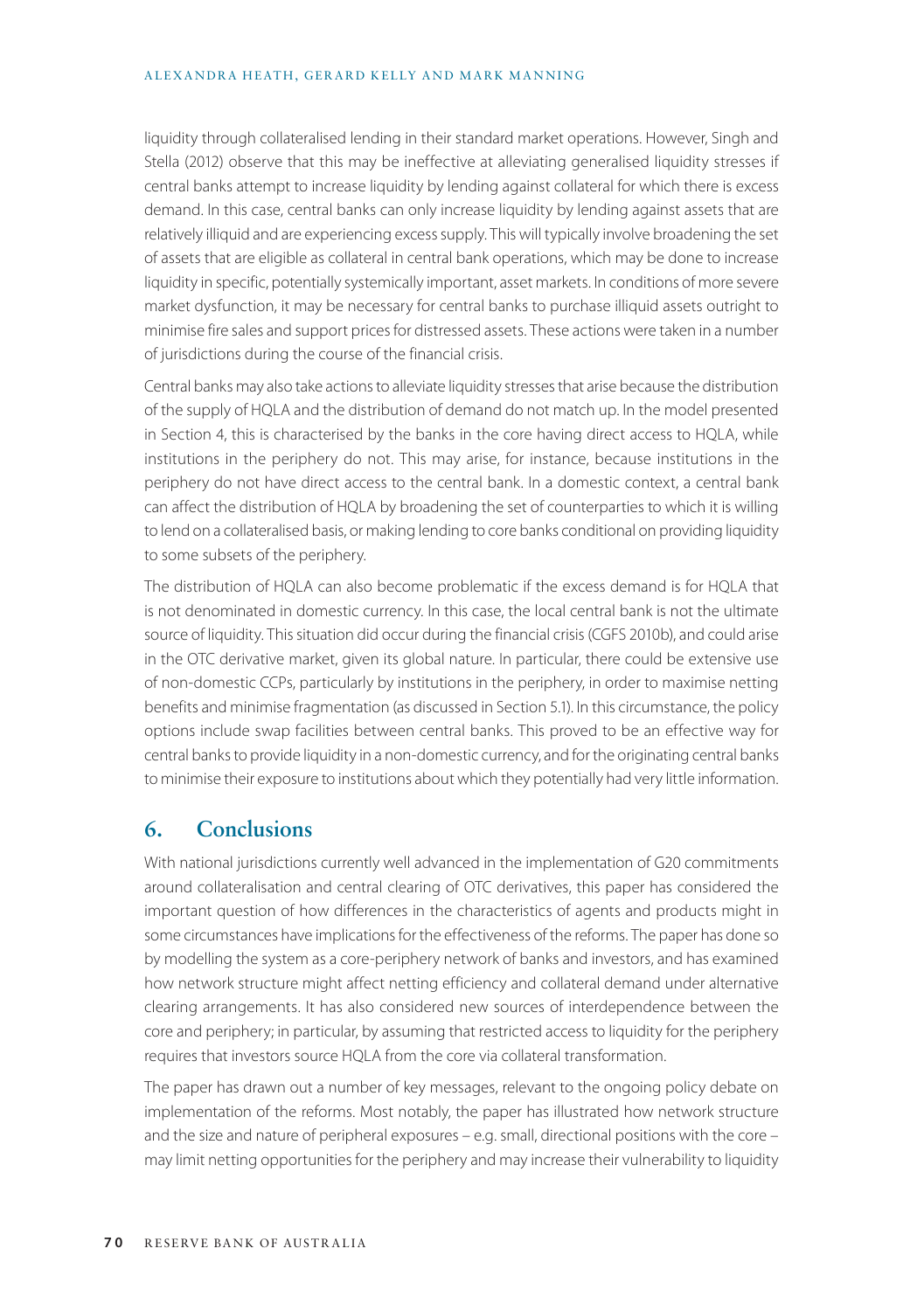#### OTC DERIVATIVES REFORM: NETTING AND NETWORKS

risk in collateralised bilaterally or centrally cleared settings. In this sense, when considering the implications of higher collateral demand, it is important to look beyond the aggregate availability of HQLA to also consider the distribution. Given the stylised nature of the model, further work is needed to strengthen the conclusions, including: enriching the representation of agents' balance sheets; endogenising the price of illiquid assets; and calibrating model parameters to real world observations, so as to better establish the economic relevance of the results.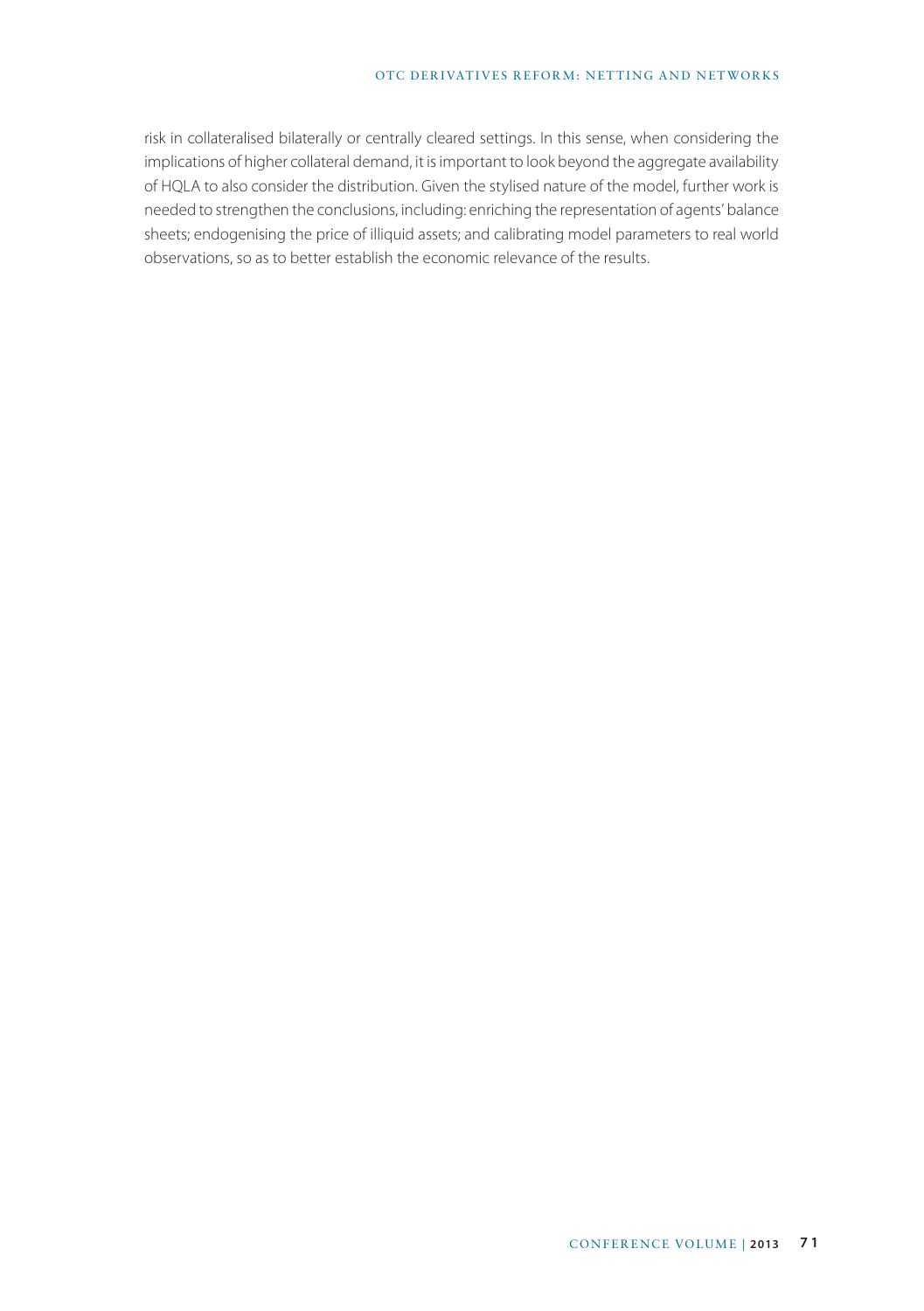### **References**

**Anand K, J Chapman and P Gai (2012),** 'Covered Bonds, Core Markets, and Financial Stability', Humboldt University, Collaborative Research Center, SFB 649 Discussion Paper 2012-065.

Babus A (2011), 'Endogenous Intermediation in Over-the-Counter Markets', unpublished manuscript, Imperial College London. Available at <http://www.anababus.net/research/otc.pdf>.

**BCBS (Basel Committee on Banking Supervision) (2012),** *Results of the Basel III Monitoring Exercise as of 31 December 2011*, Bank for International Settlements, Basel.

**BCBS-IOSCO (Board of the International Organization of Securities Commissions) (2013),** *Margin Requirements for Non-Centrally Cleared Derivatives: Second Consultative Document*, Bank for International Settlements, Basel.

**Bech ML and E Atalay (2010),** 'The Topology of the Federal Funds Market', *Physica A: Statistical Mechanics and its Applications*, 389(22), pp 5223–5246.

**Bernanke BS, C Bertaut, L Pounder DeMarco and S Kamin (2011),** 'International Capital Flows and the Returns to Safe Assets in the United States, 2003–2007', Board of Governors of the Federal Reserve System, International Finance Discussion Paper No 1014.

**Brunnermeier MK and LH Pedersen (2009),** 'Market Liquidity and Funding Liquidity', *The Review of Financial Studies*, 22(6), pp 2201–2238.

**Cecchetti SG, J Gyntelberg and M Hollanders (2009),** 'Central Counterparties for Over-The-Counter Derivatives', *BIS Quarterly Review*, September, pp 45–58.

**CGFS (Committee on the Global Financial System) (2009),** *The Role of Valuation and Leverage in Procyclicality*, CGFS Papers No 34, Bank for International Settlements, Basel.

**CGFS (2010a),** *The Functioning and Resilience of Cross-Border Funding Markets*, CGFS Papers No 37, Bank for International Settlements, Basel.

**CGFS (2010b),** *The Role of Margin Requirements and Haircuts in Procyclicality*, CGFS Papers No 36, Bank for International Settlements, Basel.

**CGFS (2013),** *Asset Encumbrance, Financial Reform and the Demand for Collateral Assets*, CGFS Papers No 49, Bank for International Settlements, Basel.

**Cox N, N Garvin and G Kelly (2013),** 'Central Counterparty Links and Clearing System Exposures', RBA Research Discussion Paper No 2013-12.

**CPSS-IOSCO (Committee on Payment and Settlement Systems and Technical Committee of the International Organization of Securities Commissions) (2012),** *Principles for Financial Market Infrastructures*, Bank for International Settlements, Basel.

**Craig B and G von Peter (2010),** 'Interbank Tiering and Money Center Banks', BIS Working Papers No 322.

Debelle G (2011), 'The Present and Possible Future of Secured Issuance', Address to the Australian Securitisation Forum Annual Conference, Sydney, 21 November.

**Duffie D, A Li and T Lubke (2010),** 'Policy Perspectives on OTC Derivatives Market Infrastructure', Federal Reserve Bank of New York Staff Report No 424.

**Duffie D and H Zhu (2011),** 'Does a Central Clearing Counterparty Reduce Counterparty Risk?', *The Review of Asset Pricing Studies* 1(1), pp 74–95.

**Ellis R (2012),** 'Collateral Transformation: Liquidity and Market Risk Issues', White paper, Sapient Global Markets.